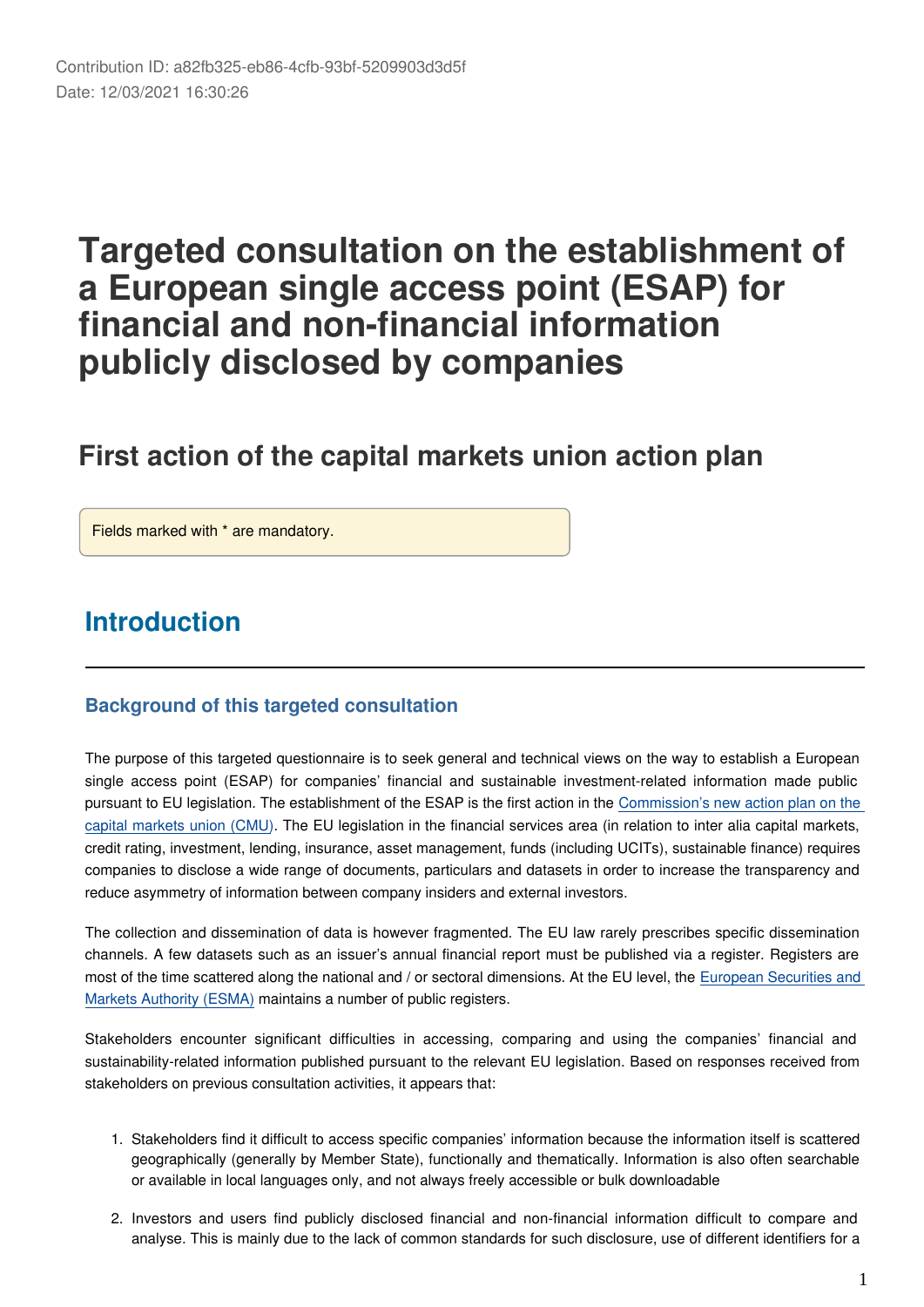same entity, lack of interoperable formats and lack of harmonised implementation of reporting obligations at national level. The introduction of the ESEF format for financial reports by listed companies in 2021 or 2022 will to some extent remedy the situation but applies to only a small fraction of the regulated information disclosed by companies

3. Stakeholders find the electronic usability of the data suboptimal. Data is hardly ever disclosed in a machine readable structured format. Notwithstanding some progress in the field of natural language processing, this undermines algorithmic processing of such data

The lack of an integrated data management at the EU level is detrimental in many ways. Firstly, it is particularly detrimental to SMEs and to companies incorporated in Member States with less-developed capital markets. These companies lack cross-border visibility and struggle to find investors, thus reducing the liquidity of their securities. Secondly, it stifles market integration and innovation in the EU (such as pan-EU added value services and Fintech), and constitutes a competitive disadvantage for the EU capital markets in terms of attractiveness, compared to capital markets in other jurisdictions, such as the US. Lastly, the lack of integrated data management and access act as an important impediment to a fully-fledged [capital markets union \(CMU\)](https://ec.europa.eu/info/business-economy-euro/growth-and-investment/capital-markets-union_en).

An EU-wide mechanism offering easily accessible, comparable and digitally usable information such as the ESAP can remedy the situation. The EU can add value by establishing an EU platform offering an EU single access point as well as an EU harmonised approach for the IT format for companies' information published pursuant to EU law.

#### **Context and link with other initiatives**

The Commission aims to foster policies that are fit for the digital age. Industrial and commercial data are key drivers of the digital economy. In its European Data Strategy of February 2020, the Commission declared its intention to make more data available for use in the economy and society. The strategy suggests the roll out of common European data spaces in crucial sectors such as the green deal and the financial sector. The Commission is preparing a legislative proposal to establish such spaces.

The [High Level Forum on the Capital Markets Union \(HLF](https://ec.europa.eu/info/publications/cmu-high-level-forum_en)), set up by the European Commission in November 2019, recommended in its final report adopted on 10 June 2020 to set up the ESAP as an EU-wide platform in order to facilitate investors' access to company data, including that of SMEs. The HLF considered that standardised data reporting standards and formats should make data more easily accessible and comparable for investors. The need to improve accessibility, comparability and usability of information is also mentioned in the [digital finance strategy](https://ec.europa.eu/info/publications/200924-digital-finance-proposals_en#digital) (in order to facilitate real-time digital access to all regulated financial information, the strategy suggests that by 2024, information to be publically released under EU financial services legislation should be disclosed in standardised and machinereadable formats). Similarly, the forthcoming renewed sustainable finance strategy (planned for Q1 2021) is likely to deliver similar messages as regards public data in its remit.

The development of the ESAP will seek to encompass a wide scope of public information. The scope of the information covered by the platform will focus on the needs of users, in particular investors, while also taking into account the needs of a broader range of users such as civil society in particular as regards sustainability-related disclosures. It will also examine whether and how to embed information beyond the financial services area, such as entities with no access to capital markets and SMEs in order to expand their funding opportunities.

It will entail streamlining disclosure mechanisms set-out in EU legislation. The platform should build to the greatest extent possible on existing EU and national IT infrastructure (databases, registers, in order to avoid adding to companies reporting burden). The Commission invites input from stakeholders to define the precise information coverage, governance and features of the ESAP.

The development of ESAP will build on existing EU initiatives, such as the findings of the [European financial](https://ec.europa.eu/info/business-economy-euro/company-reporting-and-auditing/company-reporting/transparency-requirements-listed-companies_en#eftg) [transparency gateway \(EFTG\) pilot projec](https://ec.europa.eu/info/business-economy-euro/company-reporting-and-auditing/company-reporting/transparency-requirements-listed-companies_en#eftg)t , and will complement existing initiatives such as the [business registers](https://ec.europa.eu/cefdigital/wiki/display/CEFDIGITAL/2017/09/19/Business+Register+Interconnection+System)  [interconnection system \(BRIS\)](https://ec.europa.eu/cefdigital/wiki/display/CEFDIGITAL/2017/09/19/Business+Register+Interconnection+System).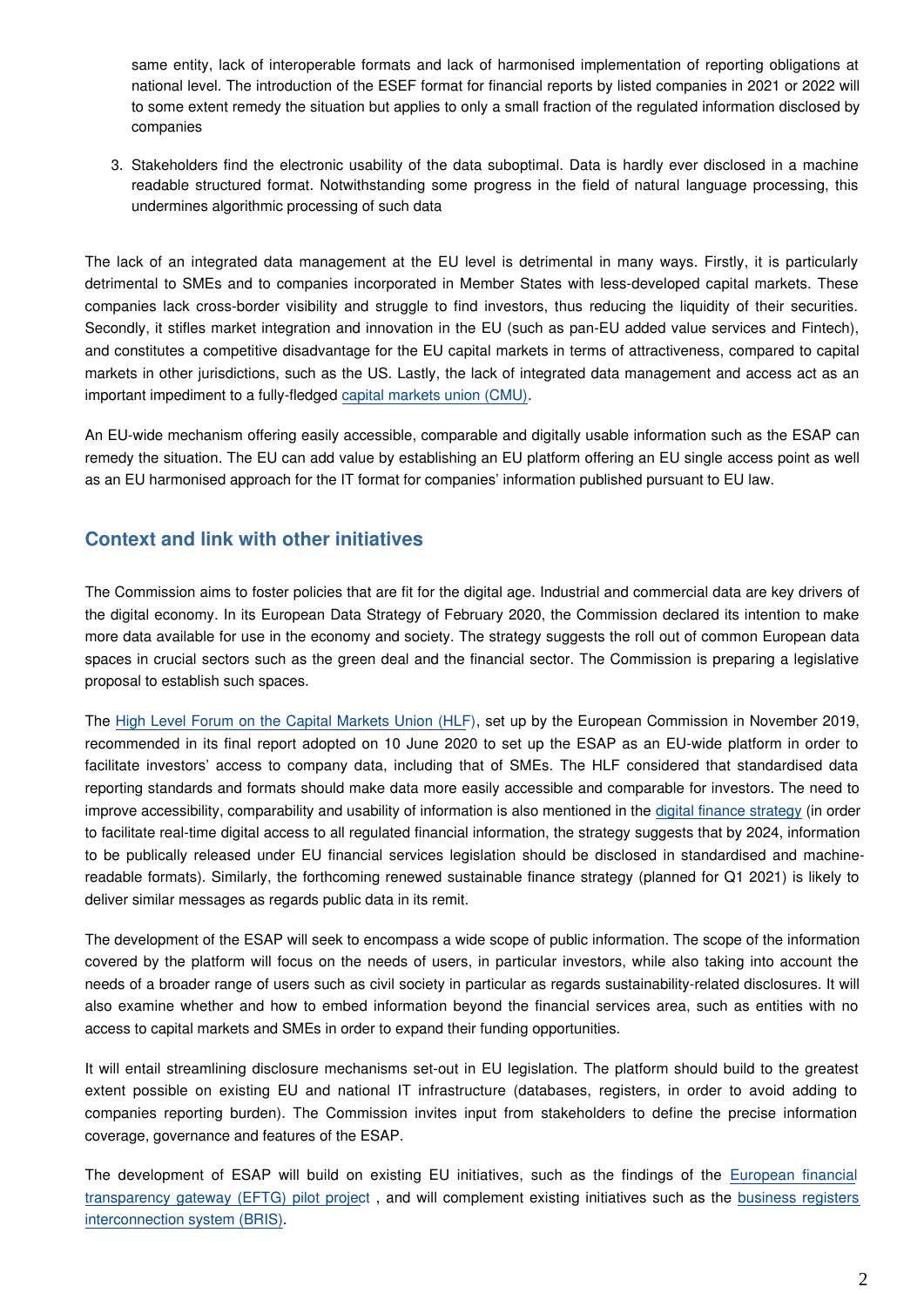The Commission has recently undertaken a range of public and other consultations – [Capital Markets Union High Level](https://ec.europa.eu/info/files/200924-cmu-high-level-forum-feedback-summary-of-responses_en)  [Forum final repor](https://ec.europa.eu/info/files/200924-cmu-high-level-forum-feedback-summary-of-responses_en)t, [a new digital finance strategy for Europe/FinTech action p](https://ec.europa.eu/info/publications/finance-consultations-2020-digital-finance-strategy_en)lan, [non-financial reporting by large](https://ec.europa.eu/info/publications/finance-consultations-2020-non-financial-reporting-directive_en) [companies](https://ec.europa.eu/info/publications/finance-consultations-2020-non-financial-reporting-directive_en), [fitness check on the EU framework for public reporting by companies](https://ec.europa.eu/info/consultations/finance-2018-companies-public-reporting_en), [European strategy for data](https://ec.europa.eu/futurium/en/node/8441), [renewed](https://ec.europa.eu/info/publications/finance-consultations-2020-sustainable-finance-strategy_en)  [sustainable finance strateg](https://ec.europa.eu/info/publications/finance-consultations-2020-sustainable-finance-strategy_en)y –, relevant for the development of the ESAP. The responses to these consultations indicate a strong and widespread support for an ESAP as regards public financial as well as non-financial information from both listed and non-listed companies, e.g. entities with no access to capital markets such as SMEs.

The development and deployment of the ESAP will have to take account of the many ongoing initiatives addressing supervisory or high value datasets at Commission level or in collaboration with the [European supervisory authorities.](https://ec.europa.eu/info/business-economy-euro/banking-and-finance/financial-supervision-and-risk-management/european-system-financial-supervision_en)

#### **Targeted consultation**

This targeted consultation on the ESAP initiative takes account of already undertaken consultations and aims at gathering further evidence and views on the best way to establish an ESAP, including the scope of data (and whether it could be broadened to non-mandatory information), cost-benefits, how to address SMEs, etc.

Note that you are not required to answer every questions and you may respond to only those questions that you deem the most relevant.

**Please note**: In order to ensure a fair and transparent consultation process **only responses received through our online questionnaire will be taken into account** and included in the report summarising the responses. Should you have a problem completing this questionnaire or if you require particular assistance, please contact fisma-esapproject@ec.europa.eu.

More information on

- [this consultation](https://ec.europa.eu/info/publications/finance-consultations-2021-european-single-access-point_en)
- [the consultation document](https://ec.europa.eu/info/files/2021-european-single-access-point-consultation-document_en)
- [the consultation strategy](https://ec.europa.eu/info/files/2021-european-single-access-point-consultation-strategy_en)
- [capital markets union](https://ec.europa.eu/info/business-economy-euro/growth-and-investment/capital-markets-union_en)
- [the protection of personal data regime for this consultation](https://ec.europa.eu/info/files/2021-european-single-access-point-specific-privacy-statement_en)

#### **About you**

- Language of my contribution **\***
	- Bulgarian
	- <sup>o</sup> Croatian
	- $\bullet$  Czech
	- <sup>©</sup> Danish
	- $\bullet$  Dutch
	- <sup>O</sup> English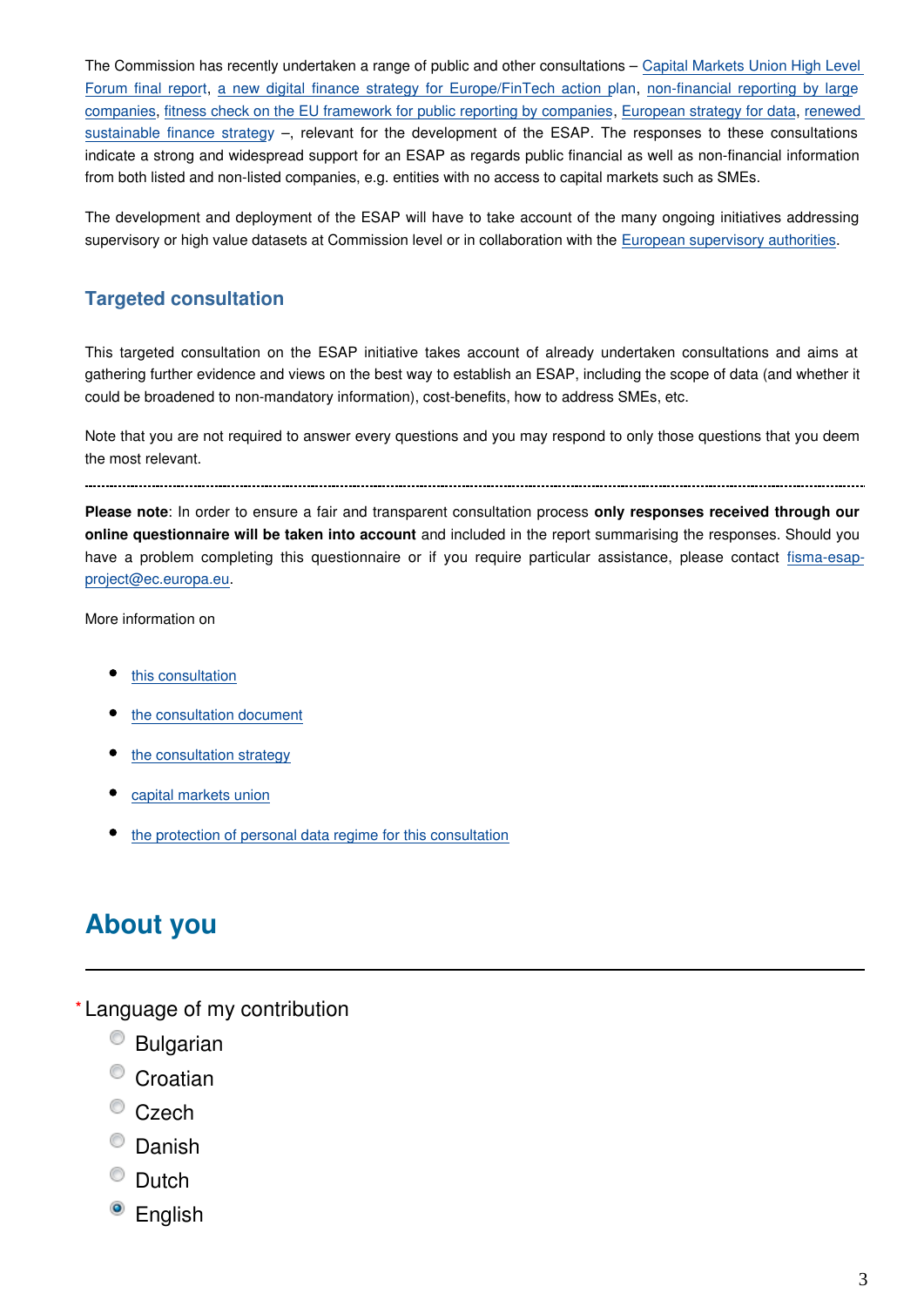- <sup>©</sup> Estonian
- Finnish
- <sup>©</sup> French
- <sup>O</sup> German
- <sup>O</sup> Greek
- Hungarian
- $\bullet$  Irish
- $\bullet$  Italian
- Latvian
- Lithuanian
- Maltese
- <sup>O</sup> Polish
- <sup>O</sup> Portuguese
- Romanian
- <sup>O</sup> Slovak
- <sup>O</sup> Slovenian
- <sup>O</sup> Spanish
- <sup>O</sup> Swedish
- \*I am giving my contribution as
	- Academic/research institution
	- Business association
	- <sup>o</sup> Company/business organisation
	- Consumer organisation
	- EU citizen
	- Environmental organisation
	- Non-EU citizen
	- Non-governmental organisation (NGO)
	- <sup>O</sup> Public authority
	- Trade union
	- <sup>O</sup> Other

#### First name **\***

Lena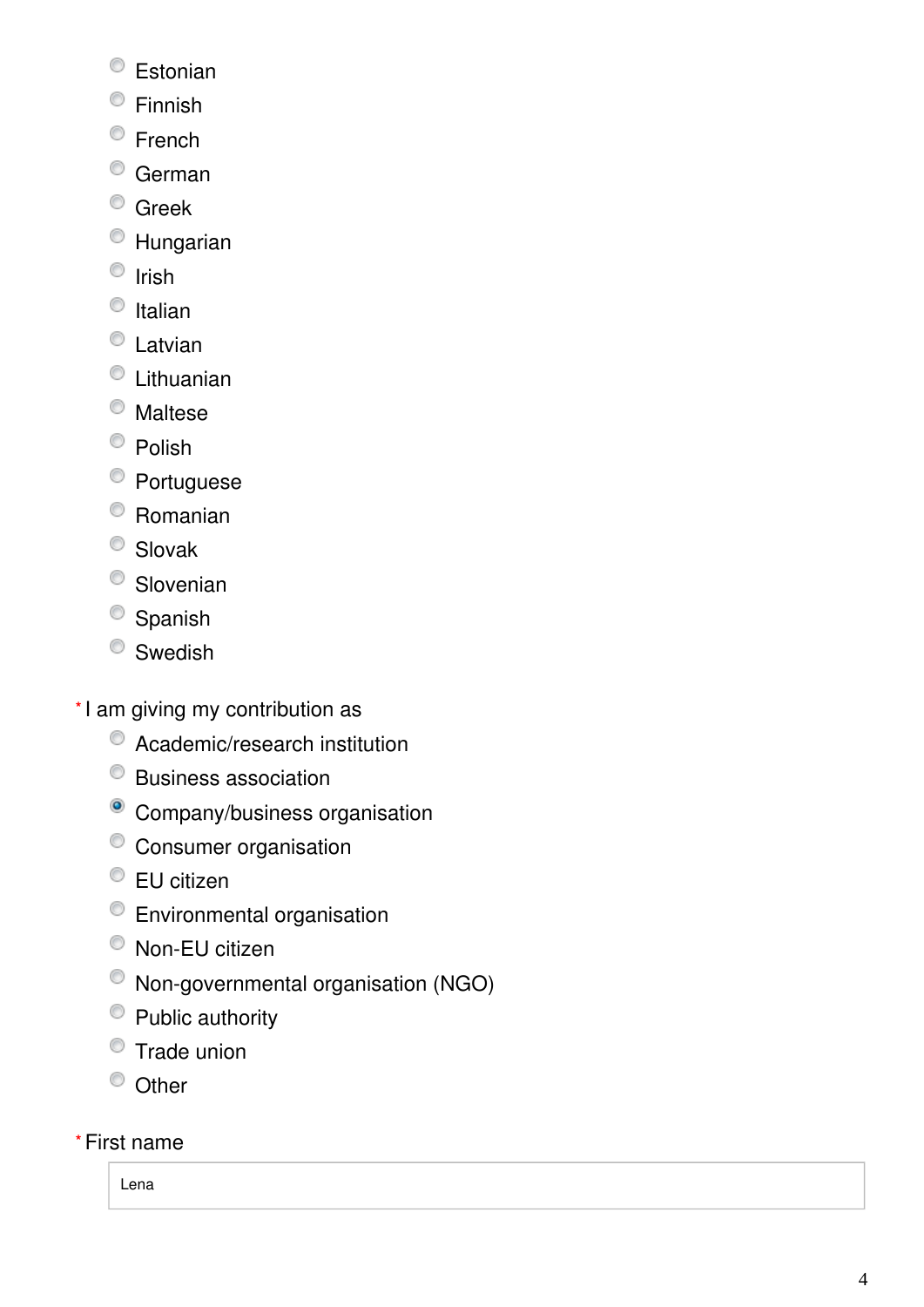#### Surname **\***

Elmgren

#### Email (this won't be published) **\***

lena.elmgren@deutsche-boerse.com

#### Organisation name **\***

*255 character(s) maximum*

Deutsche Börse Group

#### Organisation size **\***

- $\bullet$  Micro (1 to 9 employees)
- <sup>O</sup> Small (10 to 49 employees)
- $\bullet$  Medium (50 to 249 employees)
- Large (250 or more)

#### Transparency register number

#### *255 character(s) maximum*

Check if your organisation is on the [transparency register](http://ec.europa.eu/transparencyregister/public/homePage.do?redir=false&locale=en). It's a voluntary database for organisations seeking to influence EU decision-making.

#### Country of origin **\***

Please add your country of origin, or that of your organisation.

| Afghanistan   | Djibouti    | Libya         | <b>Saint Martin</b>  |
|---------------|-------------|---------------|----------------------|
| Åland Islands | Dominica    | Liechtenstein | <b>Saint Pierre</b>  |
|               |             |               | and Miquelon         |
| Albania       | Dominican   | Lithuania     | <b>Saint Vincent</b> |
|               | Republic    |               | and the              |
|               |             |               | Grenadines           |
| Algeria       | Ecuador     | Luxembourg    | Samoa                |
| American      | Egypt       | Macau         | San Marino           |
| Samoa         |             |               |                      |
| Andorra       | El Salvador | Madagascar    | São Tomé and         |
|               |             |               | Príncipe             |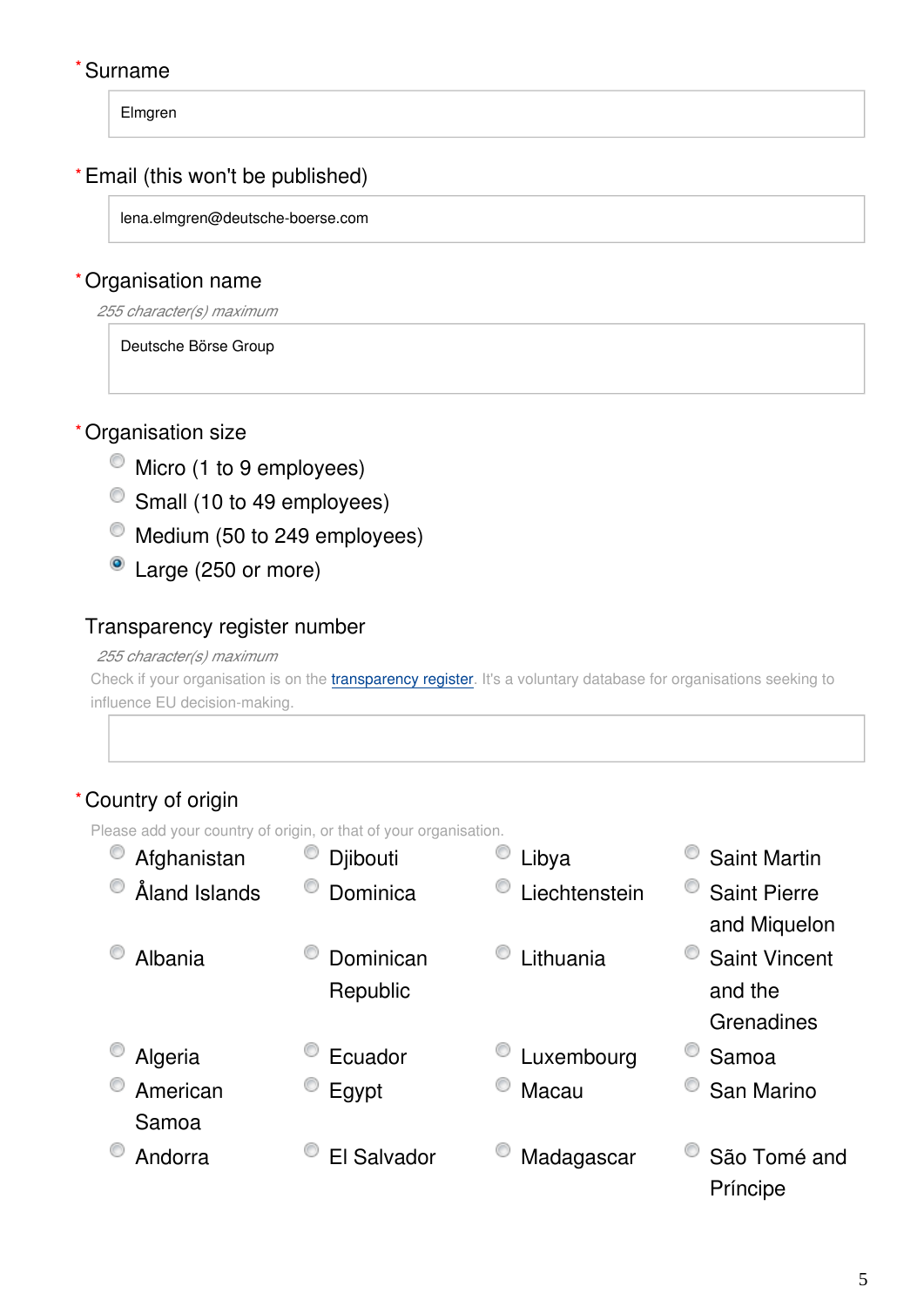| Angola               |   | Equatorial<br>Guinea    | Malawi           | Saudi Arabia        |
|----------------------|---|-------------------------|------------------|---------------------|
| Anguilla             |   | Eritrea                 | Malaysia         | Senegal             |
| Antarctica           |   | Estonia                 | <b>Maldives</b>  | Serbia              |
| Antigua and          |   | Eswatini                | Mali             | Seychelles          |
| <b>Barbuda</b>       |   |                         |                  |                     |
| Argentina            |   | Ethiopia                | Malta            | Sierra Leone        |
| Armenia              |   | <b>Falkland Islands</b> | Marshall         | Singapore           |
|                      |   |                         | Islands          |                     |
| Aruba                |   | <b>Faroe Islands</b>    | Martinique       | <b>Sint Maarten</b> |
| Australia            |   | Fiji                    | Mauritania       | Slovakia            |
| Austria              |   | Finland                 | <b>Mauritius</b> | Slovenia            |
| Azerbaijan           |   | France                  | Mayotte          | Solomon             |
|                      |   |                         |                  | <b>Islands</b>      |
| <b>Bahamas</b>       |   | French Guiana           | <b>Mexico</b>    | Somalia             |
| <b>Bahrain</b>       |   | French                  | Micronesia       | South Africa        |
|                      |   | Polynesia               |                  |                     |
| Bangladesh           |   | French                  | Moldova          | South Georgia       |
|                      |   | Southern and            |                  | and the South       |
|                      |   | <b>Antarctic Lands</b>  |                  | Sandwich            |
|                      |   |                         |                  | <b>Islands</b>      |
| <b>Barbados</b>      |   | Gabon                   | Monaco           | South Korea         |
| <b>Belarus</b>       |   | Georgia                 | Mongolia         | South Sudan         |
| Belgium              | ۱ | Germany                 | Montenegro       | Spain               |
| <b>Belize</b>        |   | Ghana                   | Montserrat       | Sri Lanka           |
| <b>Benin</b>         |   | Gibraltar               | Morocco          | Sudan               |
| Bermuda              |   | Greece                  | Mozambique       | Suriname            |
| <b>Bhutan</b>        |   | Greenland               | Myanmar          | Svalbard and        |
|                      |   |                         | /Burma           | Jan Mayen           |
| <b>Bolivia</b>       |   | Grenada                 | Namibia          | Sweden              |
| <b>Bonaire Saint</b> |   | Guadeloupe              | Nauru            | Switzerland         |
| Eustatius and        |   |                         |                  |                     |
| Saba                 |   |                         |                  |                     |
| Bosnia and           |   | Guam                    | Nepal            | Syria               |
| Herzegovina          |   |                         |                  |                     |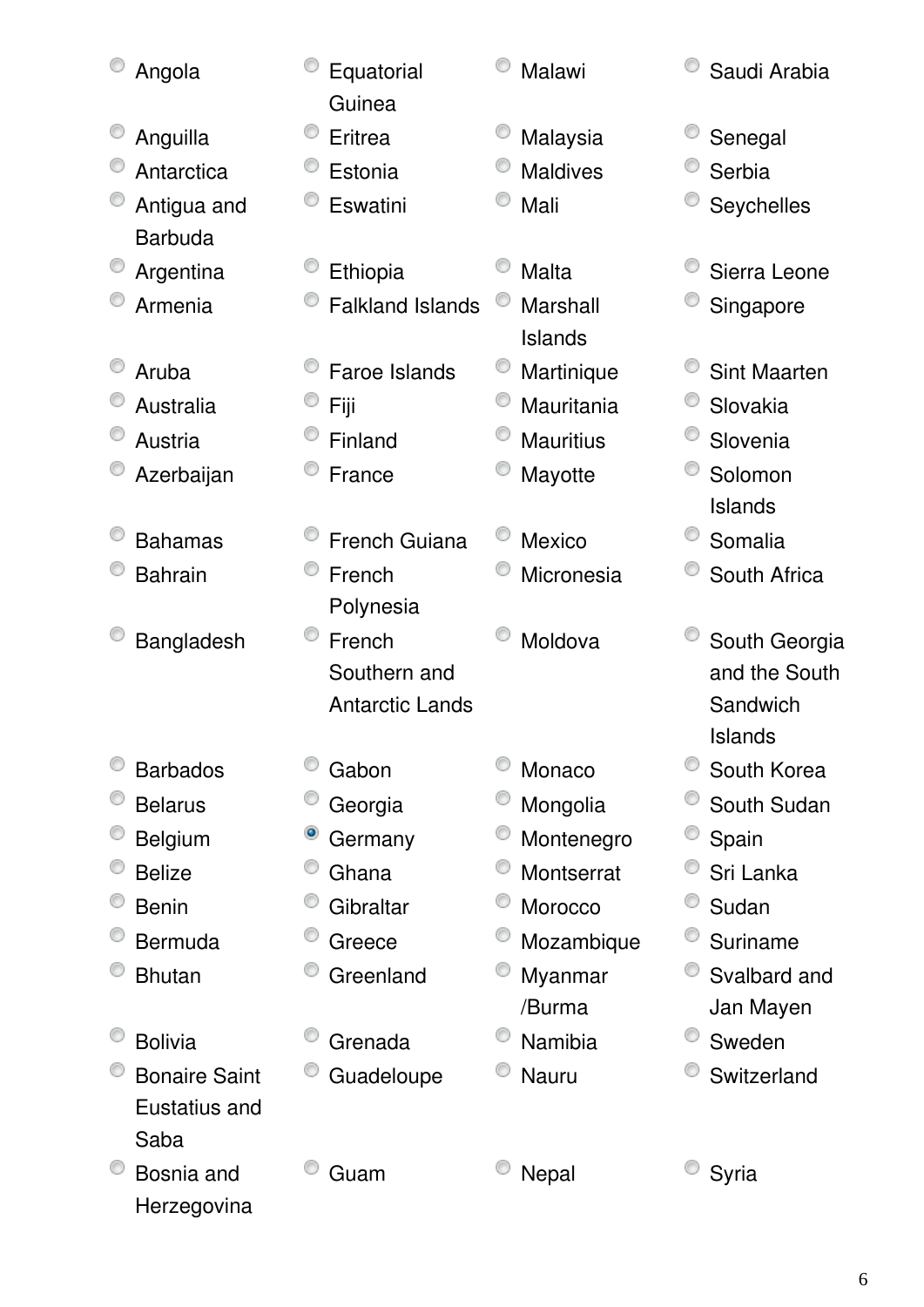| <b>Botswana</b>        | Guatemala           | <b>Netherlands</b> | Taiwan               |
|------------------------|---------------------|--------------------|----------------------|
| <b>Bouvet Island</b>   | Guernsey            | New Caledonia      | Tajikistan           |
| <b>Brazil</b>          | O<br>Guinea         | New Zealand        | Tanzania             |
| <b>British Indian</b>  | Guinea-Bissau       | Nicaragua          | Thailand             |
| <b>Ocean Territory</b> |                     |                    |                      |
| <b>British Virgin</b>  | Guyana              | Niger              | The Gambia           |
| Islands                |                     |                    |                      |
| <b>Brunei</b>          | Haiti               | Nigeria            | <b>Timor-Leste</b>   |
| <b>Bulgaria</b>        | <b>Heard Island</b> | <b>Niue</b>        | <b>Togo</b>          |
|                        | and McDonald        |                    |                      |
|                        | <b>Islands</b>      |                    |                      |
| <b>Burkina Faso</b>    | <b>Honduras</b>     | Norfolk Island     | Tokelau              |
| <b>Burundi</b>         | Hong Kong           | Northern           | Tonga                |
|                        |                     | Mariana Islands    |                      |
| Cambodia               | Hungary             | North Korea        | <b>Trinidad and</b>  |
|                        |                     |                    | Tobago               |
| Cameroon               | Iceland             | <b>North</b>       | Tunisia              |
|                        |                     | Macedonia          |                      |
| Canada                 | India               | Norway             | <b>Turkey</b>        |
| Cape Verde             | Indonesia           | Oman               | Turkmenistan         |
| Cayman Islands         | Iran                | Pakistan           | Turks and            |
|                        |                     |                    | Caicos Islands       |
| <b>Central African</b> | Iraq                | Palau              | Tuvalu               |
| Republic               |                     |                    |                      |
| Chad                   | Ireland             | Palestine          | Uganda               |
| Chile                  | Isle of Man         | Panama             | Ukraine              |
| China                  | Israel              | Papua New          | <b>United Arab</b>   |
|                        |                     | Guinea             | Emirates             |
| Christmas              | Italy               | Paraguay           | United               |
| Island                 |                     |                    | Kingdom              |
| Clipperton             | Jamaica             | Peru               | <b>United States</b> |
| Cocos (Keeling)        | Japan               | Philippines        | <b>United States</b> |
| Islands                |                     |                    | Minor Outlying       |
|                        |                     |                    | Islands              |
| Colombia               | Jersey              | Pitcairn Islands   | Uruguay              |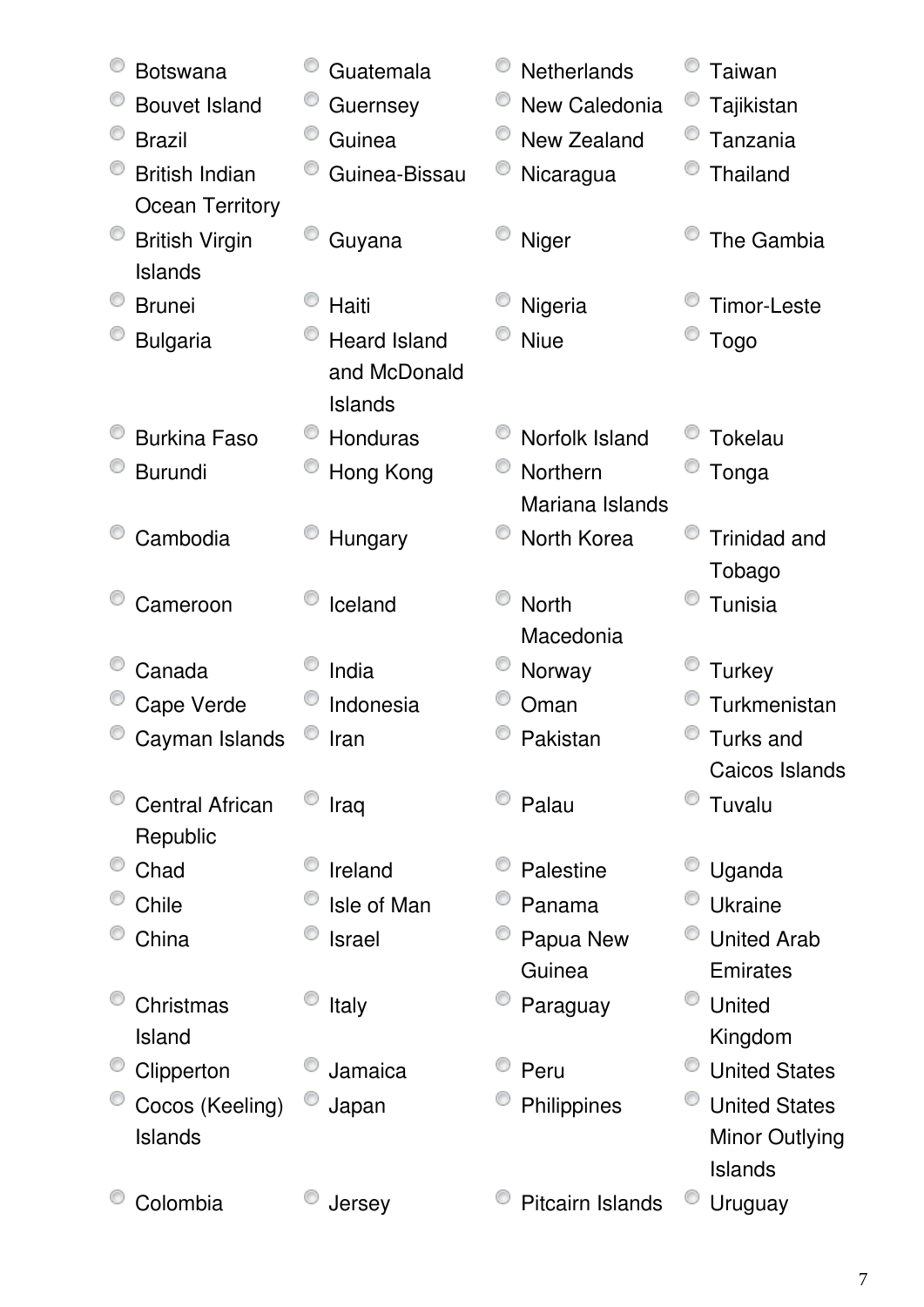| Comoros         | Jordan     | Poland             | <b>US Virgin</b><br>Islands |
|-----------------|------------|--------------------|-----------------------------|
| Congo           | Kazakhstan | Portugal           | Uzbekistan                  |
| Cook Islands    | Kenya      | <b>Puerto Rico</b> | Vanuatu                     |
| Costa Rica      | Kiribati   | Qatar              | <b>Vatican City</b>         |
| Côte d'Ivoire   | Kosovo     | Réunion            | Venezuela                   |
| Croatia         | Kuwait     | Romania            | Vietnam                     |
| Cuba            | Kyrgyzstan | <b>Russia</b>      | <b>Wallis and</b>           |
|                 |            |                    | Futuna                      |
| Curaçao         | Laos       | Rwanda             | Western                     |
|                 |            |                    | Sahara                      |
| Cyprus          | Latvia     | Saint              | Yemen                       |
|                 |            | Barthélemy         |                             |
| Czechia         | Lebanon    | Saint Helena       | Zambia                      |
|                 |            | Ascension and      |                             |
|                 |            | Tristan da         |                             |
|                 |            | Cunha              |                             |
| Democratic      | Lesotho    | Saint Kitts and    | Zimbabwe                    |
| Republic of the |            | <b>Nevis</b>       |                             |
| Congo           |            |                    |                             |
| <b>Denmark</b>  | Liberia    | Saint Lucia        |                             |

Field of activity or sector (if applicable): **\***

- Accounting
- **Auditing**
- **Banking**
- Credit rating agencies
- $\Box$  Insurance
- **Pension provision**
- Investment management (e.g. hedge funds, private equity funds, venture capital funds, money market funds, securities)
- Market infrastructure operation (e.g. CCPs, CSDs, Stock exchanges)
- Social entrepreneurship
- Other
- $\blacksquare$  Not applicable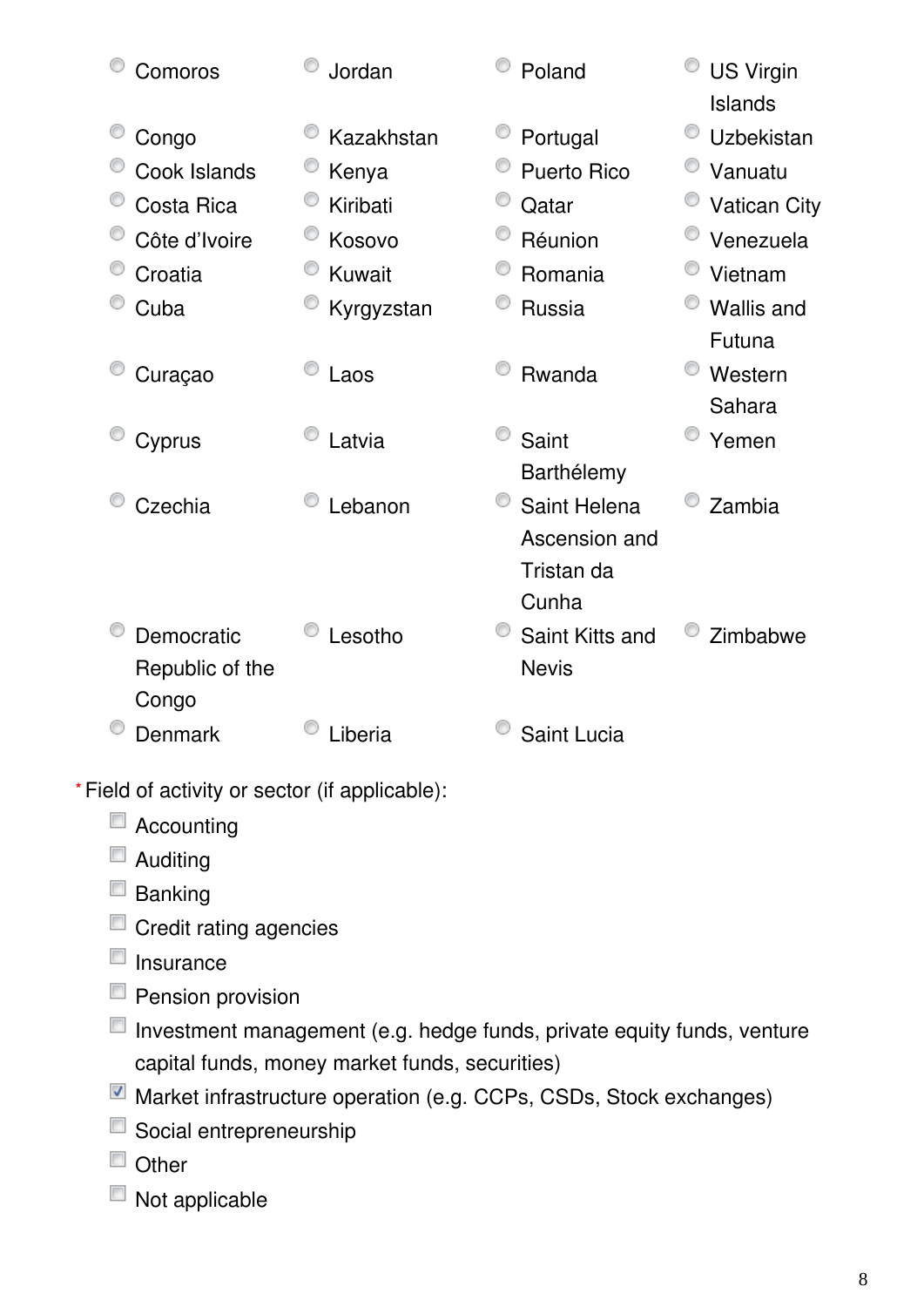Are you a financial market participant? **\***

- <sup>o</sup> Yes
- $\odot$  No
- $\bullet$  Don't know / no opinion / not relevant

\* In terms of information published by market participants, are you a user or a preparer?

- <sup>©</sup> User
- <sup>O</sup> Preparer
- **O** User and preparer
- $\bullet$  None of these

The Commission will publish all contributions to this public consultation. You can choose whether you would prefer to have your details published or to remain anonymous when your contribution is published. **Fo r the purpose of transparency, the type of respondent (for example, 'business association, 'consumer association', 'EU citizen') country of origin, organisation name and size, and its transparency register number, are always published. Your e-mail address will never be published.** Opt in to select the privacy option that best suits you. Privacy options default based on the type of respondent selected

#### **Contribution publication privacy settings \***

The Commission will publish the responses to this public consultation. You can choose whether you would like your details to be made public or to remain anonymous.

#### **Anonymous**

Only organisation details are published: The type of respondent that you responded to this consultation as, the name of the organisation on whose behalf you reply as well as its transparency number, its size, its country of origin and your contribution will be published as received. Your name will not be published. Please do not include any personal data in the contribution itself if you want to remain anonymous.

#### <sup>o</sup> Public

Organisation details and respondent details are published: The type of respondent that you responded to this consultation as, the name of the organisation on whose behalf you reply as well as its transparency number, its size, its country of origin and your contribution will be published. Your name will also be published.

 $\blacksquare$  I agree with the [personal data protection provisions](https://ec.europa.eu/info/law/better-regulation/specific-privacy-statement)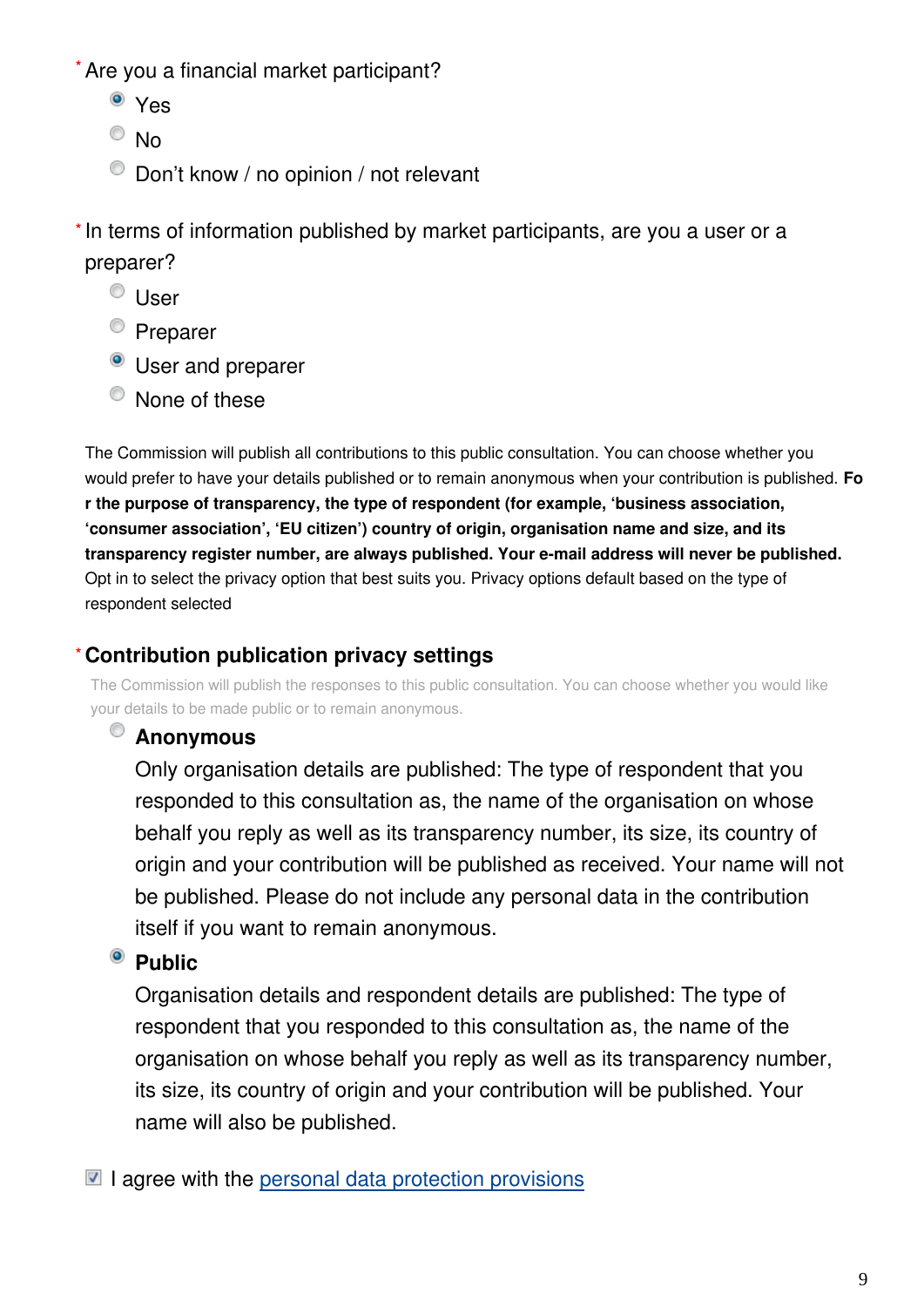# **General questions**

In this first section of the consultation, the Commission seeks to get stakeholders' views on some general questions regarding the features of the European single access point (ESAP). The Commission seeks views on which information stakeholders generally search for, where they search for it, in which format(s) and the barriers stakeholders might encounter. This will also help the Commission to prioritise which aspects should be considered immediately when developing ESAP, and which could be implemented at a later stage.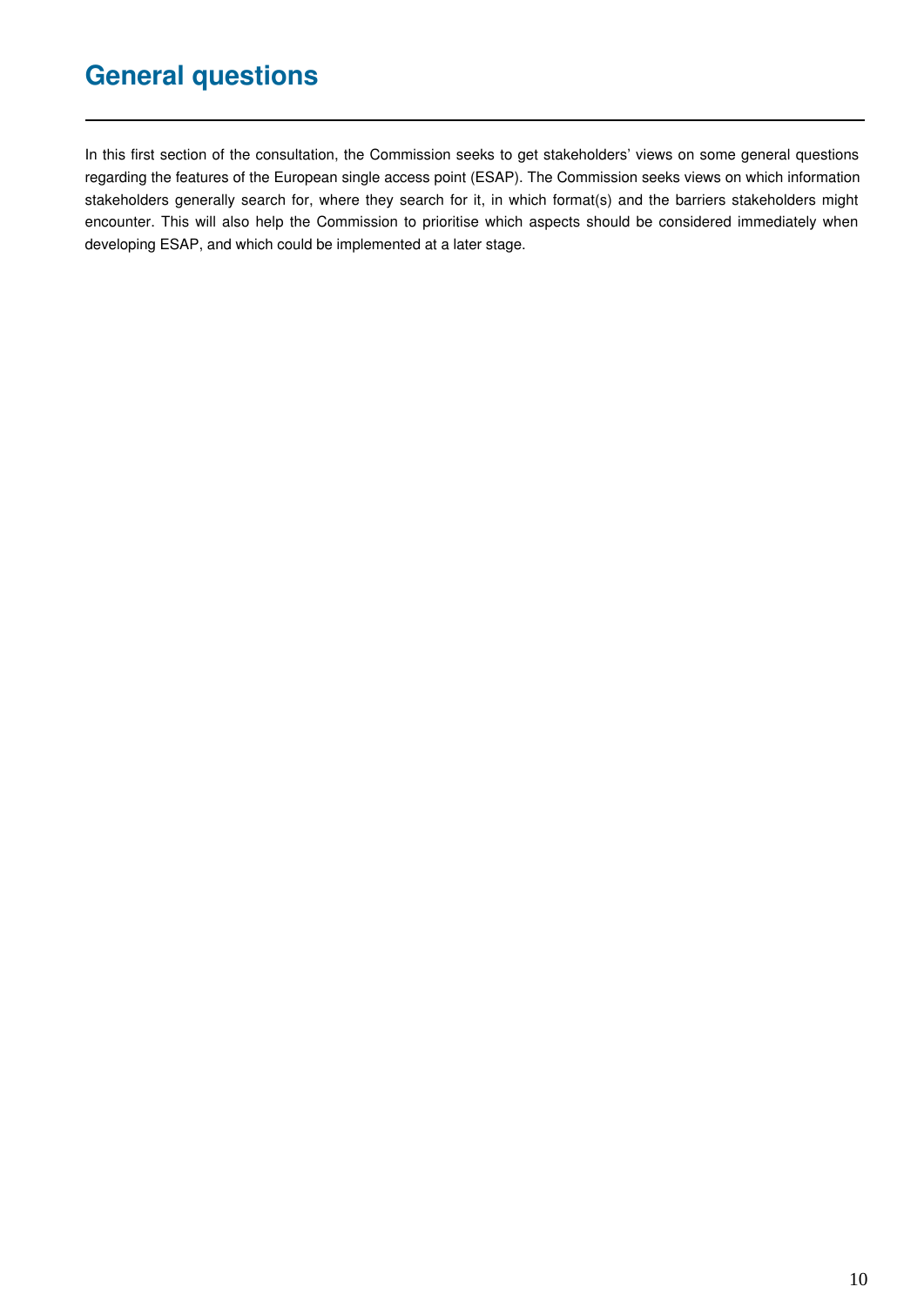|                                                                                                                         | (fully<br>disagree) | $\overline{2}$<br>(somewhat<br>disagree) | 3<br>(neutral) | $\overline{4}$<br>(somewhat<br>agree) | 5<br>(fully<br>agree) | Don't<br>know -<br>No<br>opinion -<br>Not<br>applicable |
|-------------------------------------------------------------------------------------------------------------------------|---------------------|------------------------------------------|----------------|---------------------------------------|-----------------------|---------------------------------------------------------|
| The information quality (accuracy and completeness) is most<br>important                                                | ∩                   | ⋒                                        | ⊙              | ⋒                                     | $\bullet$             |                                                         |
| The widest possible scope of the information is most important                                                          | 0                   | $\bullet$                                | 0              | 0                                     | 0                     | ⊙                                                       |
| The timeliness of the information is most important                                                                     | 0                   | 0                                        | $\circledcirc$ | 0                                     | 0                     | ⊙                                                       |
| The source of the information is a key element to know                                                                  | 0                   | 0                                        | 0              | $\bullet$                             | 0                     | ∩                                                       |
| The immutability of the information is a key element                                                                    | ⊙                   | 0                                        | 0              | 0                                     | 0                     | ∩                                                       |
| ESAP should include information made public on a voluntary basis<br>by non-listed companies of any size, including SMEs | ⊙                   | ⊙                                        | 0              | 0                                     | $\circledcirc$        |                                                         |
| ESAP should include information made public on a voluntary basis<br>by financial market actors                          | 0                   | ⊙                                        | ⊙              | $\bullet$                             | ⊙                     |                                                         |
| Other aspects                                                                                                           | 0                   | ◉                                        | ⊙              | 0                                     | ⊙                     | ∩                                                       |

#### **Question 1. Please rate the following characteristics of ESAP based on how relevant they are according to you:**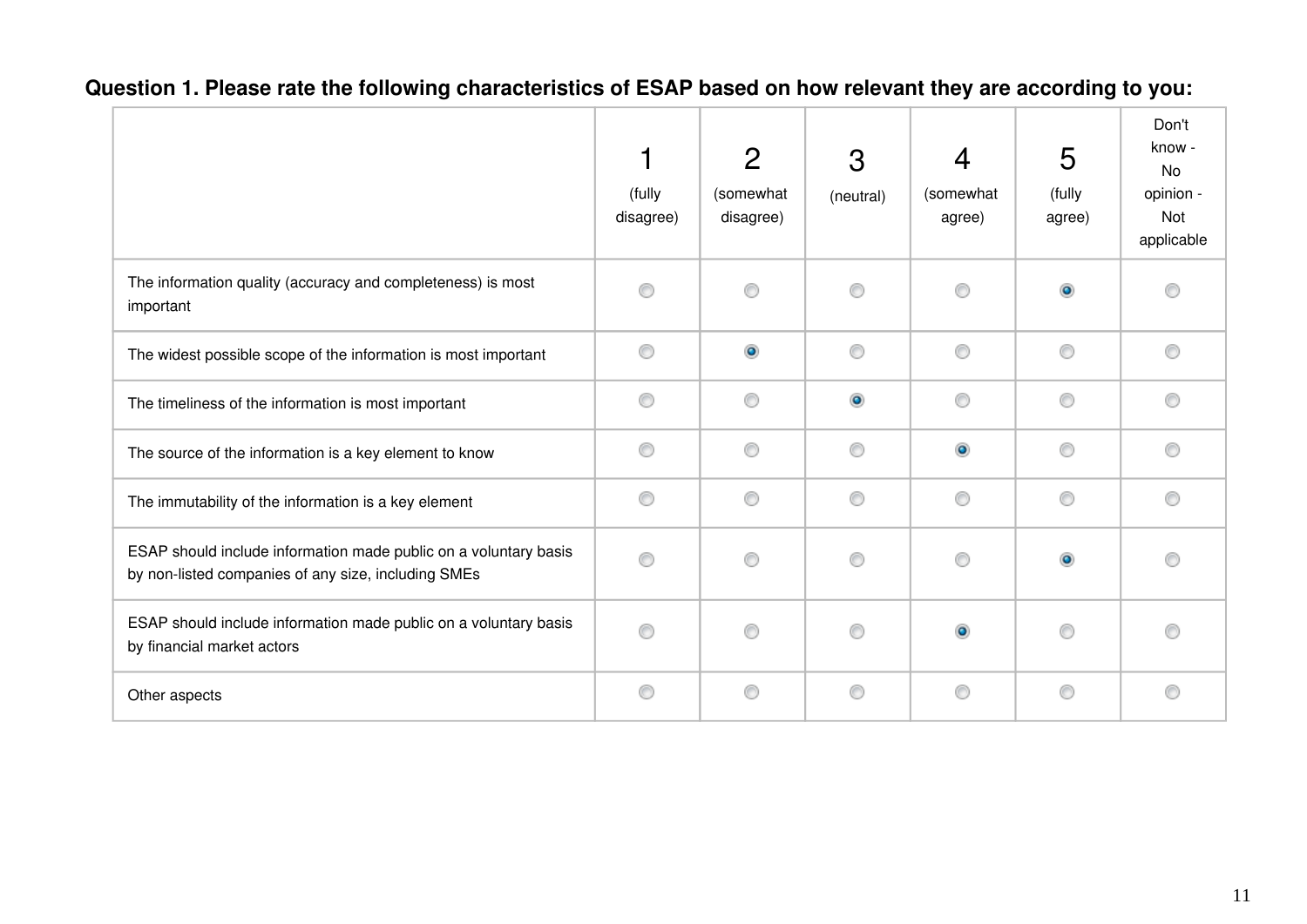#### **Question 1.1 Please explain your position providing your arguments, and where appropriate, concrete examples and data to support your answers:**

*5000 character(s) maximum*

including spaces and line breaks, i.e. stricter than the MS Word characters counting method.

Deutsche Börse Group (DBG) welcomes the opportunity to respond to the Commission's consultation on a European Single Access Point (ESAP), which forms part of the further plans on the CMU. Progressing on the CMU will be decisive in delivering the European Green Deal, Digital Agenda and supporting a healthy and sustainable post-pandemic recovery.

#### Phased-in approach

In line with the recommendations of the CMU High Level Forum, we believe that the creation of an ESAP should follow a phased approach with a clear focus on the ESAP objectives. The type of information collected could be expanded gradually over time to guarantee a permanent review regarding the efficiency and functionality of the database and to allow users and operators to integrate the requirements of ESAP according to their capacities.

#### Scope

As a starting point the ESAP could include company information reported pursuant to the Transparency Directive, the Accounting Directive, the Prospectus Regulation, non-financial statements disclosed by companies listed on EU regulated markets pursuant to the Non-Financial Reporting Directive, information on sustainability risks and impacts disclosed pursuant to the Regulation on sustainability-related disclosures in the financial services sector as well as the Taxonomy Regulation. ESAP could build on the experience of ESEF for annual financial reports. However, given that the transition towards a prosperous, modern, competitive and climate-neutral economy is a challenge affecting all EU companies, the scope and targets of policy measures related to sustainability need to remain detached from the type of financing a company has opted for. Consequently, ESAP should include information from non-listed and listed companies. In this context, ESAP could facilitate further investor access to static company information. This would also be an opportunity for SMEs that wish to voluntarily provide information to gain more cross-border visibility. We generally agree with the Commission's view that the progress made on the integration of supervisory reporting in the banking, insurance and capital markets may be assessed. We would, however, stress that the starting point for such an exercise should be to improve the quality of reported company information and databases that already exist. Sensitive company information, compiled and reported for clearly determined and legally mandated supervisory purposes, form the backbone of the supervisory reporting architecture and shall not be integrated into a publicly accessible database like ESAP.

Regulatory data are very different, for example, in terms of purpose, scope, costs, recipients,

standardization, confidentiality and may have been designed for a reason other than to matching investors and issuers – as is the purpose of ESAP.

Inclusion of publicly available company information should be strictly limited to those for which there is a direct link to the original purpose of ESAP:

• any usage / inclusion of data must always be justified and based on an impact assessment; and a clear use case defined by regulators should be required;

• any usage / inclusion of data should be handled in a manner that complies with the principles of proportionality, frugality, keeping in mind the dedicated purpose of the reported data.

#### File-once-principle

In terms of cost efficiency, it is key to avoid multiple reporting channels and duplicate requirements. To limit the administrative burden on companies related to disclosures, it is essential that companies disclose their public information only once. Overall, a well-calibrated ESAP should pre-dominantly support the development and innovation in the market for sustainable investment and in particular help SMEs to gain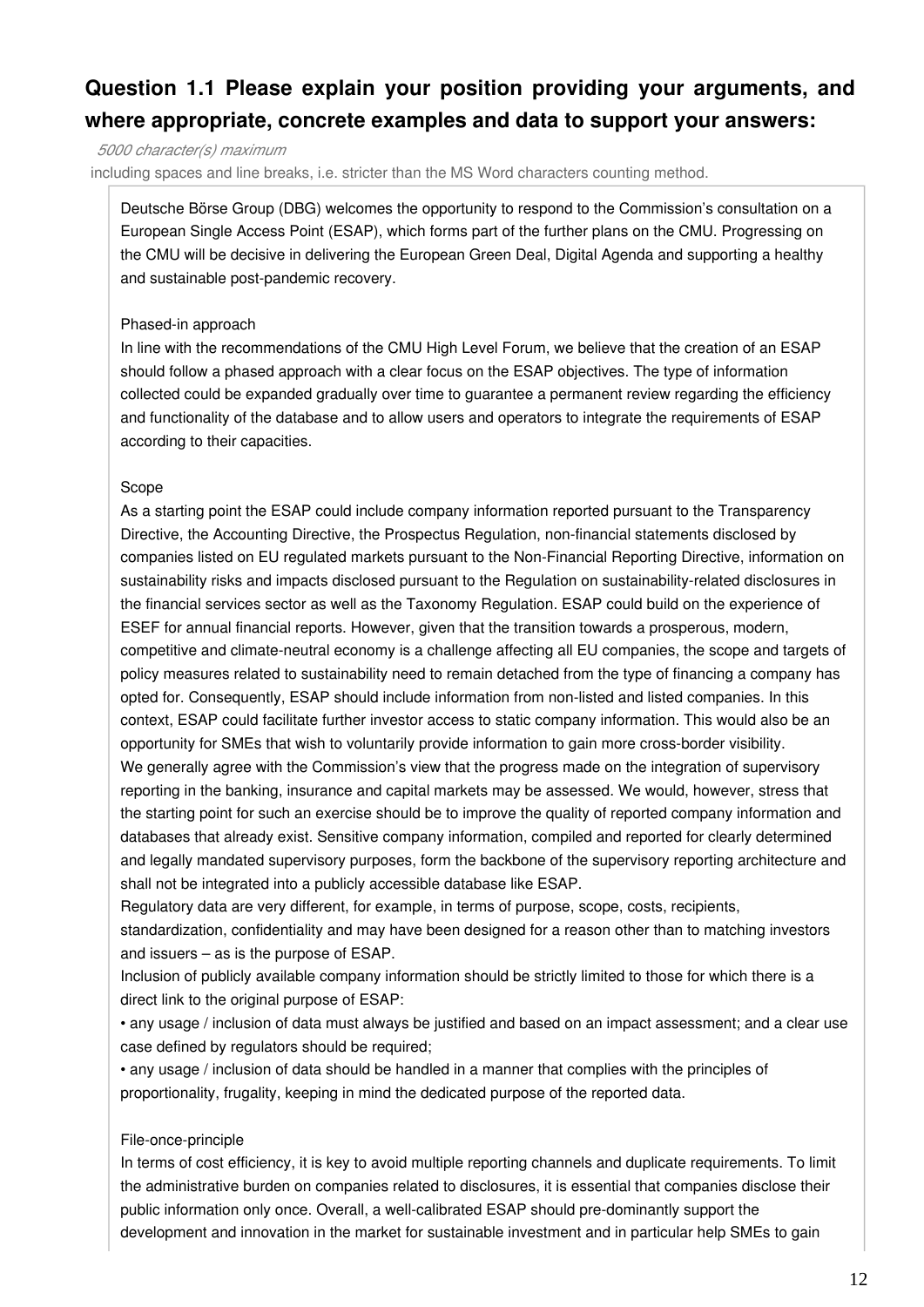more cross-border visibility vis-à-vis investors without the required administration becoming too burdensome and costly and thus inefficient and contrary to the goals of the CMU. Linking the ESAP directly to an already existing database, e.g. such as provided by ESMA, could be the most efficient way and be in line with the 'file-once-principle'.

#### Timeliness of information

As for the timeliness of the information, this depends on the data to be displayed as well as the necessary processes that are required for making the data available in ESAP. We agree though, that taking necessary processes into account, the information available should be up-to-date, similar to FIRDS and FITR provided by ESMA.

#### Collaboration with industry

In order to ensure efficiency and innovation within the sustainable investment market, the build-up of the ESAP should be done in collaboration with industry, in particular data providers, building on their expertise within the field.

#### **Question 2. Which channels do you use when searching for, retrieving or using companies' public information?**

Please select as many answers as you like

- $\blacksquare$  Company's website
- Data aggregation service providers
- Stock Exchanges
- **Public repositories or databases (OAMs, NCAs, ESAs)**
- Other

#### **Please specify what are the other channel(s) you use when searching for, retrieving or using companies' public information:**

*5000 character(s) maximum*

including spaces and line breaks, i.e. stricter than the MS Word characters counting method.

In general, information may be found on the internet through specific aggregators.

#### **Question 3. Would you say that the cost for retrieving and using companies' public information is:**

- <sup>O</sup> Immaterial
- Average
- $\bullet$  High
- $\bullet$  Don't know / no opinion / not relevant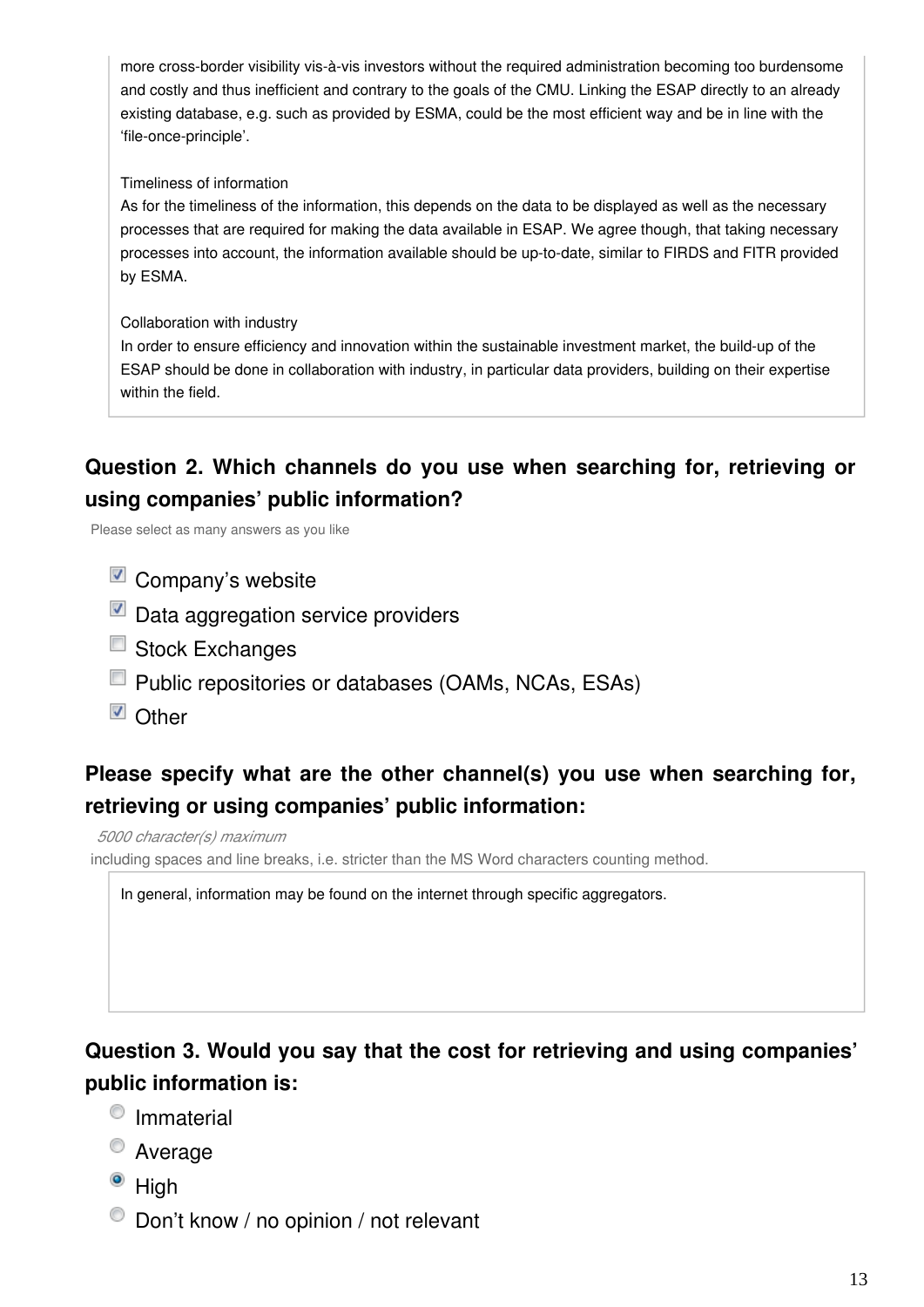#### **Question 3.1 Please provide more information on your answer to question 3:**

*5000 character(s) maximum*

including spaces and line breaks, i.e. stricter than the MS Word characters counting method.

Detailed information usually requires special software licenses.

#### **Question 4. In which electronic format is companies' public information provided by these channels?**

Please select as many answers as you like

- $\blacksquare$  XBRI
- **DDF**
- $\Box$  XML
- $\blacksquare$  HTML
- $\blacksquare$  CSV, TXT
- $\blacksquare$  Excel
- **Formats enabling natural language processing**
- $\Box$  Other
- Don't know / no opinion / not relevant

#### **Question 5. Do you encounter barriers or difficulties when accessing the information?**

- Yes
- $\odot$  No
- $\bullet$  Don't know / no opinion / not relevant

#### **Question 5.1 Please describe the barriers or difficulties you encountered when accessing the information:**

*5000 character(s) maximum*

including spaces and line breaks, i.e. stricter than the MS Word characters counting method.

High search effort, individual company information is usually provided in non-comparable formats, detailed information requires access to (costly) databases.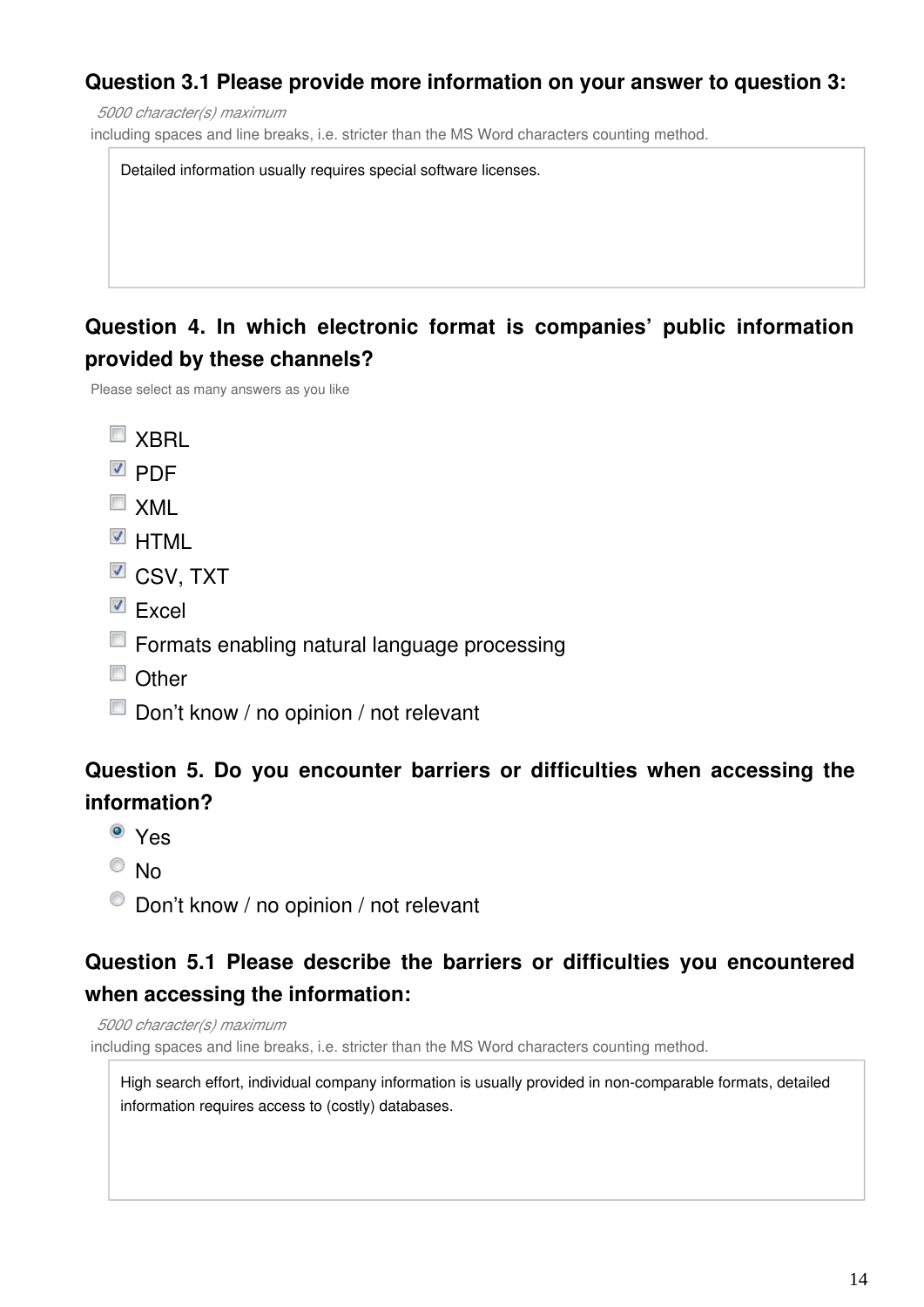#### **Question 6. Do you encounter barriers or difficulties when using the information?**

- <sup>o</sup> Yes
- $\odot$  No
- $\bullet$  Don't know / no opinion / not relevant

#### **Question 6.1 Please describe the barriers or difficulties you encountered when using the information:**

*5000 character(s) maximum*

including spaces and line breaks, i.e. stricter than the MS Word characters counting method.

Challenge to assess and compare company information when provided in different metrics and in unstructured ways. In addition, the companies' scope of information is often not clear or only limited (e.g. only for parent company or certain subsidiaries, only certain countries of operations covered).

# **The scope of ESAP**

**Question 7. Should ESAP include information from the hereunder provided list of EU legislations in**  t h e fin a n c i al **d i a l a r e a ?** 

**And if so, please specify whether the ESAP should embed this information immediately (as soon as the ESAP starts) or at a later stage (phasing in).**

#### **1) The Transparency Directive (2004/109/EC) (e.g. annual/half yearly financial reports, acquisition or disposal of major holdings)**

- Fully disagree
- <sup>O</sup> Somewhat disagree
- Neutral
- Somewhat agree
- <sup>o</sup> Fully agree
- $\bullet$  Don't know / no opinion / not relevant

#### **Please specify whether the information should be included immediately or at a later stage:**

- <sup>o</sup> Immediately
- At a later stage
- $\bullet$  Don't know / no opinion / not relevant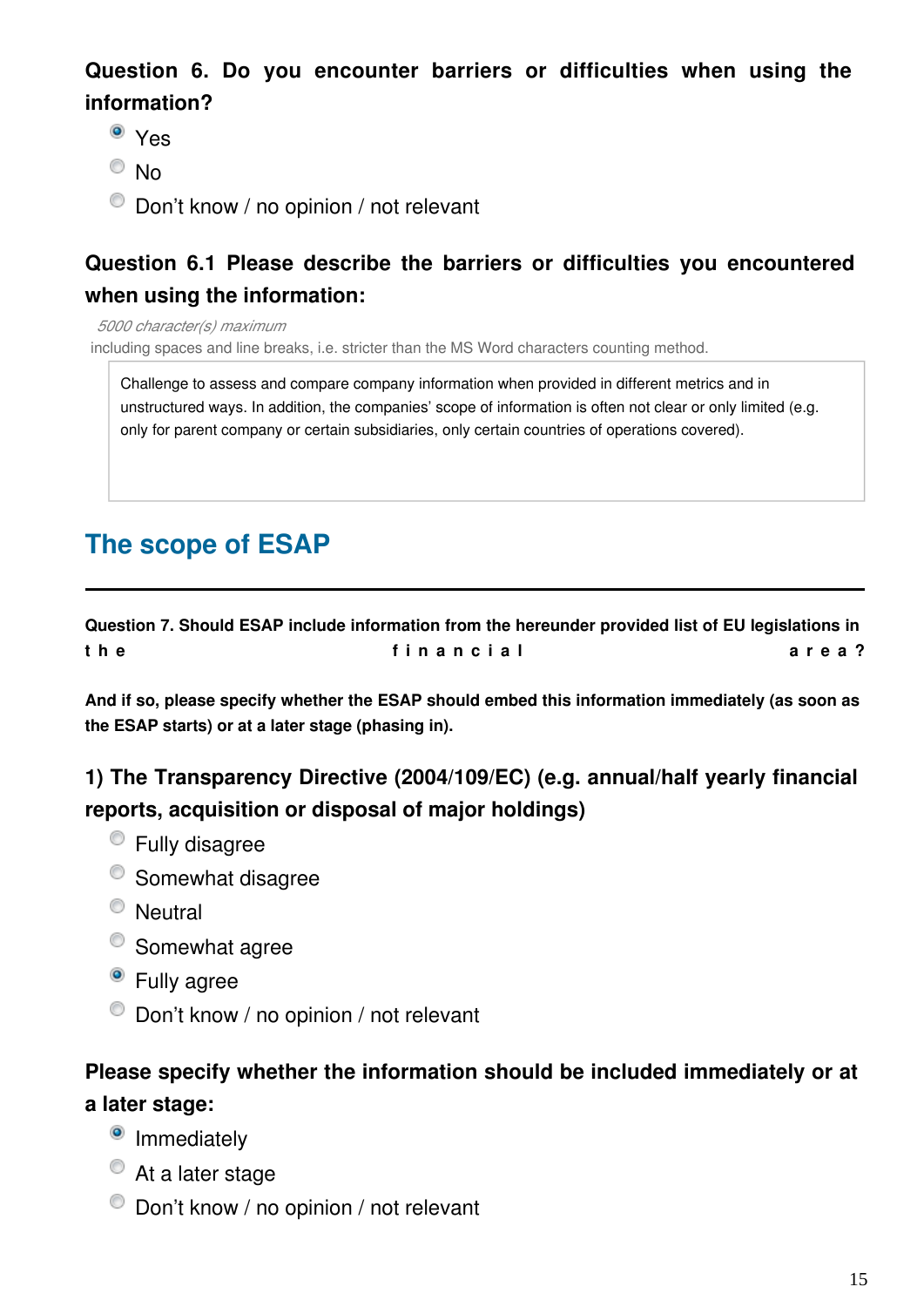## **Please explain your position providing your arguments, and where appropriate, concrete examples and data to support your answers to question 7. 1):**

*5000 character(s) maximum*

including spaces and line breaks, i.e. stricter than the MS Word characters counting method.

We believe the ESAP should build on experience of ESEF. However, one must take into account the recent amendments to the Transparency Directive within the Capital Markets Recovery package, granting EU Member States an option to delay the application of the ESEF requirements by one year.

#### **2) The Accounting Directive (2013/34/EU) (e.g. financial statements, management report, audit report)**

- Fully disagree
- <sup>o</sup> Somewhat disagree
- <sup>O</sup> Neutral
- Somewhat agree
- Fully agree
- $\bullet$  Don't know / no opinion / not relevant

#### **Please specify whether the information should be included immediately or at a later stage:**

- <sup>o</sup> Immediately
- At a later stage
- $\bullet$  Don't know / no opinion / not relevant

## **Please explain your position providing your arguments, and where appropriate, concrete examples and data to support your answers to question 7. 2):**

*5000 character(s) maximum* including spaces and line breaks, i.e. stricter than the MS Word characters counting method.

#### **3) The Audit Directive (2014/56/EU) and Audit Regulation (537/2014/EU) (e.g. auditor transparency reports)**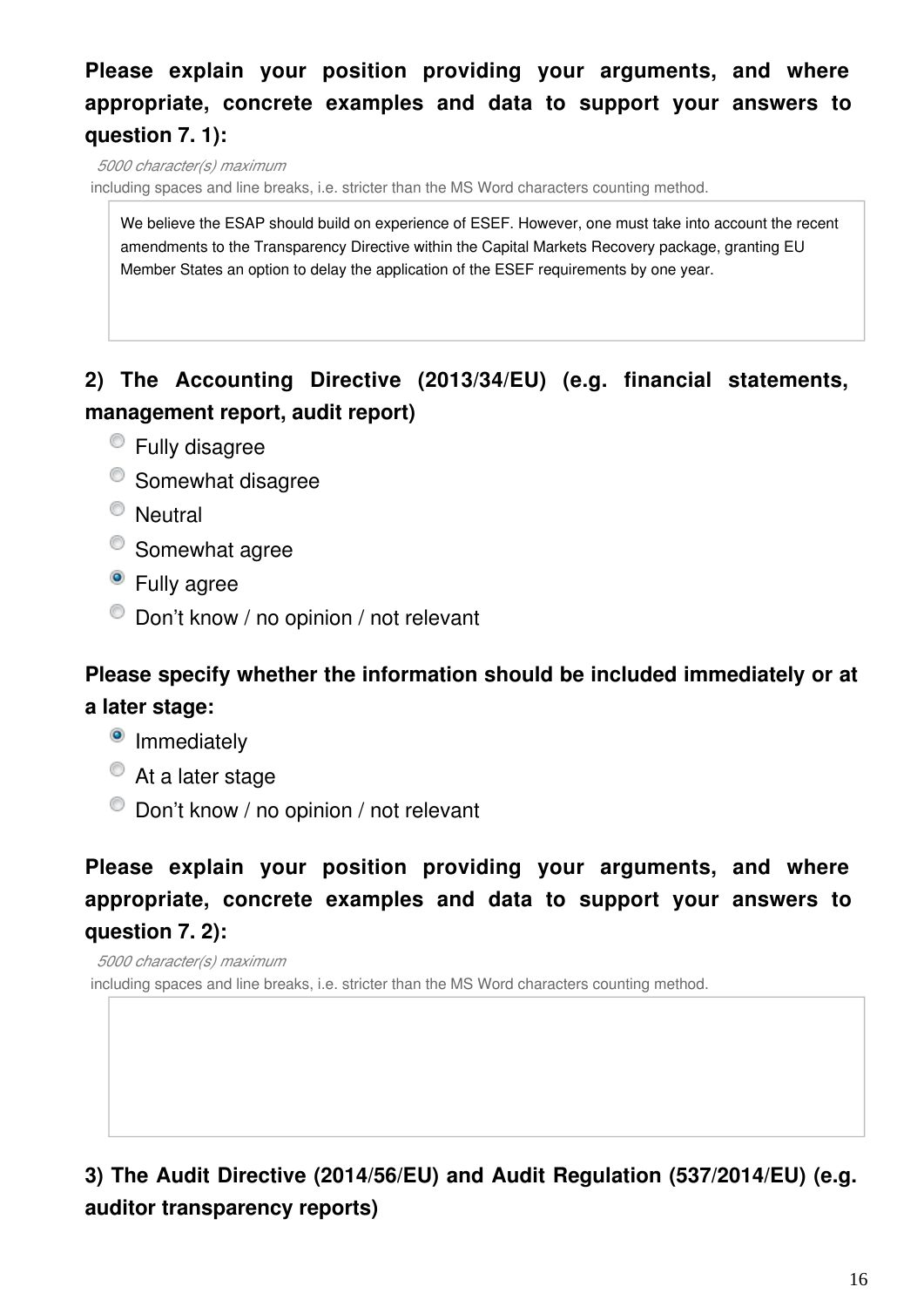- Fully disagree
- <sup>O</sup> Somewhat disagree
- <sup>o</sup> Neutral
- Somewhat agree
- **Eully agree**
- $\bullet$  Don't know / no opinion / not relevant

# **Please explain your position providing your arguments, and where appropriate, concrete examples and data to support your answers to question 7. 3):**

*5000 character(s) maximum*

including spaces and line breaks, i.e. stricter than the MS Word characters counting method.

Please see response to Q1.1 and Q7.34 as regards the importance of keeping in mind the added value of inclusion of certain data and the overall purpose of ESAP.

# **4) The Non-Financial Reporting Directive (NFRD) (2014/95/EU) (e.g. nonfinancial statement)**

- Fully disagree
- <sup>O</sup> Somewhat disagree
- <sup>O</sup> Neutral
- Somewhat agree
- Fully agree
- $\bullet$  Don't know / no opinion / not relevant

# **Please specify whether the information should be included immediately or at a later stage:**

- <sup>o</sup> Immediately
- At a later stage
- $\bullet$  Don't know / no opinion / not relevant

# **Please explain your position providing your arguments, and where appropriate, concrete examples and data to support your answers to question 7. 4):**

*5000 character(s) maximum* including spaces and line breaks, i.e. stricter than the MS Word characters counting method.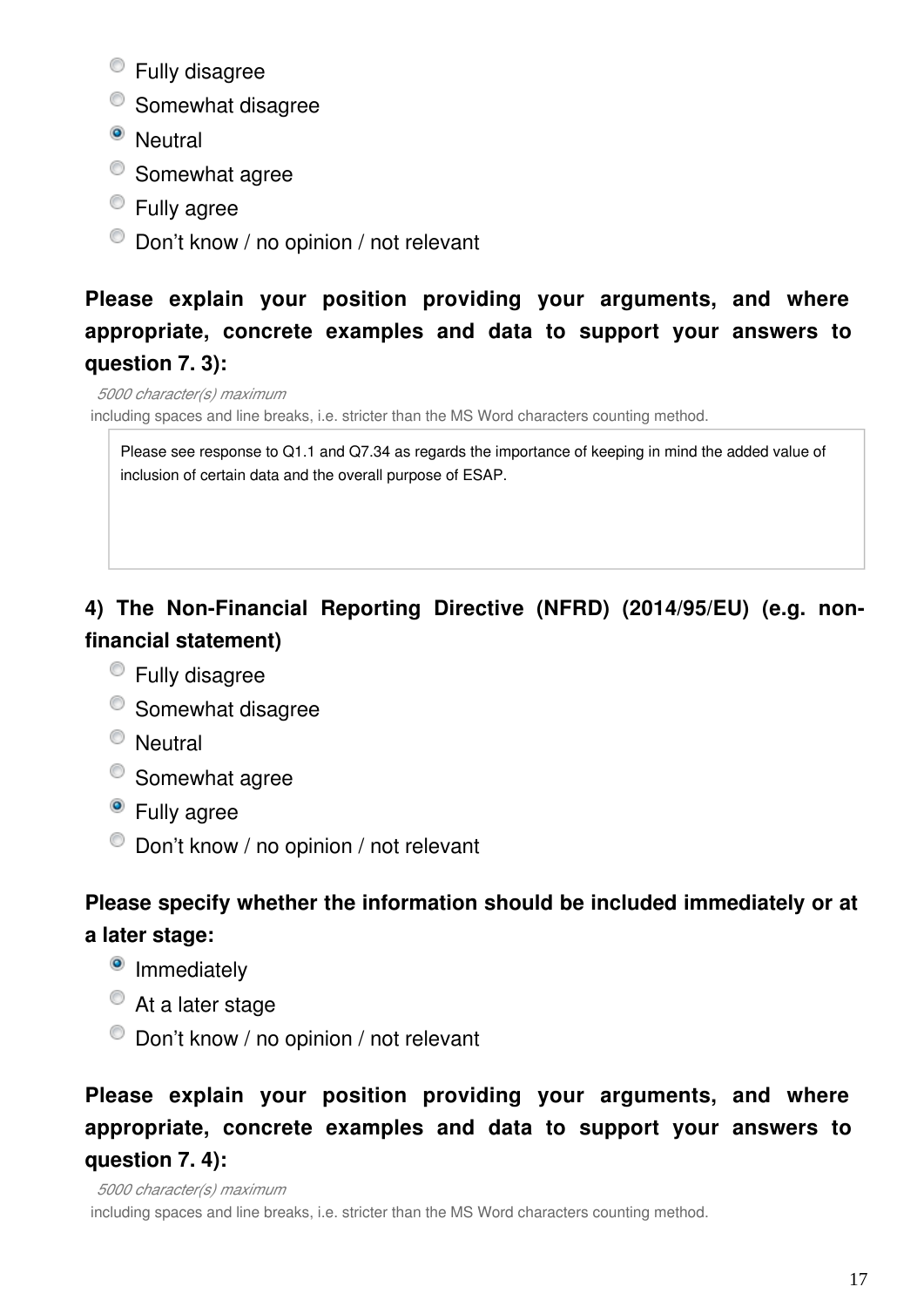The review of the Non-Financial Reporting Directive (NFRD) and the European Financial Reporting Advisory Group's (EFRAG) work towards a potential non-financial reporting standard will be key when it comes to increasing both availability and quality of information. When setting up the ESAP, it will be of major importance to consider the ongoing review of NFRD and ensure consistency across legislation. We believe that digitisation could help to expand and improve reporting. The handling of science-based targets, climate stress tests, scenario analyses and disclosure by financial institutions of the compatibility of their portfolios with the reduction targets of the Paris Agreement on Climate Change will possibly be easier. This kind of forward-looking sustainability data may serve to provide improved assessments of the risks and opportunities associated with companies and their external effects on the environment. DBG supports the inclusion of NFRD data in the ESAP from the outset, provided that sufficient time would be given to allow companies to adapt to the new reporting standards, taking into account the upcoming

NFRD review that will likely introduce new reporting requirements.

In addition, to improve comparability, a possible structure for distinguishing data according to different methodologies could potentially be explored, from the user's perspective, such a distinction could be useful, for example, when calculating environmental indicators.

## **5) The Prospectus Regulation (2017/1129/EU) (e.g. Prospectus, Universal Registration Document, SME Growth Markets-information)**

- Fully disagree
- <sup>o</sup> Somewhat disagree
- <sup>O</sup> Neutral
- Somewhat agree
- Fully agree
- $\bullet$  Don't know / no opinion / not relevant

#### **Please specify whether the information should be included immediately or at a later stage:**

- <sup>o</sup> Immediately
- At a later stage
- $\bullet$  Don't know / no opinion / not relevant

# **Please explain your position providing your arguments, and where appropriate, concrete examples and data to support your answers to question 7. 5):**

*5000 character(s) maximum* including spaces and line breaks, i.e. stricter than the MS Word characters counting method.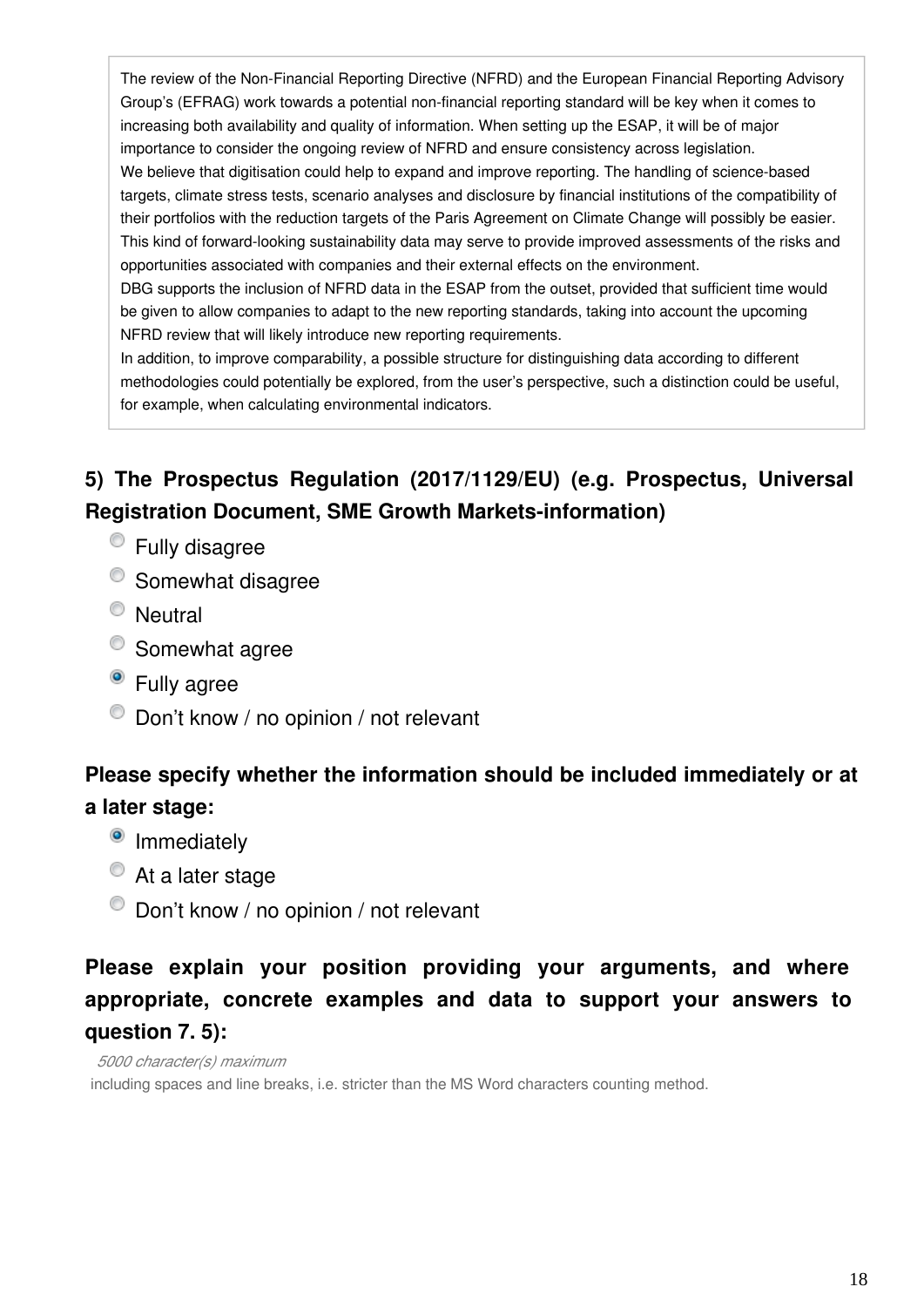We believe it would be useful to build on the experience of the Prospectus Register and possibly link it to ESAP. In a second phase, consideration could also be given to including information disclosed by companies on SME growth markets. It is important that information is up to date and removed if it is no longer valid.

In general, it is important that the delay of the information disclosed to ESAP users is consistent with the required time periods set forth in the relevant directives and regulations. For example, ESAP must ensure that a company's annual reports remain published for the required period of five years (or longer). It is important to consider that information provided in this context is more extensive than the prospectus itself, as companies provide additional disclosures and incorporate information by reference, for example. Therefore, for the ESAP to provide value, it would need to provide and remove information as efficiently as the systems currently in place.

# **6) The Shareholders Rights Directive (2007/36/EC) and (2017/828/EU) (e.g. Remuneration Report)**

- Fully disagree
- <sup>O</sup> Somewhat disagree
- <sup>O</sup> Neutral
- Somewhat agree
- Fully agree
- $\bullet$  Don't know / no opinion / not relevant

# **Please explain your position providing your arguments, and where appropriate, concrete examples and data to support your answers to question 7. 6):**

*5000 character(s) maximum*

including spaces and line breaks, i.e. stricter than the MS Word characters counting method.

Please see response to Q1.1 and Q7.34 as regards the importance of keeping in mind the added value of inclusion of certain data and the overall purpose of ESAP.

## **7) The Market Abuse Regulation (596/2014/EU) and Market Abuse Directive (2014/57/EU) (e.g. inside information)**

- Fully disagree
- <sup>O</sup> Somewhat disagree
- <sup>O</sup> Neutral
- <sup>o</sup> Somewhat agree
- **Eully agree**
- $\bullet$  Don't know / no opinion / not relevant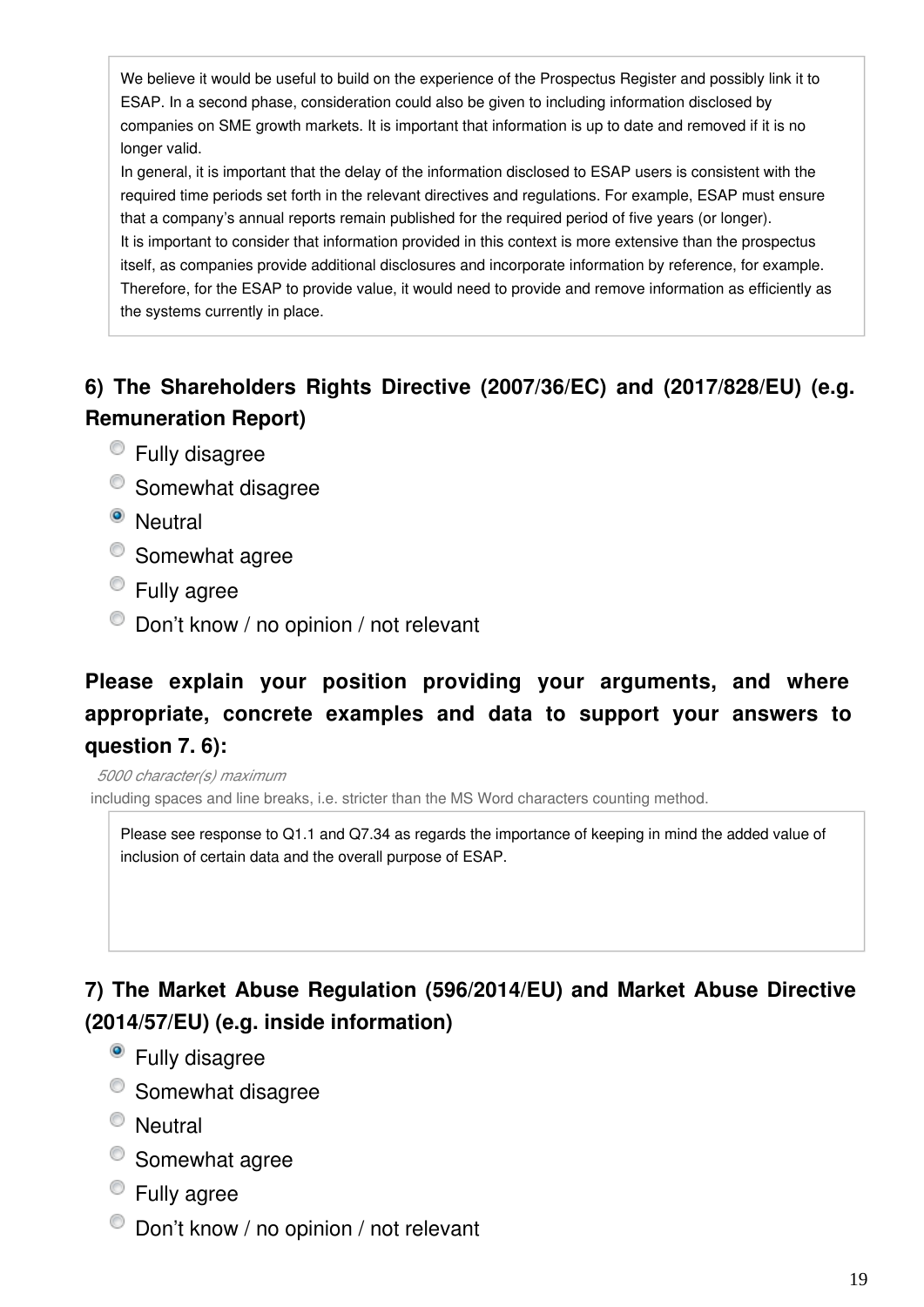## **Please explain your position providing your arguments, and where appropriate, concrete examples and data to support your answers to question 7. 7):**

*5000 character(s) maximum* including spaces and line breaks, i.e. stricter than the MS Word characters counting method.

The added value that would be created by including MAR information, such as inside information and reference data, into ESAP is unclear. Please see response to Q1.1 and Q7.34 as regards the importance of keeping in mind the added value of inclusion of certain data and the overall purpose of ESAP.

#### **8) The Resolution and Recovery of Credit institutions and Investment firms Directive (BRRD) (2014/59/EU) (e.g. information on the group financial support agreement)**

- Fully disagree
- <sup>O</sup> Somewhat disagree
- <sup>o</sup> Neutral
- <sup>O</sup> Somewhat agree
- Fully agree
- $\bullet$  Don't know / no opinion / not relevant

### **Please explain your position providing your arguments, and where appropriate, concrete examples and data to support your answers to question 7. 8):**

*5000 character(s) maximum* including spaces and line breaks, i.e. stricter than the MS Word characters counting method.

Please see response to Q1.1 and Q7.34 as regards the importance of keeping in mind the added value of inclusion of certain data and the overall purpose of ESAP.

# **9) The Covered Bonds Directive (2019/2162) (e.g. information on the cover pool)**

- Fully disagree
- <sup>O</sup> Somewhat disagree
- <sup>o</sup> Neutral
- Somewhat agree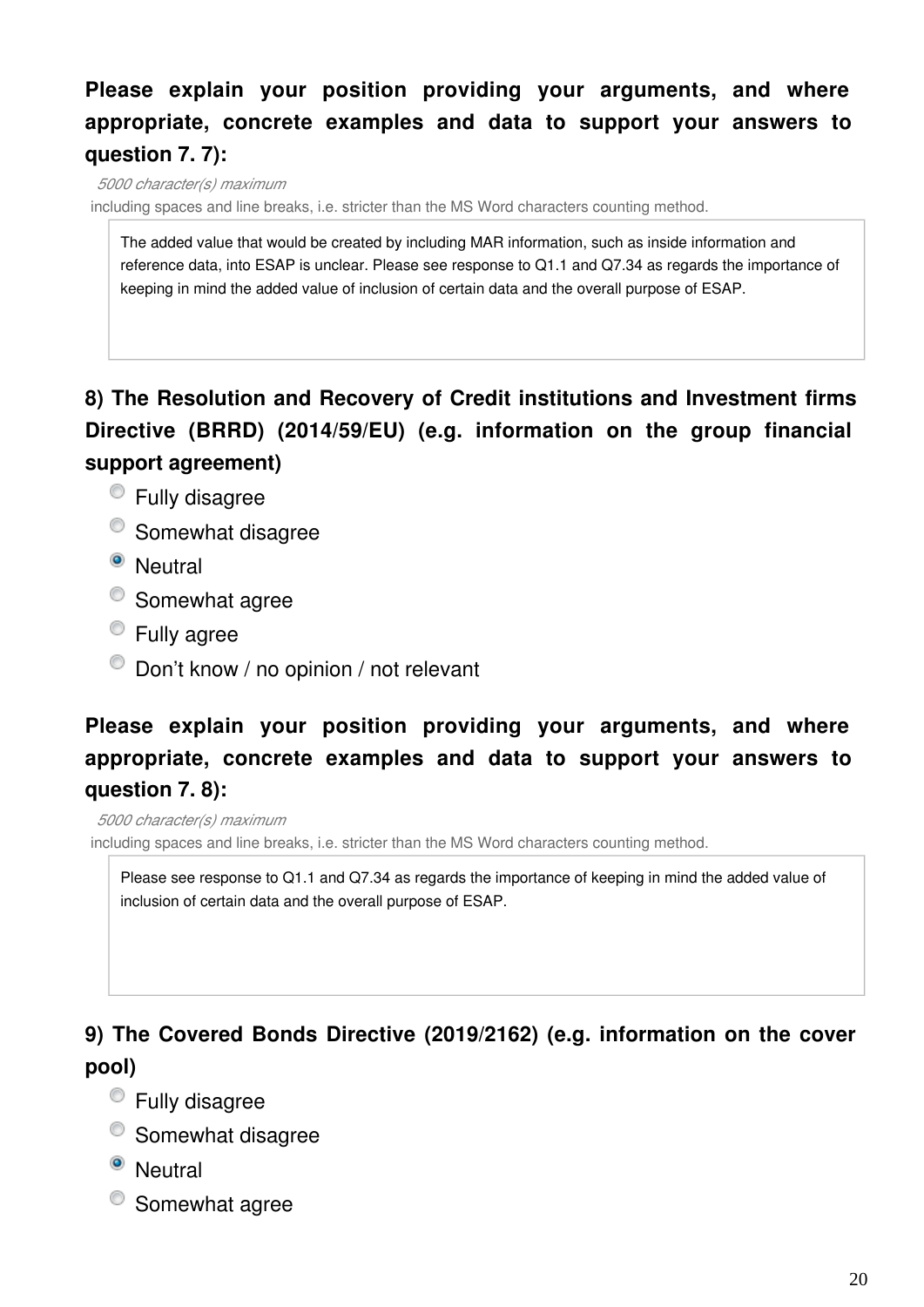Fully agree

 $\bullet$  Don't know / no opinion / not relevant

## **Please explain your position providing your arguments, and where appropriate, concrete examples and data to support your answers to question 7. 9):**

*5000 character(s) maximum* including spaces and line breaks, i.e. stricter than the MS Word characters counting method.

Please see response to Q1.1 and Q7.34 as regards the importance of keeping in mind the added value of inclusion of certain data and the overall purpose of ESAP.

**10) The Capital Requirements Directive (CRD) (2013/36/EU) and Capital Requirements Regulation (CRR) (575/2013/EU) (e.g. prudential information, stress test results)**

- Fully disagree
- <sup>O</sup> Somewhat disagree
- <sup>O</sup> Neutral
- <sup>o</sup> Somewhat agree
- Fully agree
- $\bullet$  Don't know / no opinion / not relevant

## **Please specify whether the information should be included immediately or at a later stage:**

- <sup>o</sup> Immediately
- At a later stage
- $\bullet$  Don't know / no opinion / not relevant

### **Please explain your position providing your arguments, and where appropriate, concrete examples and data to support your answers to question 7. 10):**

*5000 character(s) maximum* including spaces and line breaks, i.e. stricter than the MS Word characters counting method.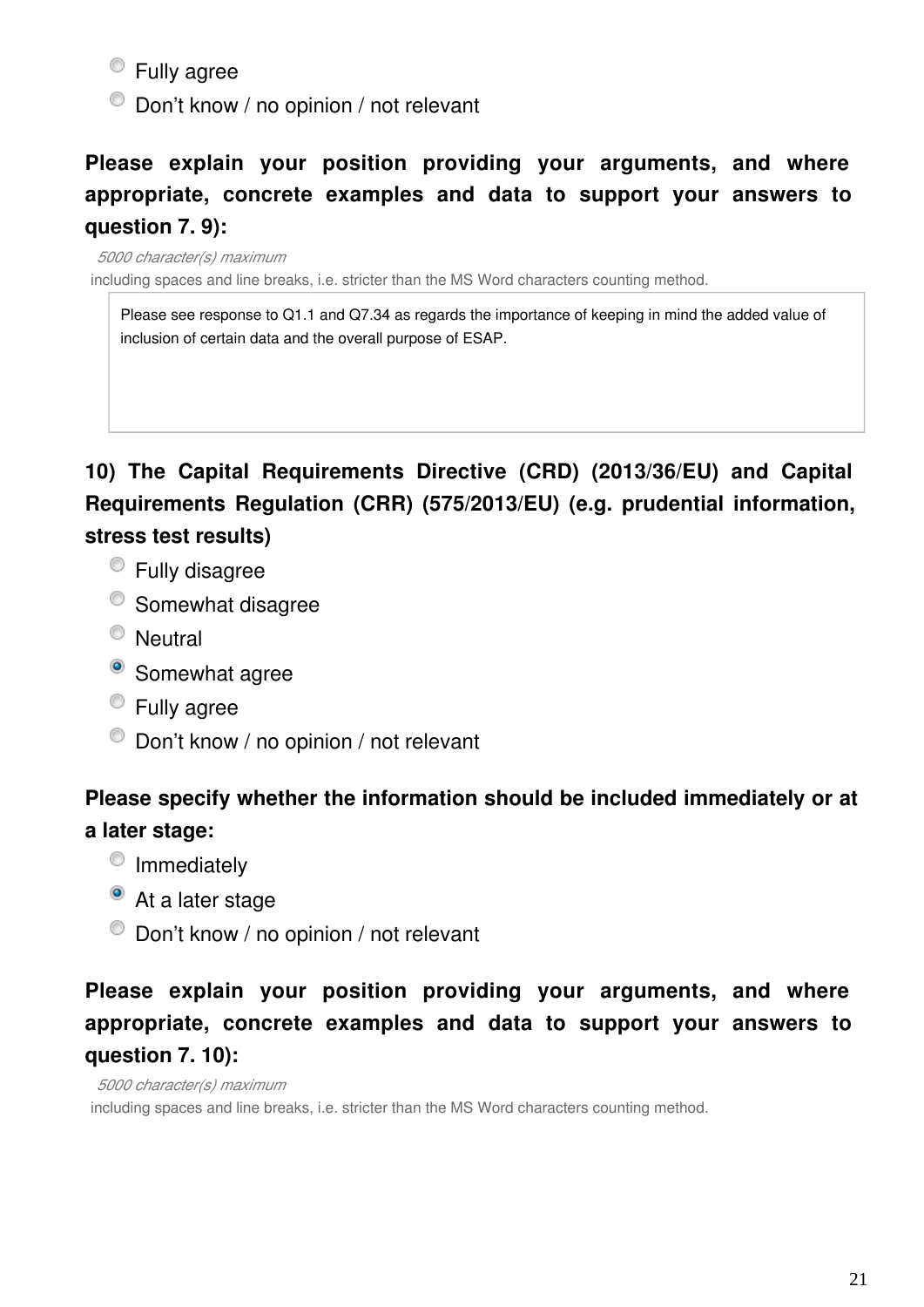Please see response to Q1.1 and Q7.34 as regards the importance of keeping in mind the added value of inclusion of certain data and the overall purpose of ESAP.

In order to increase both the availability and the quality of information, we believe it makes sense, when defining the scope of ESAP, to include the ESG risks' disclosed information required for large, listed institutions under Article 449a CRR. As long as some banks are not in the scope of the NFRD, this information can ensure investee companies report the information the financial sector will need to meet their new disclosure requirements. Furthermore, as is widely acknowledged the ESG data are not yet easily available and sufficiently comparable, this would not only to support to scalable sustainable finance framework as well as banks' integration of ESG risks into their risk management framework and their credit portfolio alignment with sustainable objectives.

In general, we would like to highlight that under Part 8, Title I, Art. 432 CRR certain requirements are defined that allow institutions to not disclose information. These limitations should also be reflected in the ESAP. Especially results of internal stress tests can be confidential. However, describing the methods used and scope of stress tests might be a useful information for the ESAP.

#### **11) The Credit Ratings Regulation (1060/2009/EU) (e.g. transparency report)**

- Fully disagree
- <sup>o</sup> Somewhat disagree
- <sup>O</sup> Neutral
- Somewhat agree
- **Eully agree**
- $\bullet$  Don't know / no opinion / not relevant

#### **Please explain your position providing your arguments, and where appropriate, concrete examples and data to support your answers to question 7. 11):**

*5000 character(s) maximum* including spaces and line breaks, i.e. stricter than the MS Word characters counting method.

Please see response to Q1.1 and Q7.34 as regards the importance of keeping in mind the added value of inclusion of certain data and the overall purpose of ESAP.

## **12) The Central Securities Depositories Regulation (909/2014/EU) (e.g. governance arrangements)**

- Fully disagree
- Somewhat disagree
- <sup>O</sup> Neutral
- <sup>O</sup> Somewhat agree
- Fully agree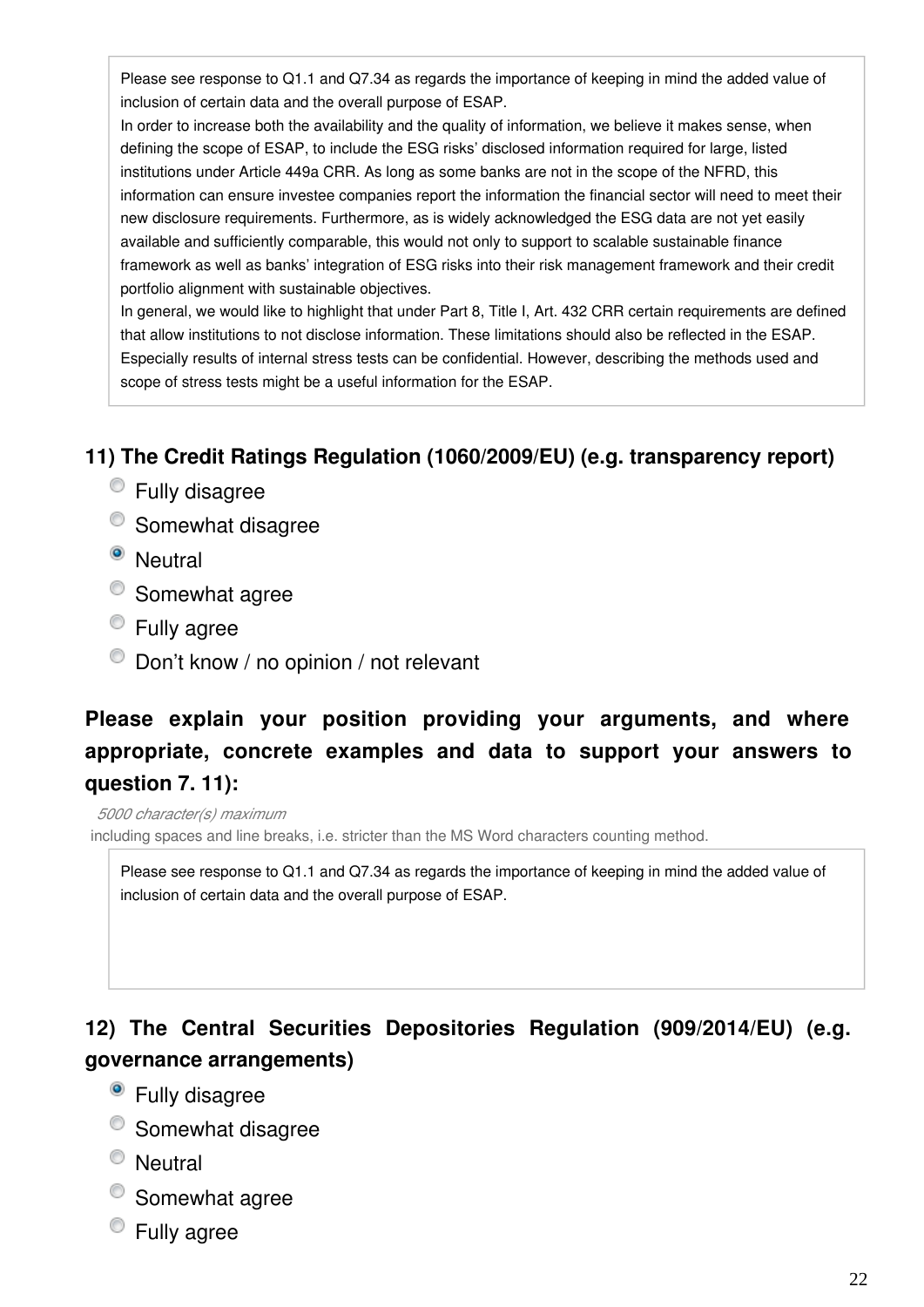# **Please explain your position providing your arguments, and where appropriate, concrete examples and data to support your answers to question 7. 12):**

*5000 character(s) maximum* including spaces and line breaks, i.e. stricter than the MS Word characters counting method.

The added value that would be created by including CSDR information into ESAP is unclear. Please see response to Q1.1 and Q7.34 as regards the importance of keeping in mind the added value of inclusion of certain data and the overall purpose of ESAP.

## **13) The Key Information Documents for Packaged Retail and Insurancebased Investment Products (PRIIPs) Regulation (1286/2014/EU) (e.g. key information document)**

- Fully disagree
- <sup>o</sup> Somewhat disagree
- <sup>O</sup> Neutral
- <sup>o</sup> Somewhat agree
- Fully agree
- $\bullet$  Don't know / no opinion / not relevant

# **Please explain your position providing your arguments, and where appropriate, concrete examples and data to support your answers to question 7. 13):**

#### *5000 character(s) maximum*

including spaces and line breaks, i.e. stricter than the MS Word characters counting method.

Please see response to Q1.1 and Q7.34 as regards the importance of keeping in mind the added value of inclusion of certain data and the overall purpose of ESAP.

## **14) The Regulation on European Long-term Investment Funds (ELTIF) (2015 /760/EU) (e.g. fund-related information)**

- Fully disagree
- <sup>O</sup> Somewhat disagree
- <sup>O</sup> Neutral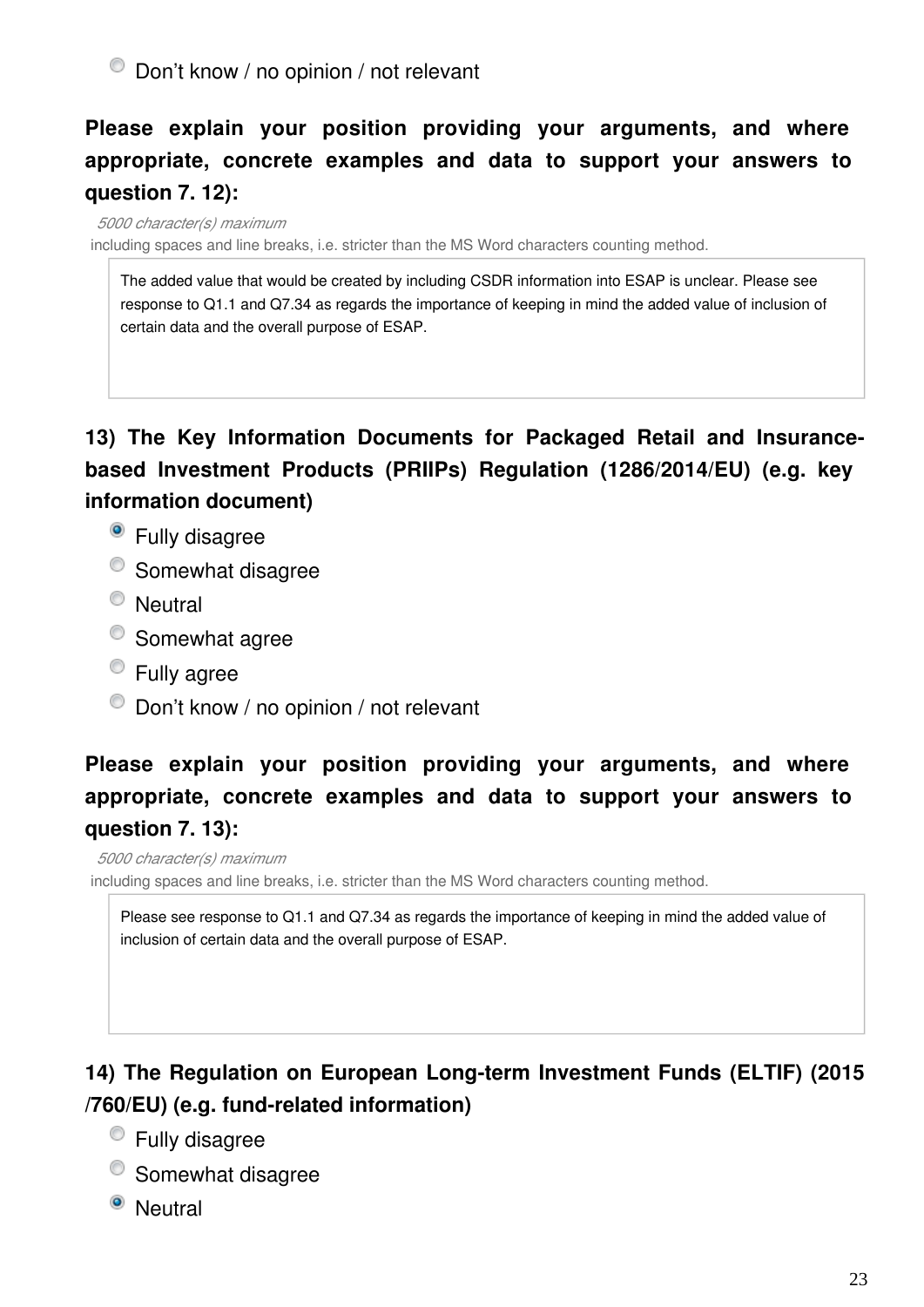- <sup>o</sup> Somewhat agree
- **Eully agree**
- $\bullet$  Don't know / no opinion / not relevant

## **Please explain your position providing your arguments, and where appropriate, concrete examples and data to support your answers to question 7. 14):**

*5000 character(s) maximum* including spaces and line breaks, i.e. stricter than the MS Word characters counting method.

Please see response to Q1.1 and Q7.34 as regards the importance of keeping in mind the added value of inclusion of certain data and the overall purpose of ESAP.

#### **15) The European Market Infrastructure Regulation (EMIR) (648/2012/EU) (e.g. prices and fees of services provided, risk management model)**

- Fully disagree
- <sup>O</sup> Somewhat disagree
- <sup>O</sup> Neutral
- Somewhat agree
- **Eully agree**
- $\bullet$  Don't know / no opinion / not relevant

# **Please explain your position providing your arguments, and where appropriate, concrete examples and data to support your answers to question 7. 15):**

*5000 character(s) maximum* including spaces and line breaks, i.e. stricter than the MS Word characters counting method.

The added value that would be created by including EMIR information, such as data on transactions, positions and exposures, into ESAP is unclear. Please see response to Q1.1 and Q7.34 as regards the importance of keeping in mind the added value of inclusion of certain data and the overall purpose of ESAP.

# **16) The Financial Conglomerates Directive (FICOD) (2011/89/EU) (e.g. corporate structure of the conglomerate)**

- Fully disagree
- <sup>O</sup> Somewhat disagree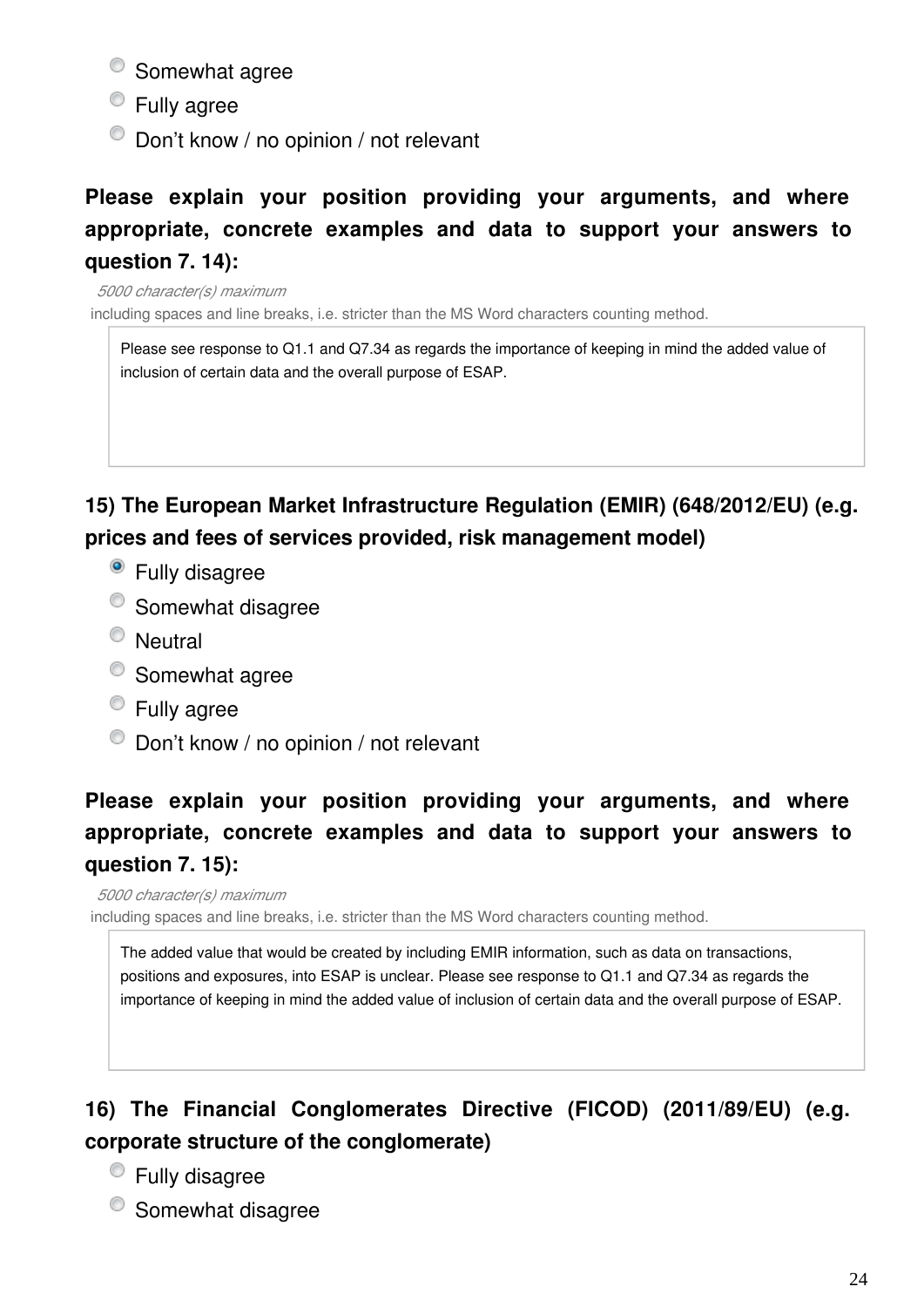<sup>o</sup> Neutral

- Somewhat agree
- Fully agree
- $\bullet$  Don't know / no opinion / not relevant

## **Please explain your position providing your arguments, and where appropriate, concrete examples and data to support your answers to question 7. 16):**

*5000 character(s) maximum* including spaces and line breaks, i.e. stricter than the MS Word characters counting method.

Please see response to Q1.1 and Q7.34 as regards the importance of keeping in mind the added value of inclusion of certain data and the overall purpose of ESAP.

**17) The Directive of Prudential Supervision of Investment Firms (IFD) (2019 /2034/EU) and the Regulation of Prudential Requirements of Investment Firms (IFR) (2019/2033/EU) (e.g. aggregated information on high-earners, remuneration arrangements)**

- Fully disagree
- <sup>O</sup> Somewhat disagree
- <sup>O</sup> Neutral
- Somewhat agree
- **Eully agree**
- $\bullet$  Don't know / no opinion / not relevant

# **Please explain your position providing your arguments, and where appropriate, concrete examples and data to support your answers to question 7. 17):**

*5000 character(s) maximum* including spaces and line breaks, i.e. stricter than the MS Word characters counting method.

Please see response to Q1.1 and Q7.34 as regards the importance of keeping in mind the added value of inclusion of certain data and the overall purpose of ESAP.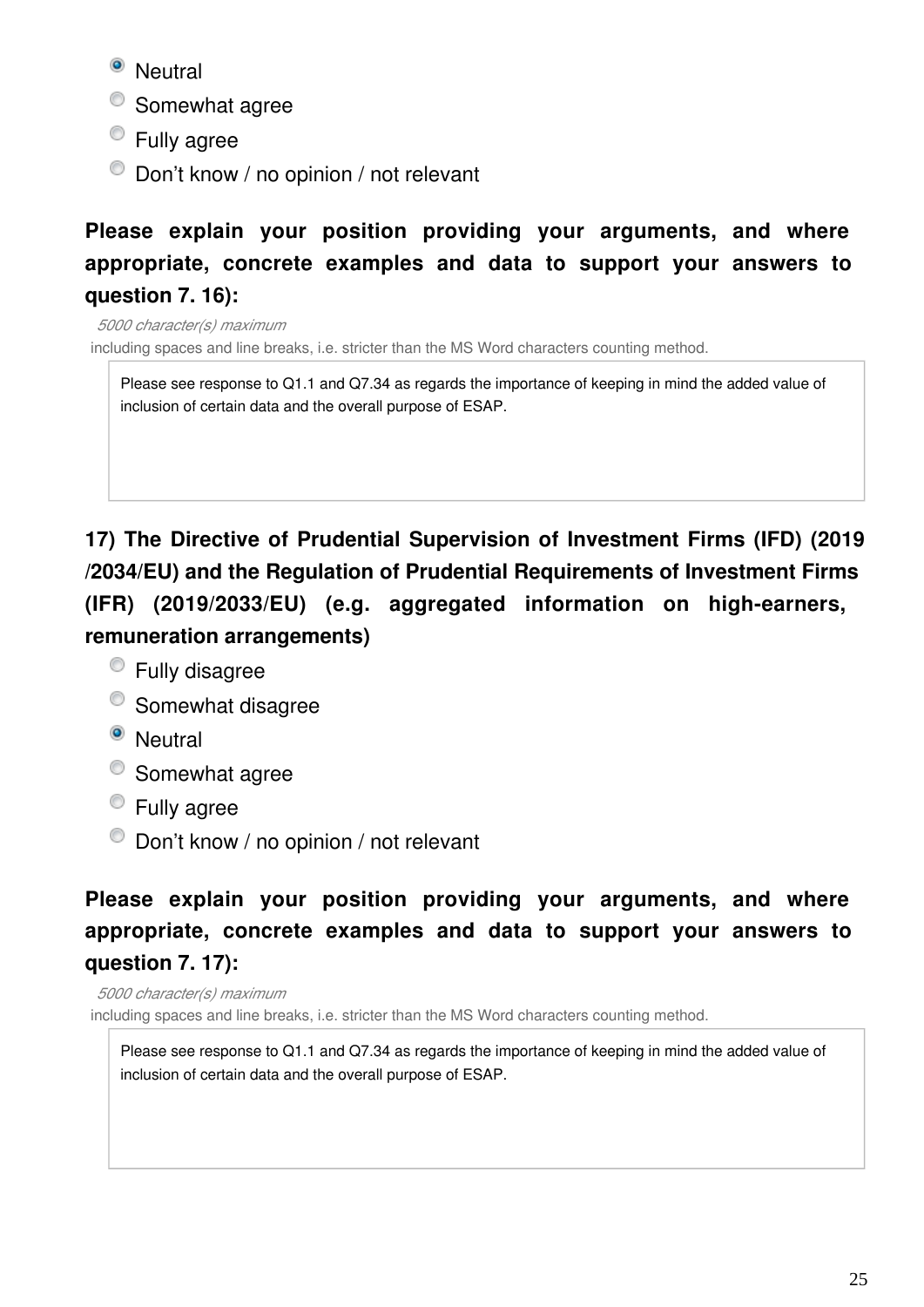**18) The Directive on the Activities and Supervision of Institutions for Occupational Retirement Provision (IORP) (2016/2341/EU) (e.g. remuneration policy)**

- Fully disagree
- <sup>O</sup> Somewhat disagree
- <sup>o</sup> Neutral
- Somewhat agree
- **Eully agree**
- $\bullet$  Don't know / no opinion / not relevant

## **Please explain your position providing your arguments, and where appropriate, concrete examples and data to support your answers to question 7. 18):**

*5000 character(s) maximum* including spaces and line breaks, i.e. stricter than the MS Word characters counting method.

Please see response to Q1.1 and Q7.34 as regards the importance of keeping in mind the added value of inclusion of certain data and the overall purpose of ESAP.

#### **19) The Pan-European Personal Pension Products Regulation (PEPP) (2019 /1238/EU) (e.g. key information document)**

- Fully disagree
- <sup>o</sup> Somewhat disagree
- <sup>O</sup> Neutral
- Somewhat agree
- **Eully agree**
- $\bullet$  Don't know / no opinion / not relevant

### **Please explain your position providing your arguments, and where appropriate, concrete examples and data to support your answers to question 7. 19):**

*5000 character(s) maximum*

including spaces and line breaks, i.e. stricter than the MS Word characters counting method.

Please see response to Q1.1 and Q7.34 as regards the importance of keeping in mind the added value of inclusion of certain data and the overall purpose of ESAP.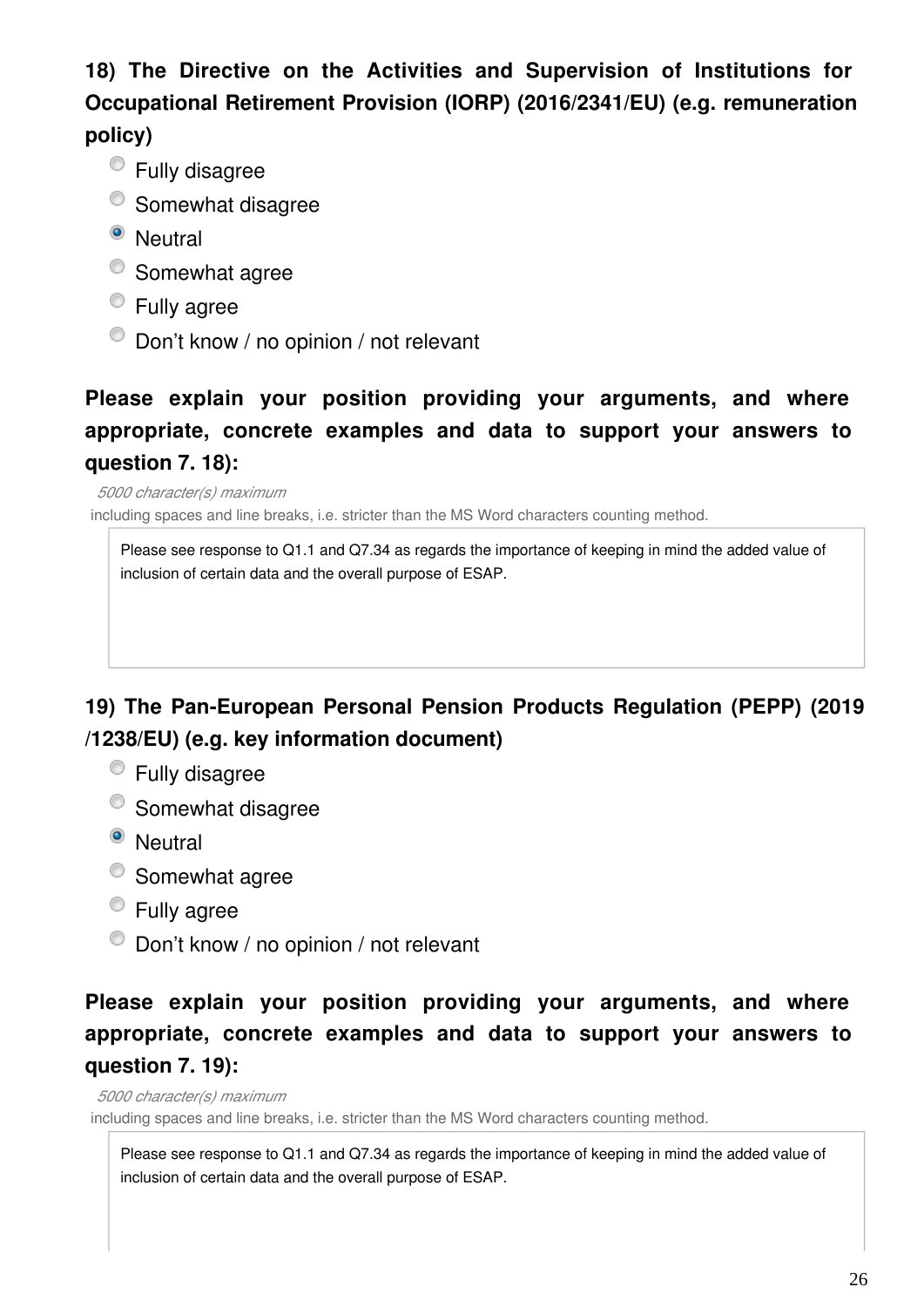# **20) The Regulation on Wholesale Energy Market Integrity and Transparency (REMIT) (1348/2014/EU) (e.g. inside information)**

- Fully disagree
- <sup>o</sup> Somewhat disagree
- <sup>O</sup> Neutral
- Somewhat agree
- Fully agree
- $\bullet$  Don't know / no opinion / not relevant

#### **Please explain your position providing your arguments, and where appropriate, concrete examples and data to support your answers to question 7. 20):**

*5000 character(s) maximum* including spaces and line breaks, i.e. stricter than the MS Word characters counting method.

The added value that would be created by including data from REMIT, such as inside information, orders and transactions, into ESAP is unclear. Please see response to Q1.1 and Q7.34 as regards the importance of keeping in mind the added value of inclusion of certain data and the overall purpose of ESAP.

#### **21) The Securities Financing Transactions Regulation (SFTR) (2015/2365/EU) (e.g. aggregate positions)**

- <sup>o</sup> Fully disagree
- <sup>O</sup> Somewhat disagree
- Neutral
- Somewhat agree
- **Eully agree**
- $\bullet$  Don't know / no opinion / not relevant

## **Please explain your position providing your arguments, and where appropriate, concrete examples and data to support your answers to question 7. 21):**

*5000 character(s) maximum*

including spaces and line breaks, i.e. stricter than the MS Word characters counting method.

The added value that would be created by including SFTR information into ESAP is unclear. Please see response to Q1.1 and Q7.34 as regards the importance of keeping in mind the added value of inclusion of certain data and the overall purpose of ESAP.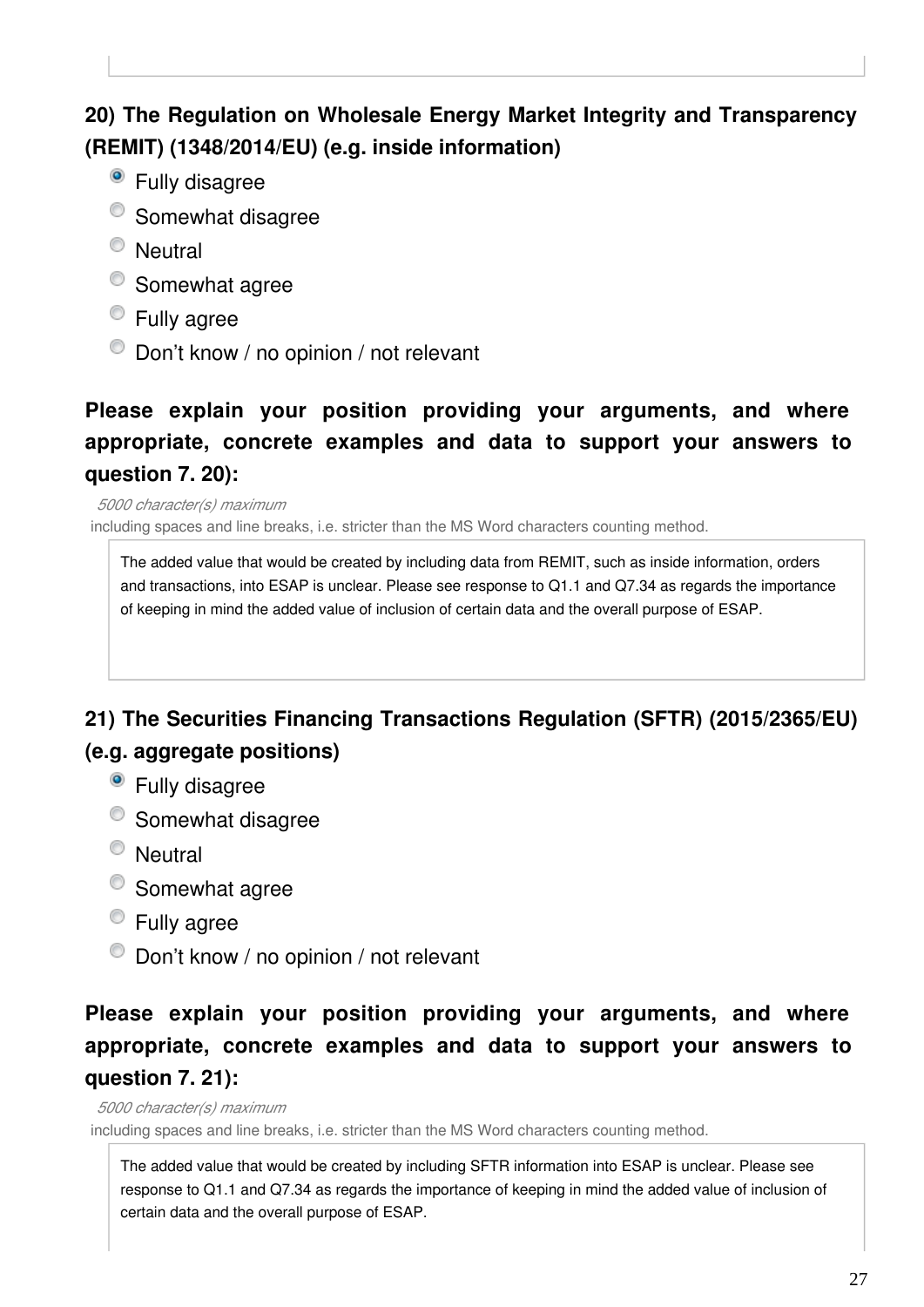#### **22) The Solvency II Directive (2009/138/EC) (e.g. solvency and financial condition report)**

- Fully disagree
- <sup>o</sup> Somewhat disagree
- <sup>o</sup> Neutral
- Somewhat agree
- **Eully agree**
- Don't know / no opinion / not relevant

## **Please explain your position providing your arguments, and where appropriate, concrete examples and data to support your answers to question 7. 22):**

*5000 character(s) maximum* including spaces and line breaks, i.e. stricter than the MS Word characters counting method.

Please see response to Q1.1 and Q7.34 as regards the importance of keeping in mind the added value of inclusion of certain data and the overall purpose of ESAP.

#### **23) The Short Selling Regulation (236/2012/EU) (e.g. net short position)**

- Fully disagree
- <sup>o</sup> Somewhat disagree
- <sup>o</sup> Neutral
- Somewhat agree
- **Eully agree**
- $\bullet$  Don't know / no opinion / not relevant

#### **Please explain your position providing your arguments, and where appropriate, concrete examples and data to support your answers to question 7. 23):**

*5000 character(s) maximum*

including spaces and line breaks, i.e. stricter than the MS Word characters counting method.

Please see response to Q1.1 and Q7.34 as regards the importance of keeping in mind the added value of inclusion of certain data and the overall purpose of ESAP.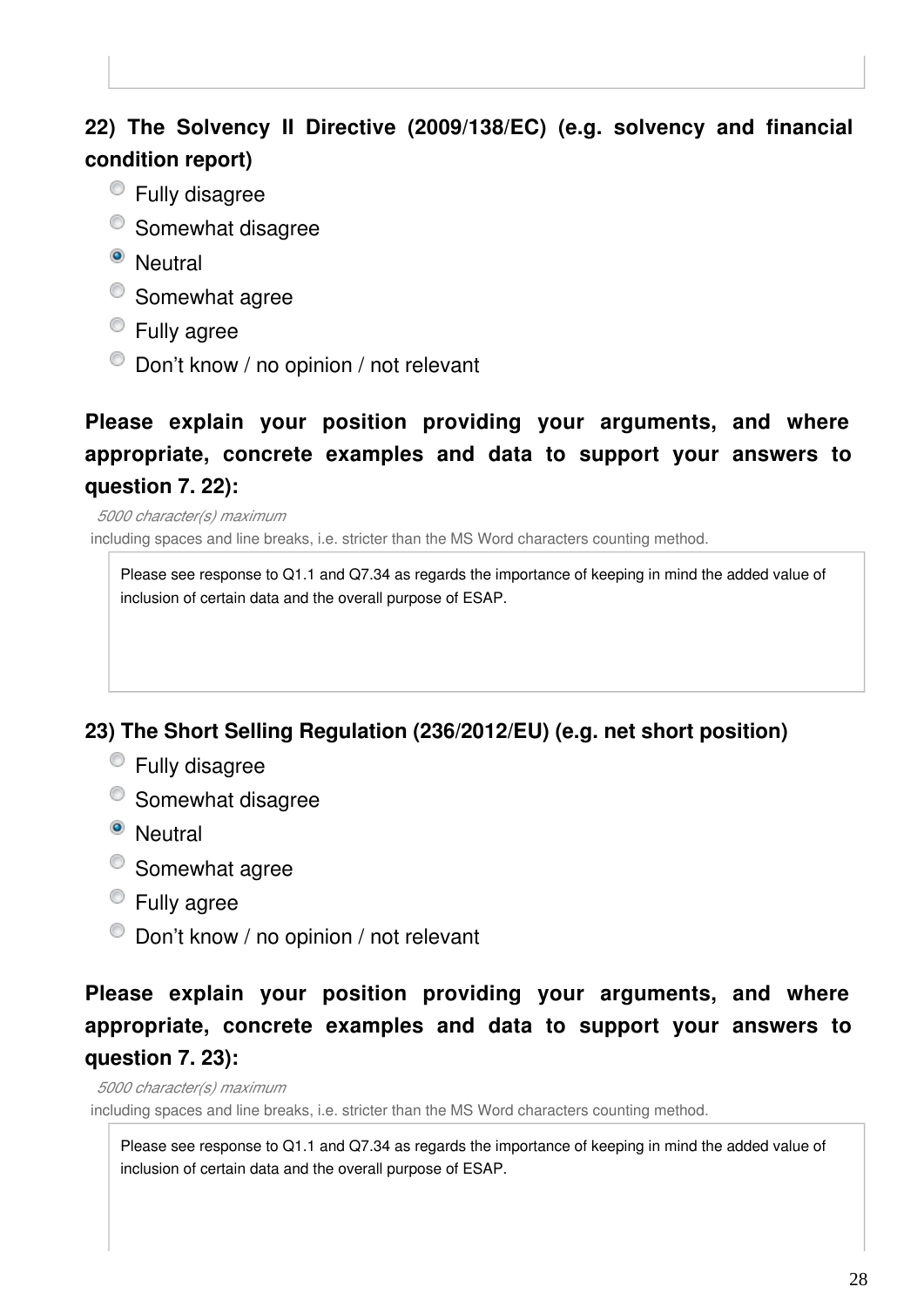# **24) The Take-Over Bid Directive (2004/25/EC) (e.g. Information in the management report on companies' capital and shareholders, voting rights, governance...)**

- Fully disagree
- <sup>O</sup> Somewhat disagree
- <sup>O</sup> Neutral
- Somewhat agree
- **Eully agree**
- $\bullet$  Don't know / no opinion / not relevant

# **Please explain your position providing your arguments, and where appropriate, concrete examples and data to support your answers to question 7. 24):**

*5000 character(s) maximum* including spaces and line breaks, i.e. stricter than the MS Word characters counting method.

Please see response to Q1.1 and Q7.34 as regards the importance of keeping in mind the added value of inclusion of certain data and the overall purpose of ESAP.

# **25) The Directive of Markets in Financial Instruments (MIFID) (2014/65/EU) and Regulation of Markets in Financial Instruments (MIFIR) (600/2014/EU) (e. g. volume and price of certain transactions)**

- Fully disagree
- <sup>o</sup> Somewhat disagree
- <sup>O</sup> Neutral
- Somewhat agree
- Fully agree
- $\bullet$  Don't know / no opinion / not relevant

## **Please explain your position providing your arguments, and where appropriate, concrete examples and data to support your answers to question 7. 25):**

*5000 character(s) maximum* including spaces and line breaks, i.e. stricter than the MS Word characters counting method.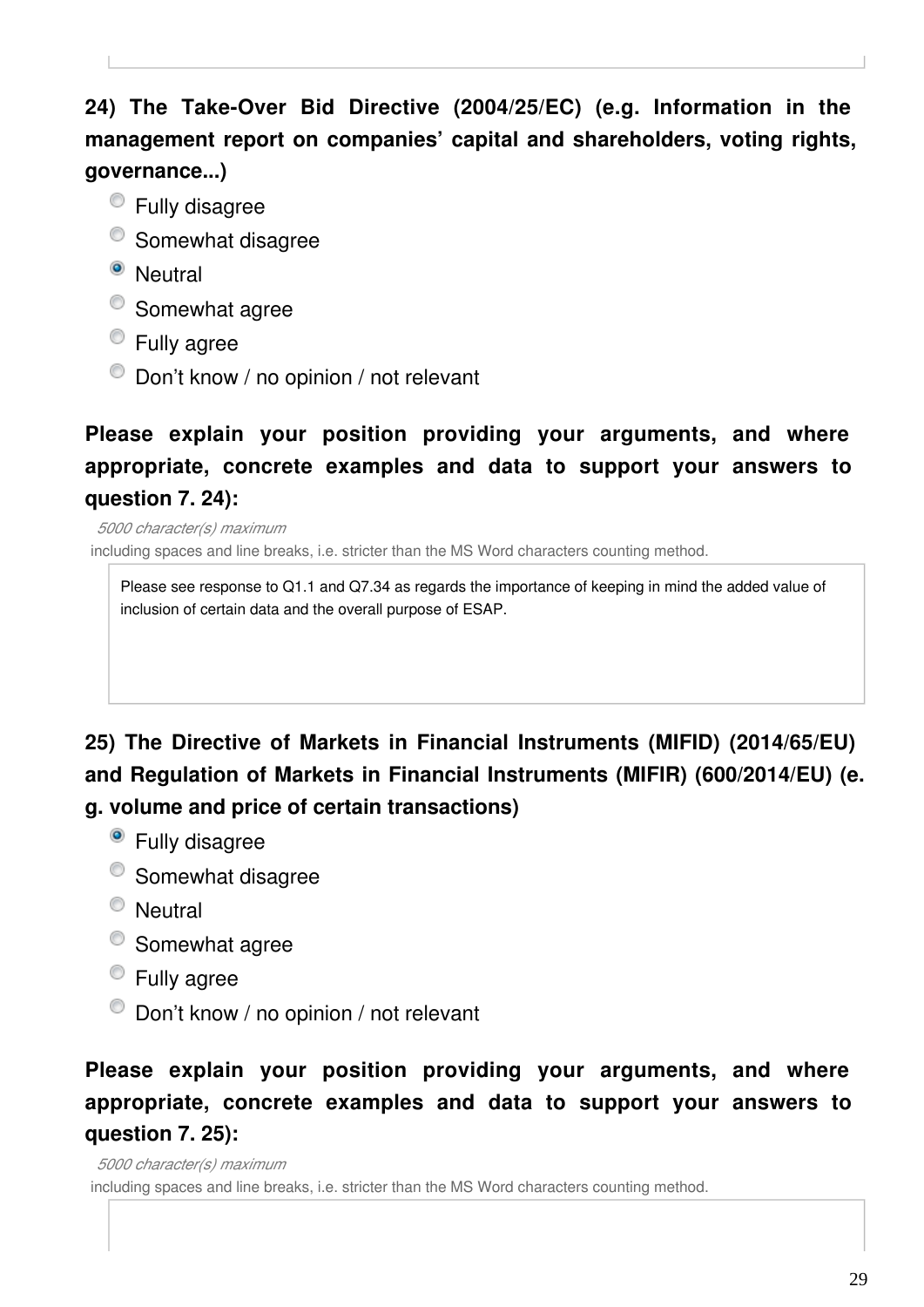MiFIR/MiFID II is comprehensive. At this stage it is unclear what are the benefits of including information on secondary markets in ESAP. The publication of certain transactions for instance would require most likely a daily update of the information, involving onerous new data processes and additional cost for the industry.

Please see response to Q1.1 and Q7.34 as regards the importance of keeping in mind the added value of inclusion of certain data and the overall purpose of ESAP.

# **26) The Regulation on European Venture Capital Funds (EuVECA) (345/2013 /EU) (e.g. fund-related information)**

- Fully disagree
- <sup>o</sup> Somewhat disagree
- <sup>o</sup> Neutral
- Somewhat agree
- Fully agree
- $\bullet$  Don't know / no opinion / not relevant

# **Please explain your position providing your arguments, and where appropriate, concrete examples and data to support your answers to question 7. 26):**

#### *5000 character(s) maximum*

including spaces and line breaks, i.e. stricter than the MS Word characters counting method.

Please see response to Q1.1 and Q7.34 as regards the importance of keeping in mind the added value of inclusion of certain data and the overall purpose of ESAP.

#### **27) The Regulation on European social entrepreneurship funds (EuSEF) (346 /2013/EU) (e.g. fund-related information)**

- Fully disagree
- <sup>O</sup> Somewhat disagree
- <sup>o</sup> Neutral
- Somewhat agree
- Fully agree
- $\bullet$  Don't know / no opinion / not relevant

**Please explain your position providing your arguments, and where appropriate, concrete examples and data to support your answers to question 7. 27):**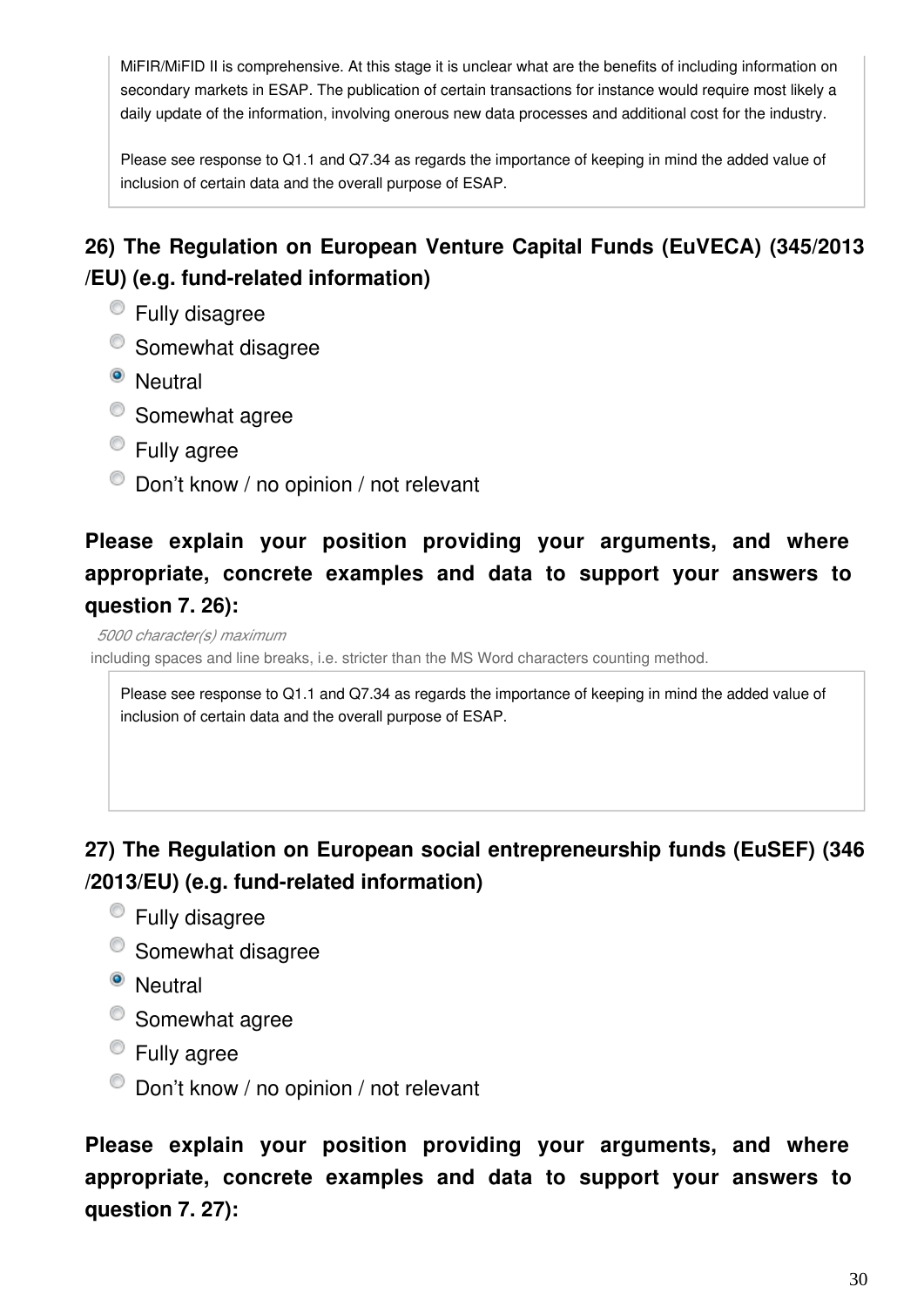Please see response to Q1.1 and Q7.34 as regards the importance of keeping in mind the added value of inclusion of certain data and the overall purpose of ESAP.

#### **28) The Regulation on Money Market Funds (2017/1131/EU) (e.g. prospectus)**

- Fully disagree
- <sup>o</sup> Somewhat disagree
- <sup>o</sup> Neutral
- Somewhat agree
- Fully agree
- $\bullet$  Don't know / no opinion / not relevant

# **Please explain your position providing your arguments, and where appropriate, concrete examples and data to support your answers to question 7. 28)**

#### *5000 character(s) maximum*

including spaces and line breaks, i.e. stricter than the MS Word characters counting method.

Please see response to Q1.1 and Q7.34 as regards the importance of keeping in mind the added value of inclusion of certain data and the overall purpose of ESAP.

**29) The Directive on the coordination of laws, regulations and administrative provisions relating to undertakings for collective investment in transferable securities (UCITS) (2009/65/EC) (e.g. key investor information)**

- Fully disagree
- <sup>o</sup> Somewhat disagree
- <sup>o</sup> Neutral
- Somewhat agree
- Fully agree
- $\bullet$  Don't know / no opinion / not relevant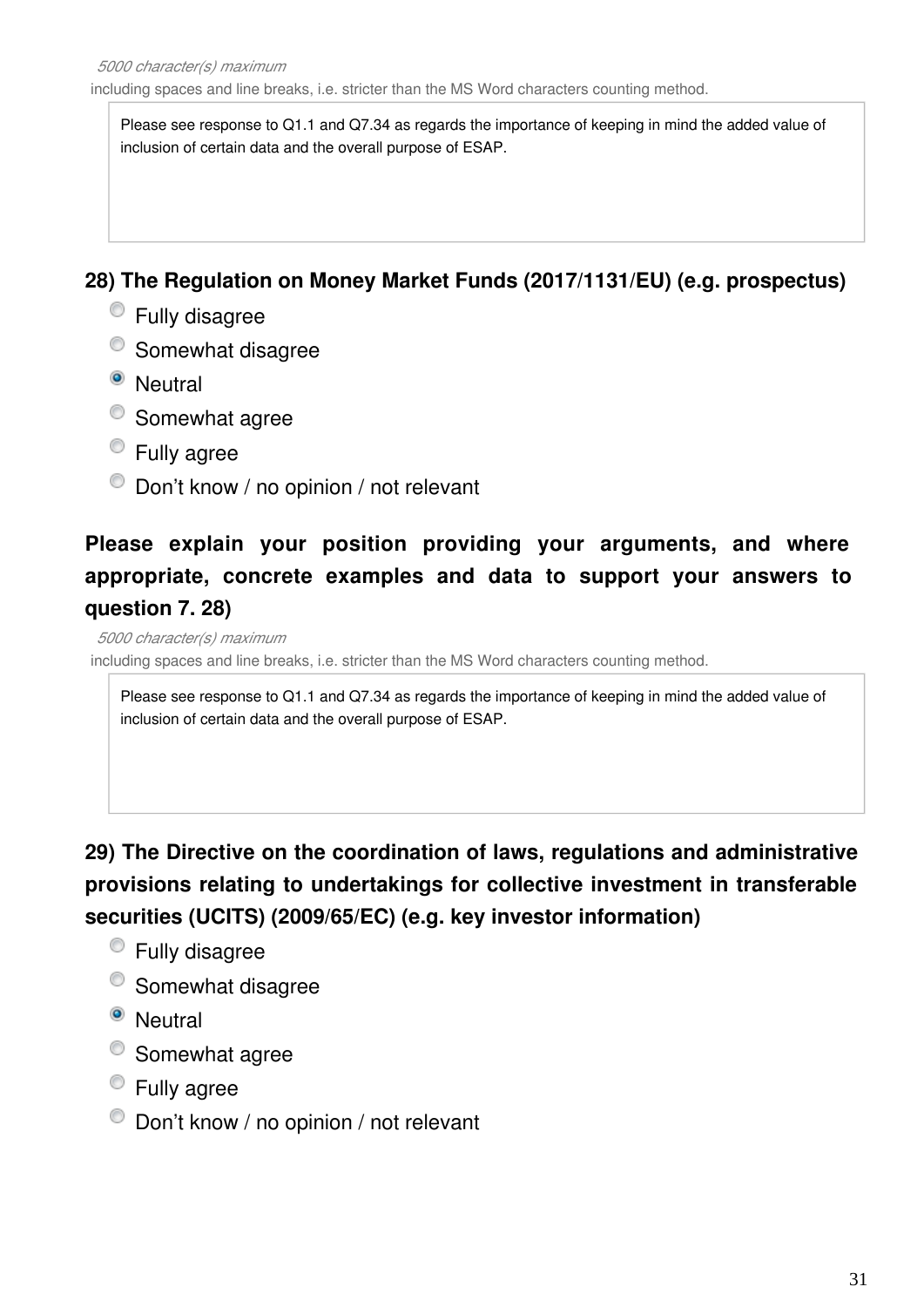## **Please explain your position providing your arguments, and where appropriate, concrete examples and data to support your answers to question 7. 29)**

*5000 character(s) maximum*

including spaces and line breaks, i.e. stricter than the MS Word characters counting method.

Please see response to Q1.1 and Q7.34 as regards the importance of keeping in mind the added value of inclusion of certain data and the overall purpose of ESAP.

#### **30) The Directive on Alternative Investment Fund Managers (AIFM) (2011/61 /EU) (e.g. investment strategy and objectives of the fund)**

- Fully disagree
- <sup>o</sup> Somewhat disagree
- <sup>O</sup> Neutral
- Somewhat agree
- **Eully agree**
- $\bullet$  Don't know / no opinion / not relevant

## **Please explain your position providing your arguments, and where appropriate, concrete examples and data to support your answers to question 7. 30)**

*5000 character(s) maximum*

including spaces and line breaks, i.e. stricter than the MS Word characters counting method.

Please see response to Q1.1 and Q7.34 as regards the importance of keeping in mind the added value of inclusion of certain data and the overall purpose of ESAP.

**31) The Regulation on EU Climate Transition Benchmarks, EU Paris-aligned Benchmarks and sustainability-related disclosures for benchmarks (EU 2019 /2089) (e.g. information on measurable carbon emission reduction)**

- Fully disagree
- <sup>O</sup> Somewhat disagree
- <sup>O</sup> Neutral
- Somewhat agree
- Fully agree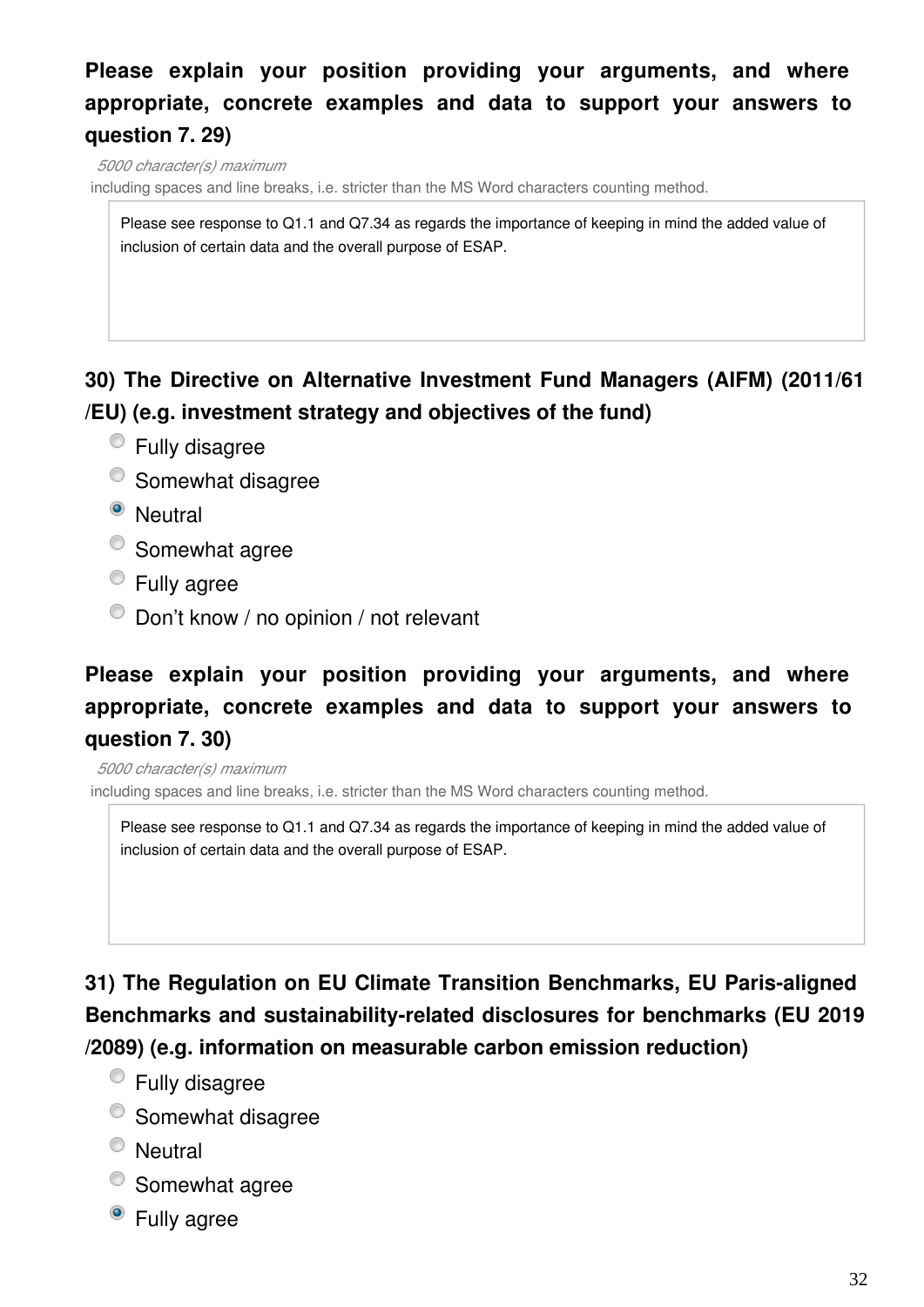#### **Please specify whether the information should be included immediately or at a later stage:**

- <sup>o</sup> Immediately
- At a later stage
- Don't know / no opinion / not relevant

# **Please explain your position providing your arguments, and where appropriate, concrete examples and data to support your answers to question 7. 31)**

*5000 character(s) maximum*

including spaces and line breaks, i.e. stricter than the MS Word characters counting method.

DBG believes that information that is published anyway by benchmark administrators under the EU regulation on Climate Benchmarks would be more easily accessible if integrated into ESAP.

**32) Information on sustainability risks and impacts disclosed pursuant to the Regulation (EU) 2019/2088 on sustainability-related disclosure and The Taxonomy Regulation (2020/852/EU) (e.g. sustainability risks integration policies)**

- Fully disagree
- <sup>O</sup> Somewhat disagree
- <sup>O</sup> Neutral
- Somewhat agree
- <sup>o</sup> Fully agree
- $\bullet$  Don't know / no opinion / not relevant

#### **Please specify whether the information should be included immediately or at a later stage:**

- <sup>o</sup> Immediately
- At a later stage
- $\bullet$  Don't know / no opinion / not relevant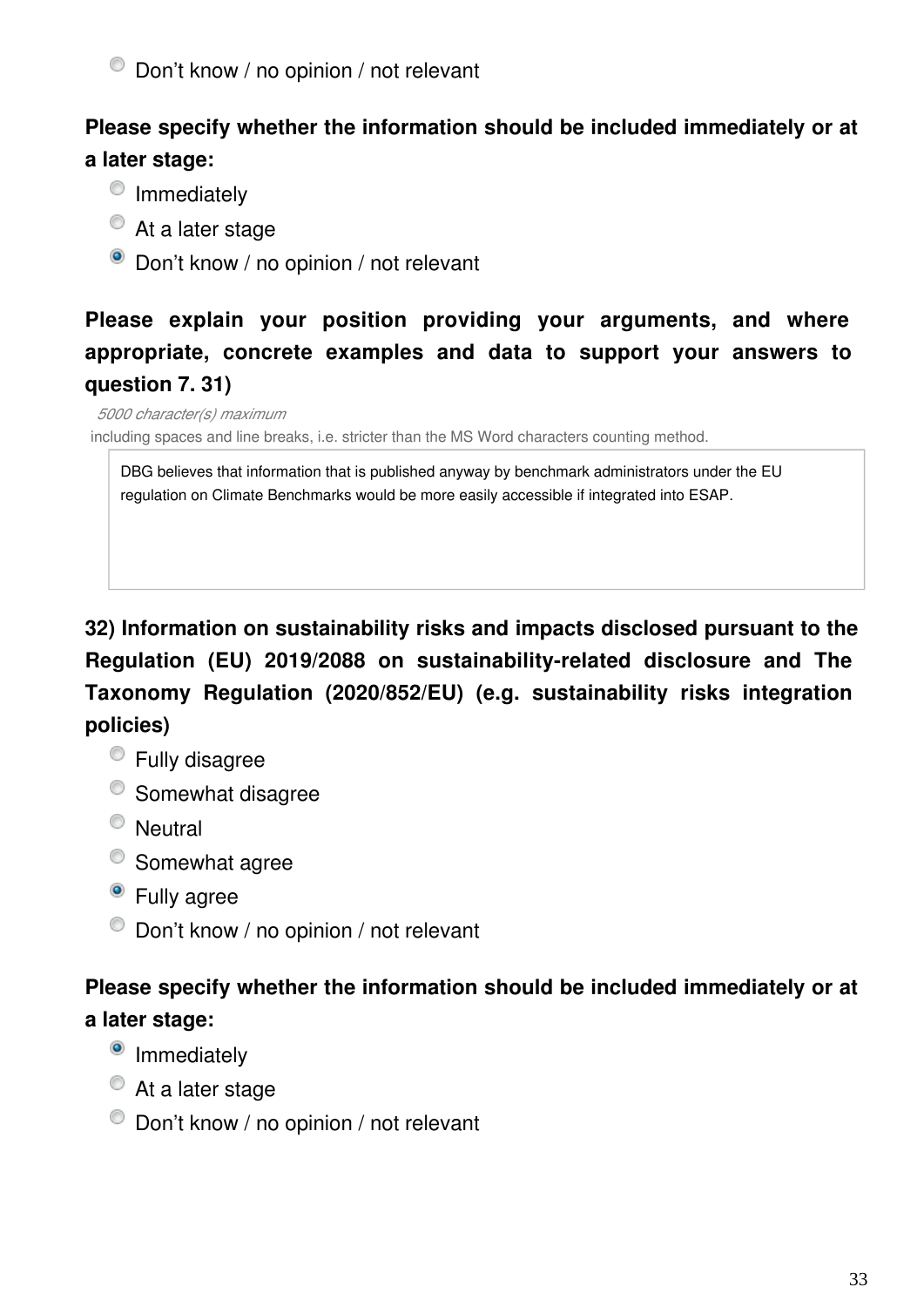## **Please explain your position providing your arguments, and where appropriate, concrete examples and data to support your answers to question 7. 32)**

*5000 character(s) maximum*

including spaces and line breaks, i.e. stricter than the MS Word characters counting method.

DBG believes that information that is published anyway by addressees of SFDR or the Taxonomy according to the sectorial regulations would be more easily accessible if integrated into ESAP.

#### **33) The EU Emissions Trading System (EU ETS)**

- Fully disagree
- <sup>o</sup> Somewhat disagree
- <sup>O</sup> Neutral
- Somewhat agree
- **Eully agree**
- $\bullet$  Don't know / no opinion / not relevant

## **Please explain your position providing your arguments, and where appropriate, concrete examples and data to support your answers to question 7. 33)**

*5000 character(s) maximum* including spaces and line breaks, i.e. stricter than the MS Word characters counting method.

Other than the actual price of the EUAs, it is unclear to what extent the data reported under the EU ETS would further the objective of the ESAP initiative. Please see response to Q1.1 and Q7.34 as regards the importance of keeping in mind the added value of inclusion of certain data and the overall purpose of ESAP.

#### **34) Other**

- Yes
- $\bullet$  No

#### **Please specify from what are other EU legislation(s) in the financial area should ESAP include information, and explain your position providing your arguments, and where appropriate, concrete examples and data to support your answer:**

*5000 character(s) maximum*

including spaces and line breaks, i.e. stricter than the MS Word characters counting method.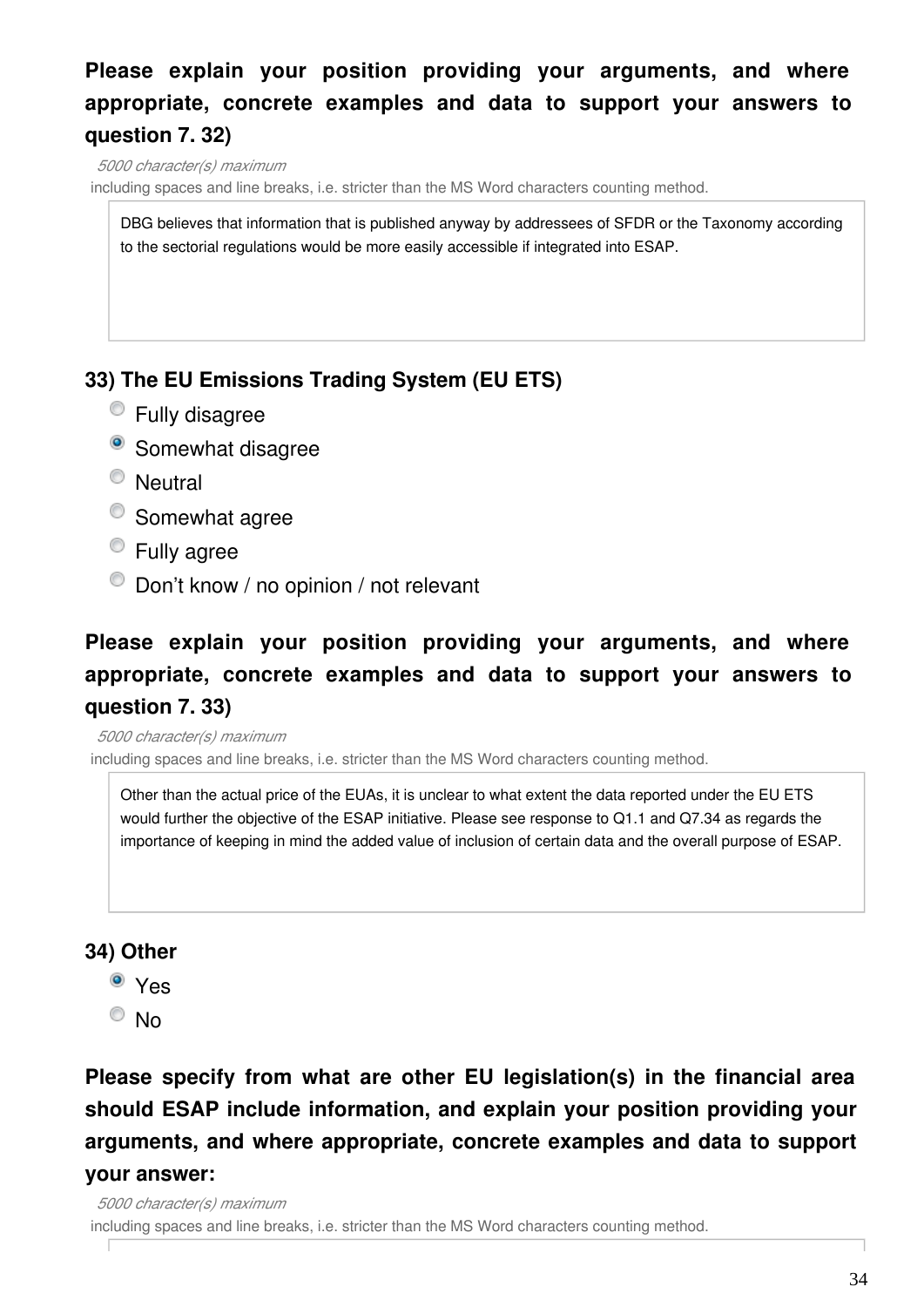We generally agree with the Commission's view that the progress made on the integration of supervisory reporting in the banking, insurance and capital markets may be assessed. We would however stress that the starting point for such an exercise should be to improve the quality of reported company information and databases that already exist. Sensitive company information, compiled and reported for clearly determined and legally mandated supervisory purposes, form the backbone of the supervisory reporting architecture and shall not be integrated into a publicly accessible data base like ESAP.

Regulatory data are very different, for example, in terms of purpose, scope, costs, recipients, standardisation, confidentiality and may have been designed for a reason other than to matching investors and issuers – as is the purpose of ESAP.

Inclusion of publicly available data should be strictly limited to those for which there is a direct link to the original purpose of ESAP:

• any usage / inclusion of data must always be justified and based on an impact assessment; and a clear use case defined by regulators should be required;

• any usage / inclusion of data should be handled in a manner that complies with the principles of proportionality, frugality, keeping in mind the dedicated purpose of the reported data.

#### **Please specify whether the information should be included immediately or at a later stage:**

- <sup>O</sup> Immediately
- $\bullet$  At a later stage
- $\bullet$  Don't know / no opinion / not relevant

# **The usability and accessibility**

Investors and users find publicly disclosed financial and sustainability-related information difficult to compare and analyse. This is mainly due to the lack of structured data, of common frameworks and/or interoperable formats for such disclosures, the use of different identifiers for the same entity and the lack of harmonised implementation of reporting obligations at national level. This section of the questionnaire seeks stakeholders' views on format(s) in which the information in ESAP should be made available, in order to make it more usable digitally, and how stakeholders would prefer to have access to and retrieve this information from ESAP.

## **Question 8. In order to improve the digital use and searchability of the information, for which of the hereunder information would you support the use of structured data formats, such as ESEF (XHTML and iXBRL), XML, etc., allowing for machine readability?**

Please select as many answers as you like

- $\blacksquare$  Listed companies' half yearly financial reports
- $\blacksquare$  Financial statements
- Management report
- Payments to governments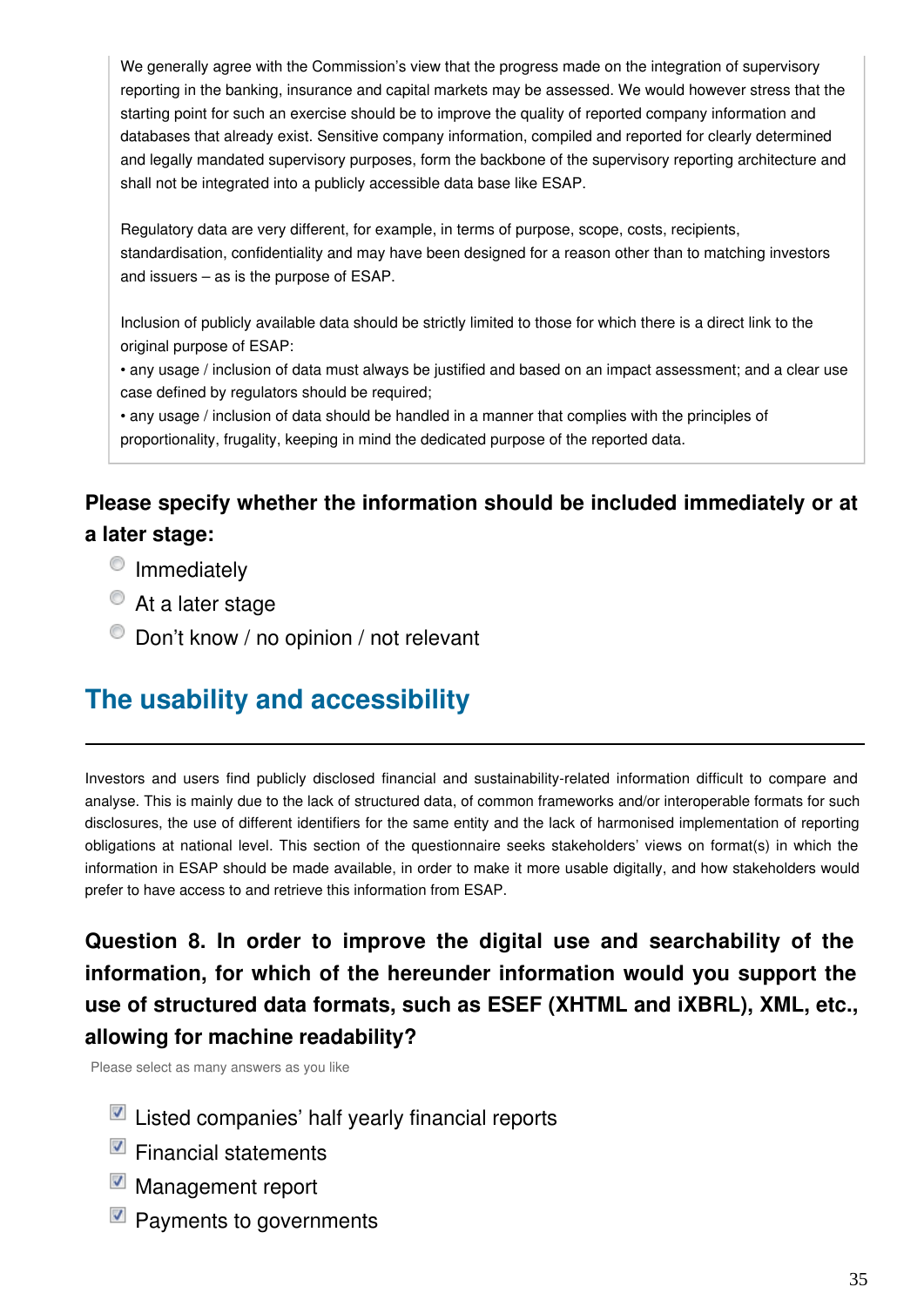- Audit report
- Total number of voting rights and capital
- Acquisition or disposal of issuer's own shares
- **Home Member State**
- Acquisition or disposal of major holdings
- $\blacksquare$  Inside information
- $\blacksquare$  Prospectuses
- $\blacksquare$  Net short position details
- Fund-related information
- Key Information Document
- **Public disclosure resulting from prudential requirements**
- $\blacksquare$  Remuneration policies
- Corporate structure of the conglomerate
- Governance arrangements
- Covered bonds related information
- Solvency and financial condition report
- $\blacksquare$  Sustainability related information
- Other

#### **Please specify for what other information you would support the use of structured data formats allowing for machine readability:**

*5000 character(s) maximum*

including spaces and line breaks, i.e. stricter than the MS Word characters counting method.

In general, we believe the ESAP should only include information which is already machine readable following existing reporting requirements. In a second stage, following a proper testing period and impact assessment of ESAP (including a cost and benefits analysis), it could make sense assessing additional needs in terms of data and whether it is required to, in the relevant sectorial legislation amend reporting requirements to match the machine-readable data format of ESAP.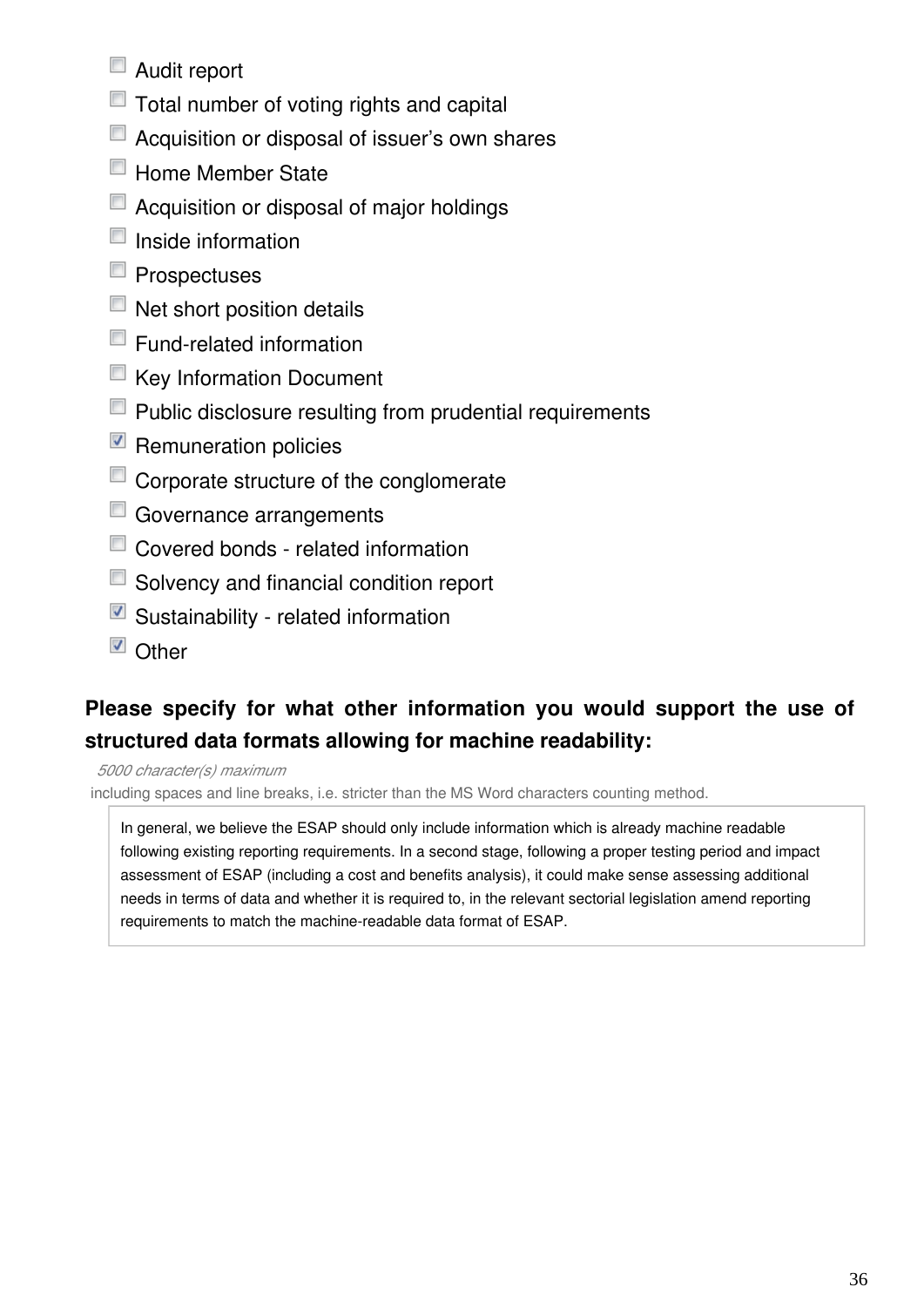## **Question 9. Which of the following machine-readable formats would you find suitable?**

|                                                          | (not at all<br>suitable) | $\overline{2}$<br>(rather not<br>suitable) | 3<br>(neutral) | $\overline{4}$<br>(somewhat<br>suitable) | 5<br>(highly<br>suitable) | Don't know -<br>No opinion -<br>Not<br>applicable |
|----------------------------------------------------------|--------------------------|--------------------------------------------|----------------|------------------------------------------|---------------------------|---------------------------------------------------|
| ESEF (XHTML files + inline XBRL tagging<br>requirements) | 0                        | $\circledcirc$                             | $\circledcirc$ | $\bullet$                                | $\circledcirc$            | $\circledcirc$                                    |
| XML files                                                | $\circledcirc$           | 0                                          | 0              | $\circledcirc$                           | $\bullet$                 | 0                                                 |
| CSV files                                                | $\circledcirc$           | $\circledcirc$                             | $\circledcirc$ | $\circledcirc$                           | $\bullet$                 | O                                                 |
| Excel                                                    | $\bullet$                | $\circledcirc$                             | $\circledcirc$ | $\circledcirc$                           | 0                         | O                                                 |
| Formats enabling natural language processing             | 0                        | $\circledcirc$                             | $\bullet$      | 0                                        | 0                         | 0                                                 |
| Other                                                    | 0                        | $\circledcirc$                             | $\circledcirc$ | 0                                        | 0                         | O                                                 |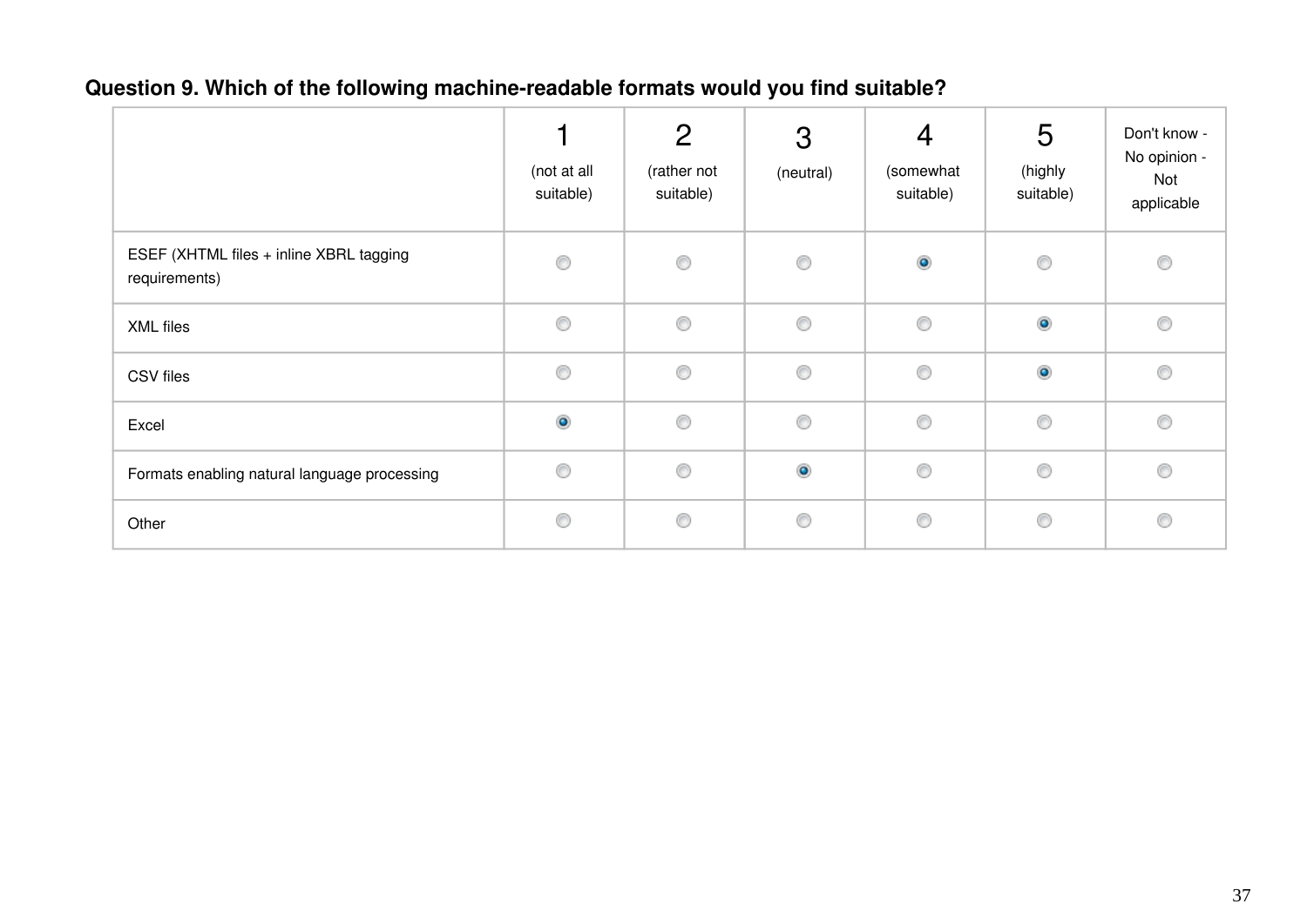#### **Question 9.1 Please explain your position providing your arguments, and where appropriate, concrete examples and evidence to support your answers:**

*5000 character(s) maximum*

including spaces and line breaks, i.e. stricter than the MS Word characters counting method.

#### **Question 10. How should the information be accessible in ESAP?**

Please select as many answers as you like

- **Through Application Programming Interfaces (APIs)**
- Bulk download
- $\blacksquare$  Web portals
- Other
- Don't know / no opinion / not relevant

#### **Please specify how else should the information be accessible in ESAP:**

*5000 character(s) maximum*

including spaces and line breaks, i.e. stricter than the MS Word characters counting method.

DBG believes that a web portal should be preferred as it is the easiest way to access data from a user perspective. It also allows access for any type of users.

We would suggest that the ESAP includes the requisite application protocol interface (API) information, enabling users to connect to nationally maintained and publicly accessible databases. The ESAP should provide rules that standardize API specifications.

**Question 11. To what extent should the language barrier be tackled?**

**For the following features of the ESAP (web portal, metadata, taxonomy/labels, and content/data), which of the following language arrangements would you favour?**

#### **a) Portals / search tools:**

- <sup>o</sup> in a language that is customary in the sphere of international finance
- $\bullet$  in multiple or all EU languages
- $\bullet$  Don't know / no opinion / not relevant

#### **b) Metadata (where variable text):**

 $\bullet$  in original language

۵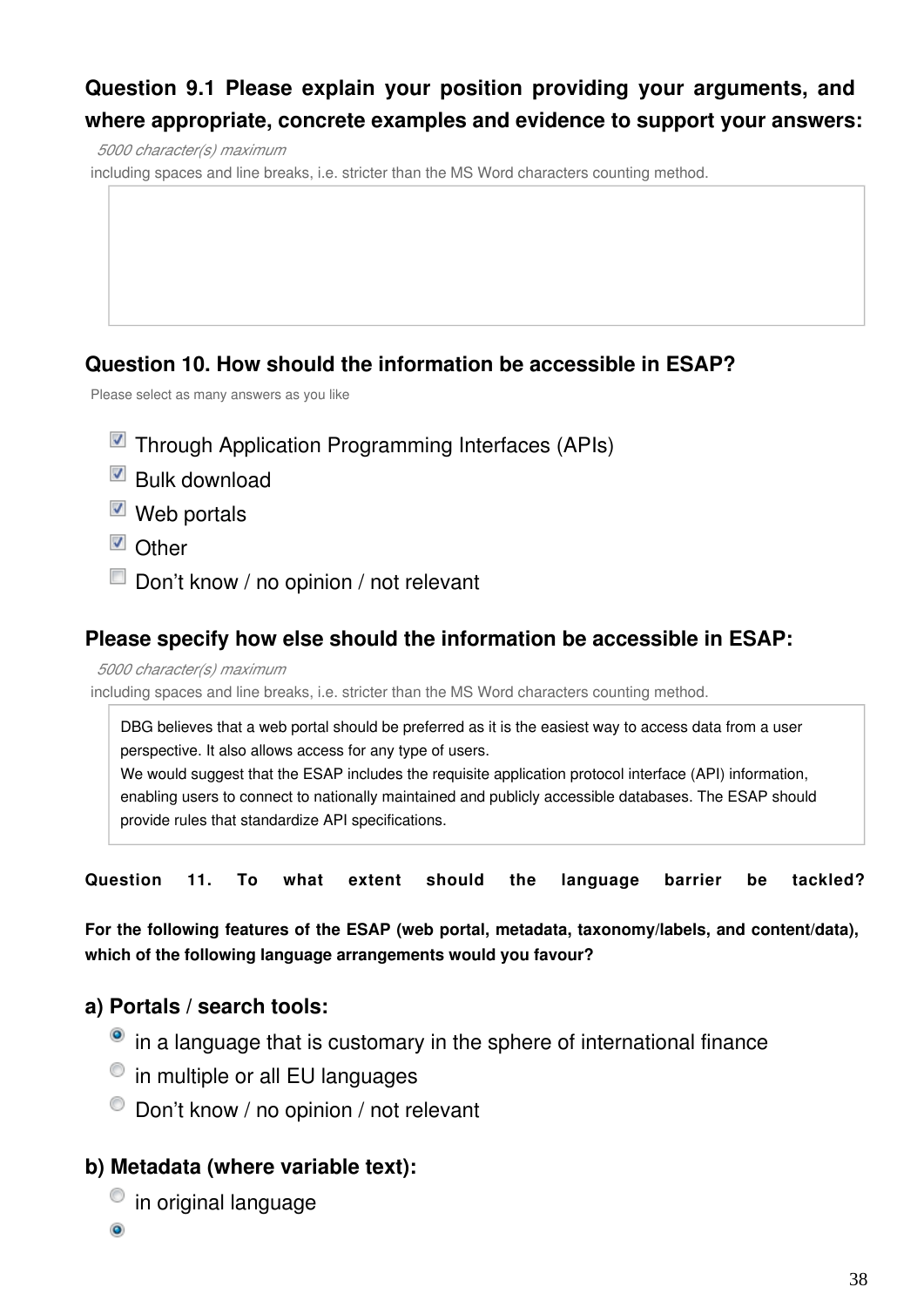in a language that is customary in the sphere of international finance

- $\bullet$  in multiple or all EU languages
- $\bullet$  Don't know / no opinion / not relevant

#### **c) Taxonomy / labels (if any):**

- $\circ$  in original language
- in a language that is customary in the sphere of international finance
- $\bullet$  in multiple or all EU languages
- $\bullet$  Don't know / no opinion / not relevant

#### **d) Content / data:**

- <sup>o</sup> in original language
- $\bullet$  in a language that is customary in the sphere of international finance
- $\bullet$  in multiple or all EU languages
- $\bullet$  Don't know / no opinion / not relevant

# **Infrastructure and data governance (collection of data + validation of data)**

The Commission seeks stakeholders' views on the preferred technical solution(s) to establish the architecture of ESAP, and how to ensure the quality and integrity of the information within ESAP. A body in charge of ESAP, which should be non-for-profit, would be responsible for coordinating IT systems, maintenance and budgetary aspects.

#### **Question 12. Should specific categories of stakeholders be involved in the governance of ESAP?**

Please select as many answers as you like

- $\blacksquare$  EU authority (ESMA, European Commission etc.) or a consortium of EU authorities?
- $\blacksquare$  National competent authorities
- $\blacksquare$  Investors
- Reporting companies
- $\Box$  Other

#### **Please specify which EU authority should be involved in the governance of ESAP:**

*5000 character(s) maximum*

including spaces and line breaks, i.e. stricter than the MS Word characters counting method.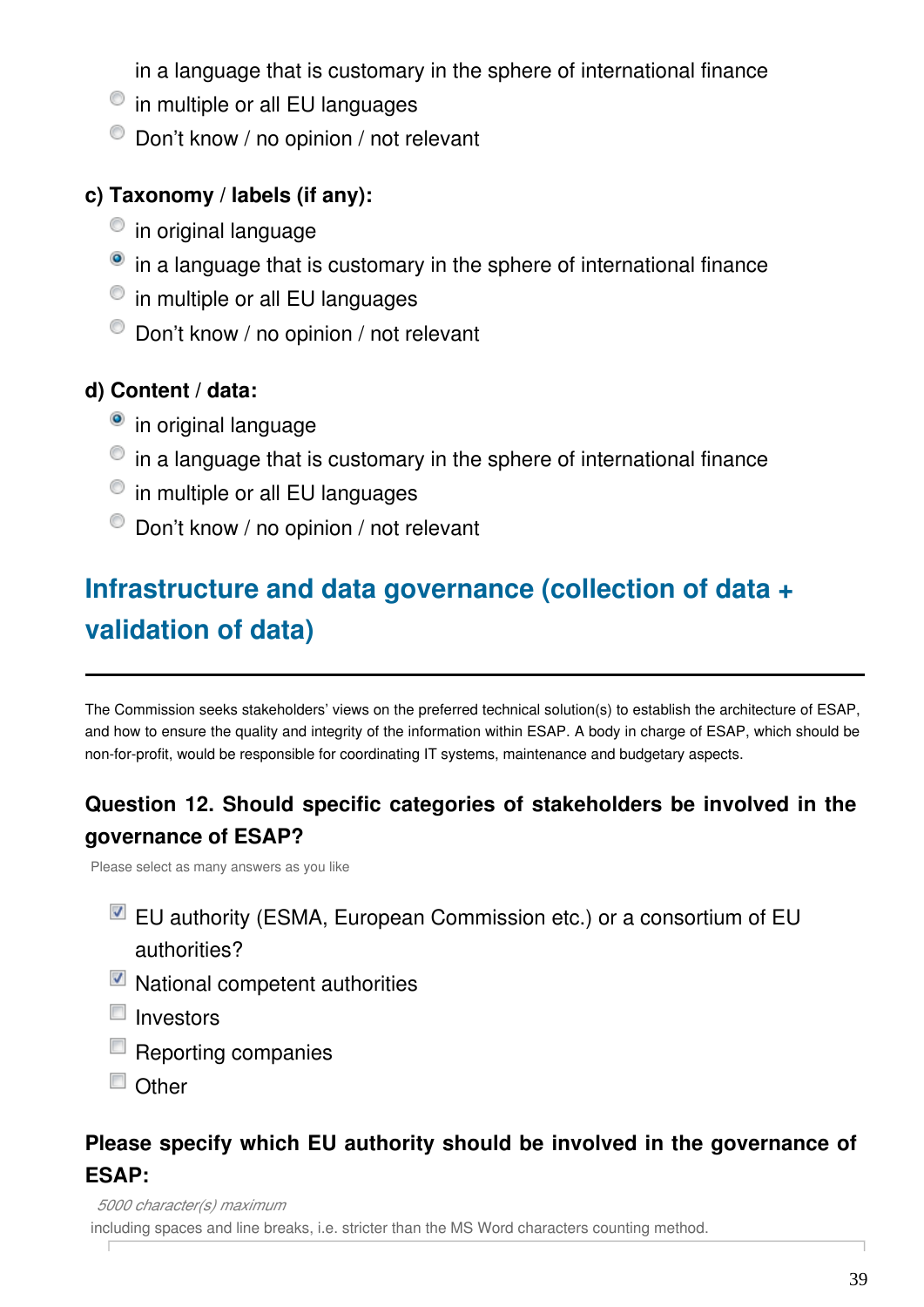We would support the HLF report recommendation idea on a hybrid structure, whereby public information is submitted once by companies at national level (to OAMs/NCAs in the first step, and potentially to other authorities/bodies in the future) and then it is collected, aggregated and disclosed by ESMA (and by the relevant authority for any potential information beyond ESMA's remit) at EU level via system specifications provided by ESMA. In practice, this would mean that existing national and EU registers and databases of company data would be interconnected and that at least in first stage the ESAP would consist of 27 national subsections. However, reporting in English should be incentivized in different ways, for example, by providing technical support, so that companies, especially SMEs can really benefit from ESAP and increased cross border visibility.

In view of fostering supervisory convergence and genuinely integrated capital markets, we consider that ESMA should be entrusted with the supervision and maintenance of the ESAP. However, reporting requirements should remain under the supervision of respective NCAs. Different or even conflicting supervisory practices overall constitute barriers to cross-border operations and do not accelerate market integration.

If the National Competent Authorities' supervisory databases are leveraged for non-financial information, they will need to be adapted accordingly to ensure the supervision of companies' compliance with the disclosure framework. There are certain structures already in place for listed companies which can be used as a model for the information provided by non-listed companies, such as the Officially Appointed Storage Mechanisms (OAMs) under the Transparency Directive, but these structures may not be suitable straight off for the broader scope of companies within the NFRD.

#### **Please specify which national competent authorities should be involved in the governance of ESAP:**

*5000 character(s) maximum*

including spaces and line breaks, i.e. stricter than the MS Word characters counting method.

OAMs or other authorities/bodies should be allowed to check the correct application of data fields entered by issuers, in line with their respective competences, and to ensure compliance with format requirements (XBRL or other) whenever applicable. The IT infrastructure of the EU Single Access Point should ensure interconnectedness of the existing European and national registers.

## **Question 13. Considering the point in time at which a company makes public some information that is legally required, what would be the ideal timing for the information to be available on the ESAP?**

*5000 character(s) maximum*

including spaces and line breaks, i.e. stricter than the MS Word characters counting method.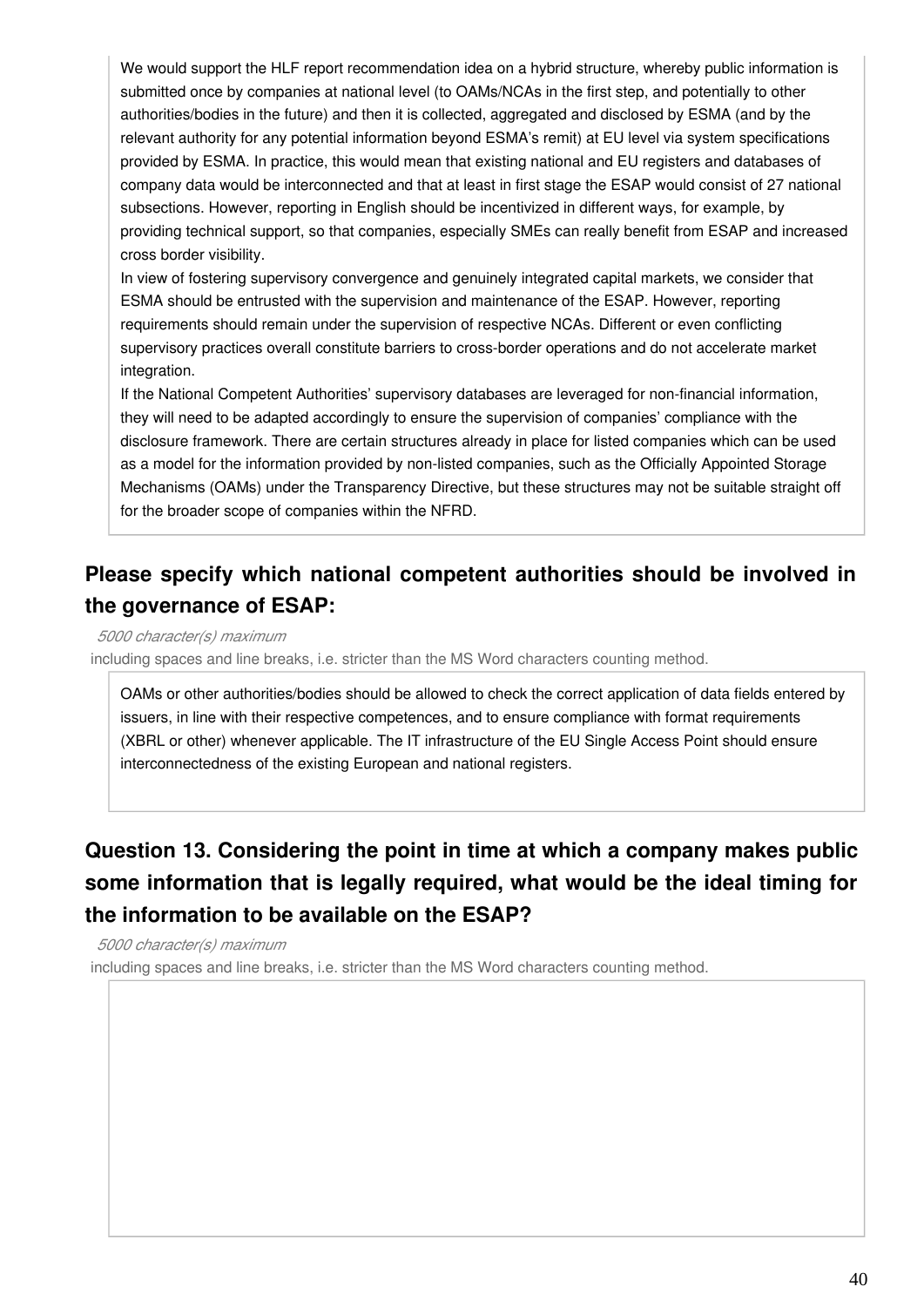### **Question 14. Should the integrity of the information and the credibility of the source of data used be ensured, when it is made accessible in ESAP?**

- By electronic seals or electronic signature embedded at data emitter level
- <sup>O</sup> By the ESAP platform
- By other means / trust services
- $\bullet$  Don't know / no opinion / not relevant

#### **Question 15. Should the information in ESAP be subject to quality checks?**

- <sup>o</sup> Yes
- <sup>O</sup>No
- <sup>O</sup> Other
- $\bullet$  Don't know / no opinion / not relevant

#### **Question 16. Should a quality check be needed, what would need to be checked?**

Please select as many answers as you like

- $\blacksquare$  Compliance with IT formats
- $\blacksquare$  Certain key tests (matching figures, units, ...)
- Use of a correct taxonomy
- Completeness
- $\blacksquare$  Availability of metadata
- **D** Other
- Don't know / no opinion / not relevant

#### **Please explain what you mean by 'other' in your answer to question 16:**

*5000 character(s) maximum*

including spaces and line breaks, i.e. stricter than the MS Word characters counting method.

# **Targeted questions regarding entities with no access to capital markets (non-listed entities), including SMEs**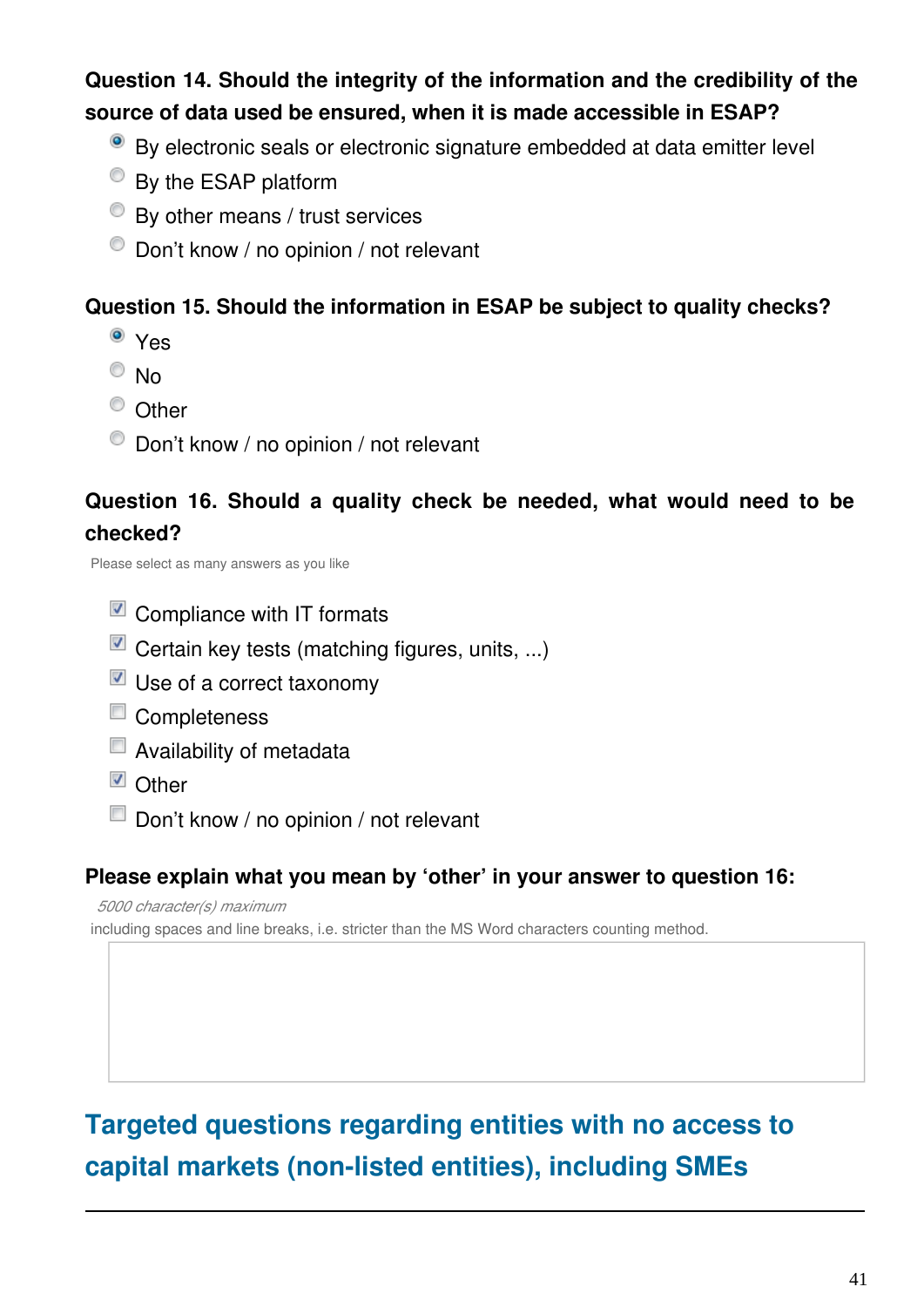The lack of an integrated data management at the EU level is detrimental to entities with no access to capital markets notably to SMEs that struggle to find investors beyond national borders. Companies of all sizes – and in particular SMEs – need solid market-based funding sources. This was already the case before COVID-19, but will be even more important for the recovery if bank lending might not be sufficient. Therefore, this section of the consultation sets out questions on how ESAP specifically can help ensure that SMEs receive the funding they need.

SMEs, often do not have the technical expertise nor resources necessary to prepare reports in accordance with state-ofthe-art, sophisticated standards. At the same time, many SMEs are under increasing pressure to provide financial information as well as certain sustainability related information in order to access market-based funding and for their usual conduct of business. In this respect, entities which cannot provide this information may experience a negative impact on their commercial and/or investment opportunities.

#### **Question 17. Should it be possible for companies other than those with securities listed on EU regulated markets to disclose information on ESAP on a voluntary basis?**

- <sup>o</sup> Yes
- $\circ$  No
- $\bullet$  Don't know / no opinion / not relevant

#### **Question 17.1 If you replied yes to question 17, please specifiy which type of entities should be allowed to disclose data on a voluntary basis in the ESAP:**

Please select as many answers as you like

- **Companies with securities listed on a SME growth-market**
- Companies with securities listed on other non-regulated markets
- **Pre-IPO companies not yet listed on an exchange**
- Any unlisted companies
- $\blacksquare$  Other entities

#### **Please specify what other entities should be allowed to disclose data on a voluntary basis in the ESAP:**

*5000 character(s) maximum*

including spaces and line breaks, i.e. stricter than the MS Word characters counting method.

Companies with securities listed on a SME growth market should be allowed to disclose data on a voluntary basis in the ESAP. This is in line with one of the European Commission's broader efforts to support SMEs. SMEs would be incentivised and benefit from pooling the information they disclose at a one-stop-shop: The SMEs' cross-border visibility would be increased and barriers to access capital reduced, overall ensuring and increasing their competitiveness. A Single Access Point could also serve as a starting point for the establishment of a European database for SME-research.

However, to increase integration but keep the project efficient and manageable in terms of the administrative burden of data processing, the scope should be limited to disclosure on voluntary basis in line with a set of predefined key financial information and a set of predefined key sustainable related information, as indicated below.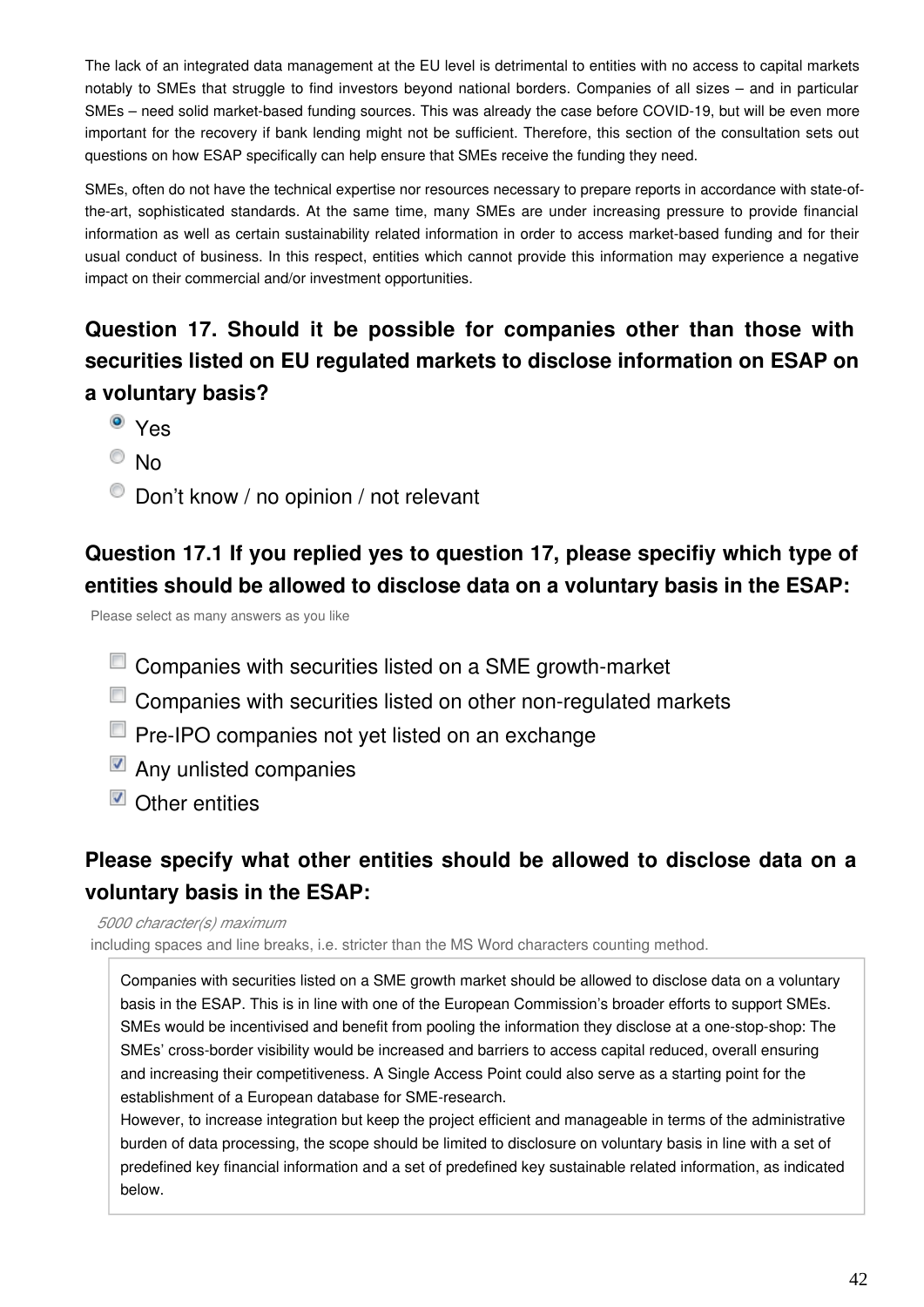### **Question 18. What type of information should be disclosed on a voluntary basis in the ESAP?**

Please select as many answers as you like

- $\blacksquare$  A set of predefined key financial information, allowing to compare data
- $\Box$  Any financial information that the issuer would be willing to render public via ESAP
- $\blacksquare$  A set of predefined key sustainable related information, allowing to compare the data
- $\Box$  Any sustainability related information that the issuer would be willing to render public via ESAP
- Other

#### **Question 19. As regards frequency of the submission of the voluntary information to ESAP, when should it occur?**

- Following predefined periodic submission dates
- <sup>o</sup> On an ongoing basis as soon as available
- $\bullet$  Don't know / no opinion / not relevant

#### **Question 20. In which language should entities with no access to capital markets be able to encode the voluntary information?**

- National language
- A language that is customary in the sphere of international finance
- <sup>O</sup> Any language
- <sup>O</sup> Other

### **Question 21. Should filings done on a voluntary basis by SMEs and nonlisted companies follow all the rules of the ESAP as regards for instance identification, data structuring and formats, quality checks, etc.?**

- <sup>o</sup> Yes
- $\circ$  No
- $\bullet$  Don't know / no opinion / not relevant

#### **Please explain your answer to question 21:**

*5000 character(s) maximum* including spaces and line breaks, i.e. stricter than the MS Word characters counting method.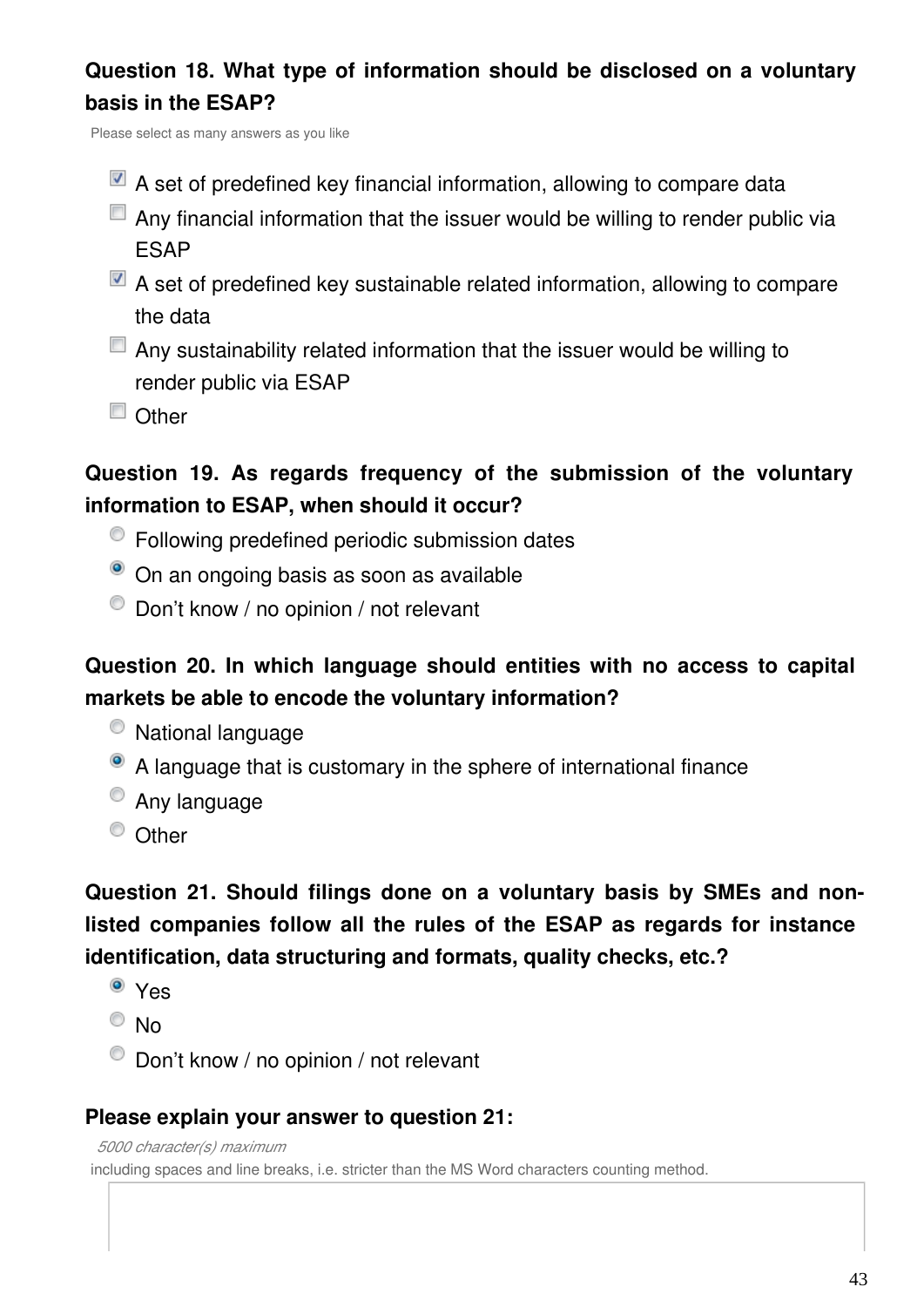# **Costs and benefits**

The Commission anticipates that ESAP will lead to multiple benefits. It can, however, also, imply additional costs for

- i. preparers, in terms of compliance requirements on machine-readability, standards, as well as training of staff, etc.
- ii. users, in terms of search, collection and processing of the information they need
- iii. the development of the ESAP architecture. In some areas ESAP should also lead to cost savings, notably related to fil

#### **Question 22. Do you expect that costs of introducing ESAP be proportionate to its overall benefits?**

- Not at all
- To some extent
- To a reasonable extent
- $\bullet$  To a very great extent
- $\bullet$  Don't know / no opinion / not relevant

#### **Question 23. As a user, can you give an estimation of your yearly cost for retrieving and using companies' public information?**

*5000 character(s) maximum* including spaces and line breaks, i.e. stricter than the MS Word characters counting method.

#### **Question 24. As a user, how large share of these costs do you expect to save through the use of ESAP?**

- $\odot$  10%
- $^{\circ}$  20%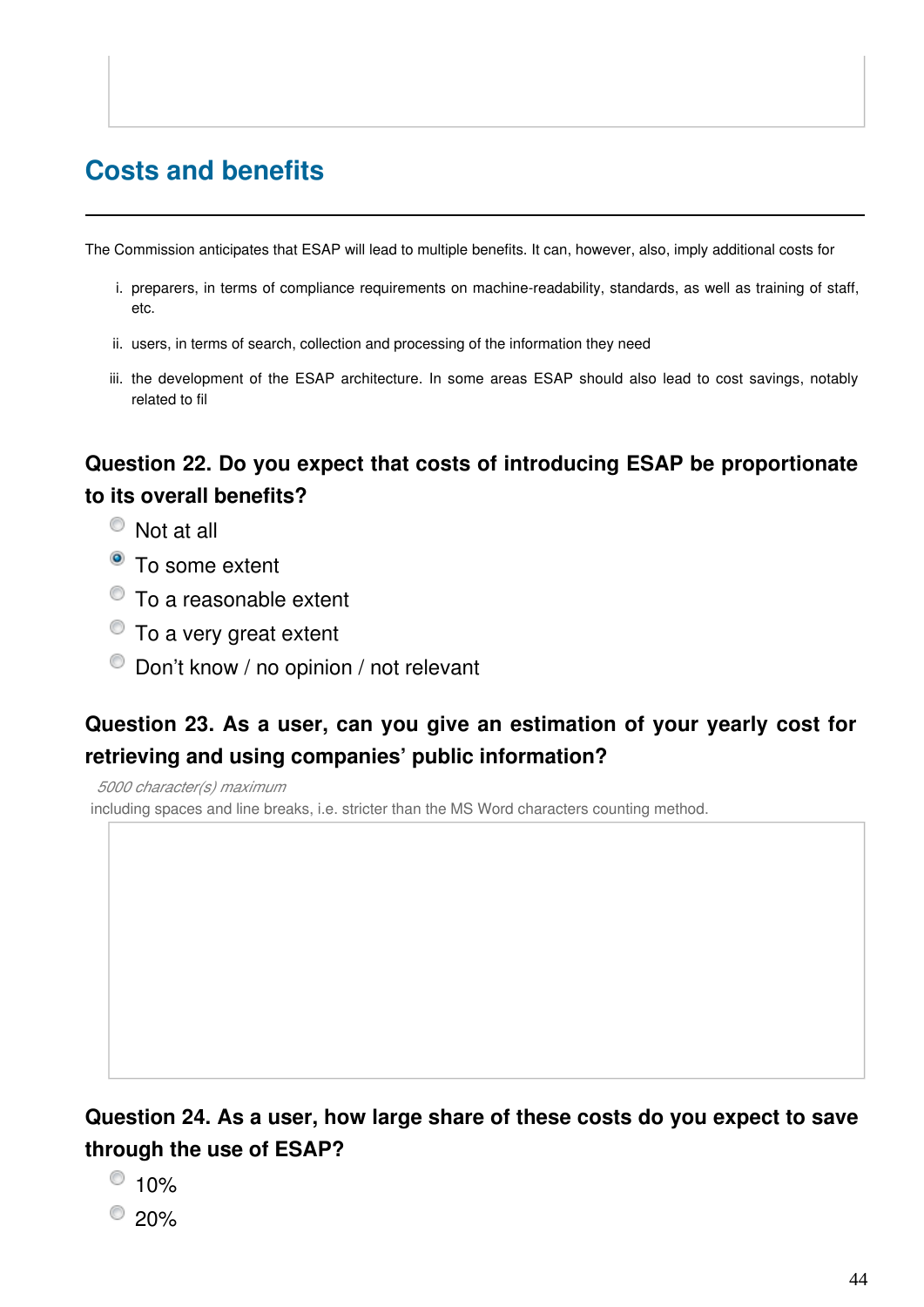- $^{\circ}$  30%
- $^{\circ}$  40%
- $\bullet$  More than 50%
- <sup>O</sup> Other
- $\bullet$  Don't know / no opinion / not relevant

#### **Question 25. Should the user have access for free to all data in the ESAP (based e.g. on an open data policy approach)?**

- Yes
- $\circ$  No
- Don't know / no opinion / not relevant

#### **Question 26. Assuming that development and maintenance costs will arise, how do you think the ESAP should be funded?**

Please select as many answers as you like

- $\blacksquare$  By EU funds
- $\Box$  By national funds
- $\Box$  By users (i.e. usage fees)
- $\Box$  By preparers (i.e. uploading fee)
- $\Box$  Other

## **Question 27. What would be the main benefits for entities with no access to capital markets to disclose this information publicly in ESAP?**

Please select as many answers as you like

- $\blacksquare$  Get more visibility and attract a broader range of investors
- $\blacksquare$  Get more transparency on ESG data (easily retrievable)
- Other
- Don't know / no opinion / not relevant

# **Additional information**

Should you wish to provide additional information (e.g. a position paper, report) or raise specific points not covered by the questionnaire, you can